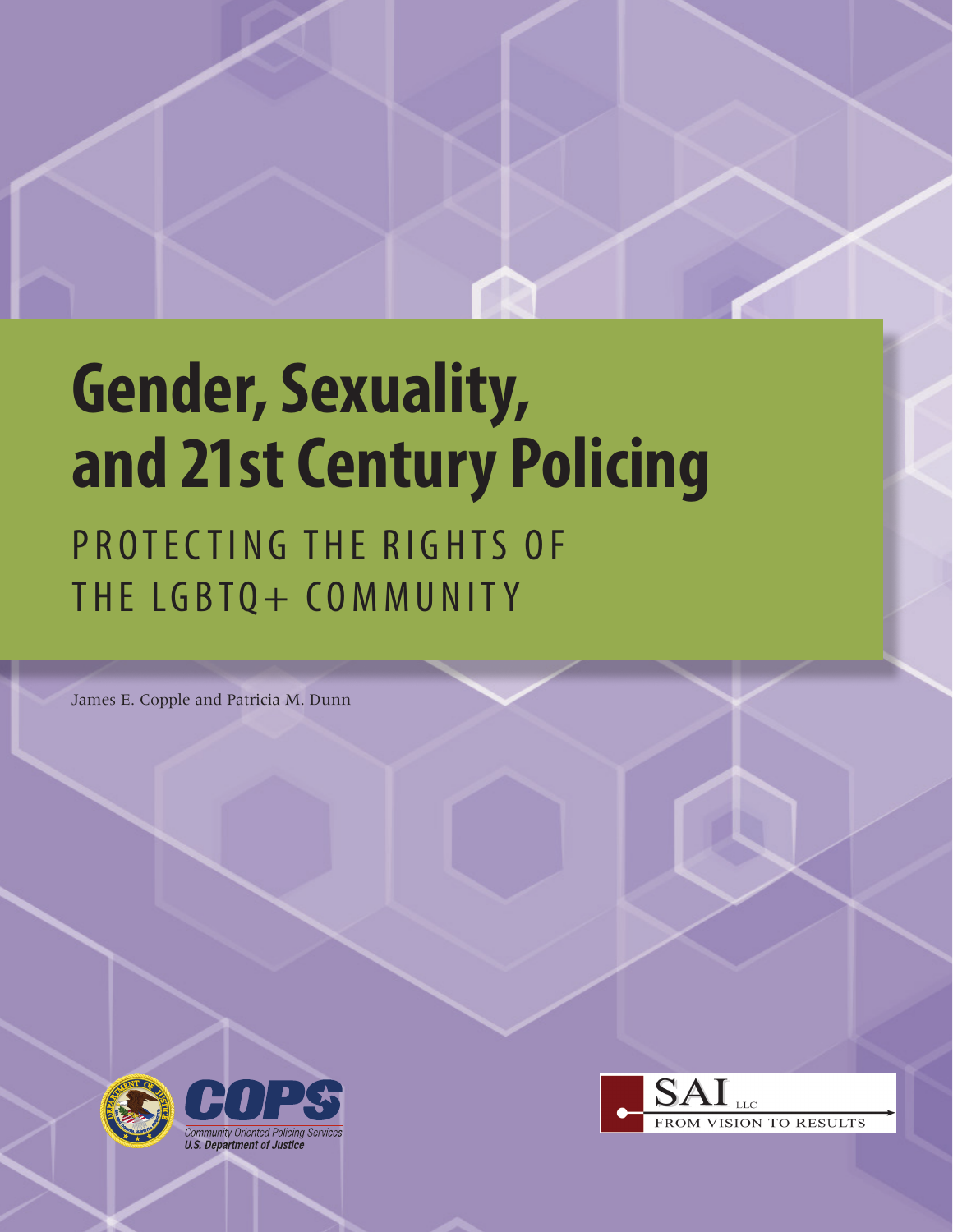This project was supported by cooperative agreement number 2015-CK-WX-K025 awarded by the Office of Community Oriented Policing Services, U.S. Department of Justice. The opinions contained herein are those of the author(s) and do not necessarily represent the official position or policies of the U.S. Department of Justice. References to specific agencies, companies, products, or services should not be considered an endorsement by the author(s) or the U.S. Department of Justice. Rather, the references are illustrations to supplement discussion of the issues.

The Internet references cited in this publication were valid as of the date of publication. Given that URLs and websites are in constant flux, neither the author(s) nor the COPS Office can vouch for their current validity.

Recommended citation:

Copple, James E., and Patricia M. Dunn. 2017. *Gender, Sexuality, and 21st Century Policing: Protecting the Rights of the LGBTQ+ Community*. Washington, DC: Office of Community Oriented Policing Services.

Published 2017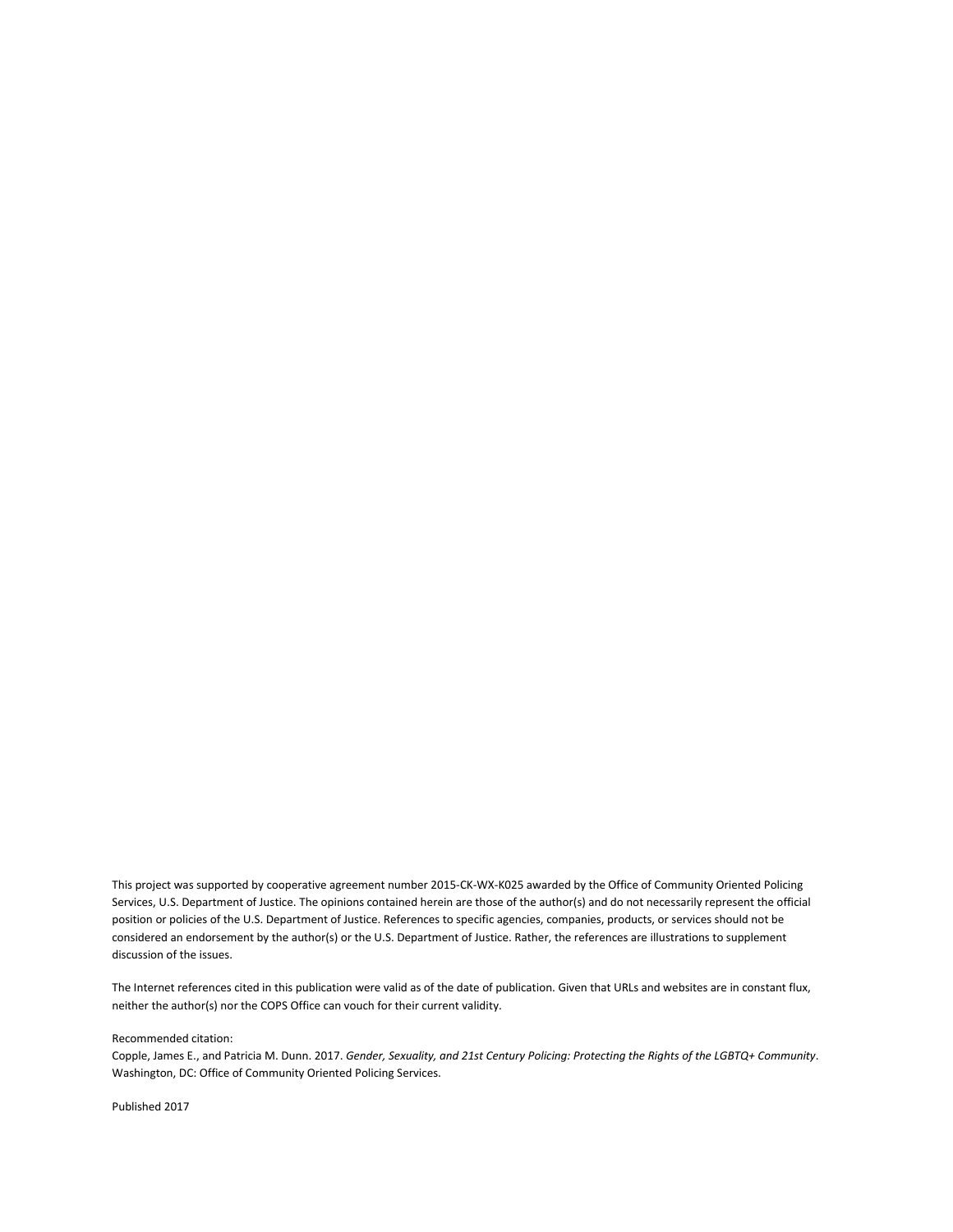### **Contents**

| 3. Creating Community Access and Partnerships:                                      |
|-------------------------------------------------------------------------------------|
|                                                                                     |
| Model practices: creating access, partnerships, and support                         |
|                                                                                     |
|                                                                                     |
|                                                                                     |
| Recommendations: hiring and creating a welcoming environment for LGBTQ+ officers 29 |
| Model practices: hiring and creating a welcoming environment for LGBTQ+ officers 30 |
|                                                                                     |
|                                                                                     |
|                                                                                     |
|                                                                                     |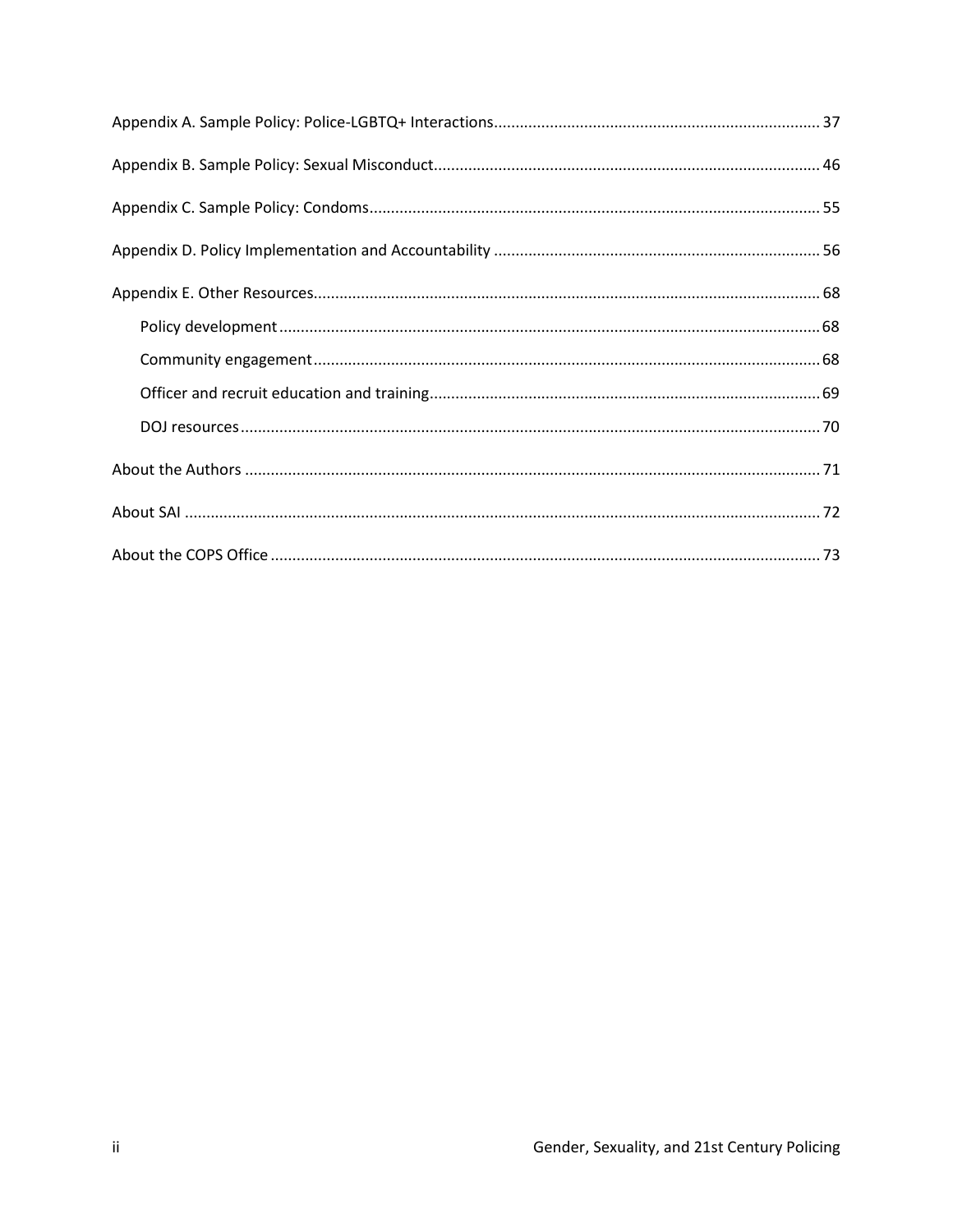### <span id="page-4-0"></span>Letter from the Director

#### Dear Colleagues,

According to the FBI's hate crime statistics, almost 20 percent of all hate crime victims in 2015 were targeted because of their sexual orientation, gender identity, or gender. The following report documents the findings of the Forum on Gender, Sexuality, and 21st Century Policing, *"*Protecting the Rights of the LGBTQ+ Community," hosted by the COPS Office in partnership with Strategic Applications International; it offers practical advice and eye-opening insights that can be of great value in improving the relationship between law enforcement and the LGBTQ+ community.

The participants—members of law enforcement agencies and representatives of the LGBTQ+ community—discussed needed changes and the challenges in implementing them, in many cases drawing on specific recommendations of the *Final Report of the President's Task Force on 21st Century Policing*. In doing so, they developed a dialogue that enlightened all who participated and led to suggestions for new policies in recruitment, hiring, training, communications, and outreach.

In the course of their discussions, participants acknowledged that a number of agencies have made progress in improving relationships with the LGBTQ+ community, and that there is a genuine desire on the part of many police to rebuild strained relationships. But the fact remains that a significant percentage of LGBTQ+ people have experienced harassment by police, and many are reluctant to ask for help or report crime. This reality demonstrates that we still have work to do.

I recommend this report as an excellent starting point for freeing our departments of bias and ensuring that we protect and serve all people, especially those whose trust in us may have been lost. Our stature as legitimate representatives of the law and ability to effectively maintain public safety depend upon it.

Sincerely,

Kep

Ronald L. Davis Director Office of Community Oriented Policing Services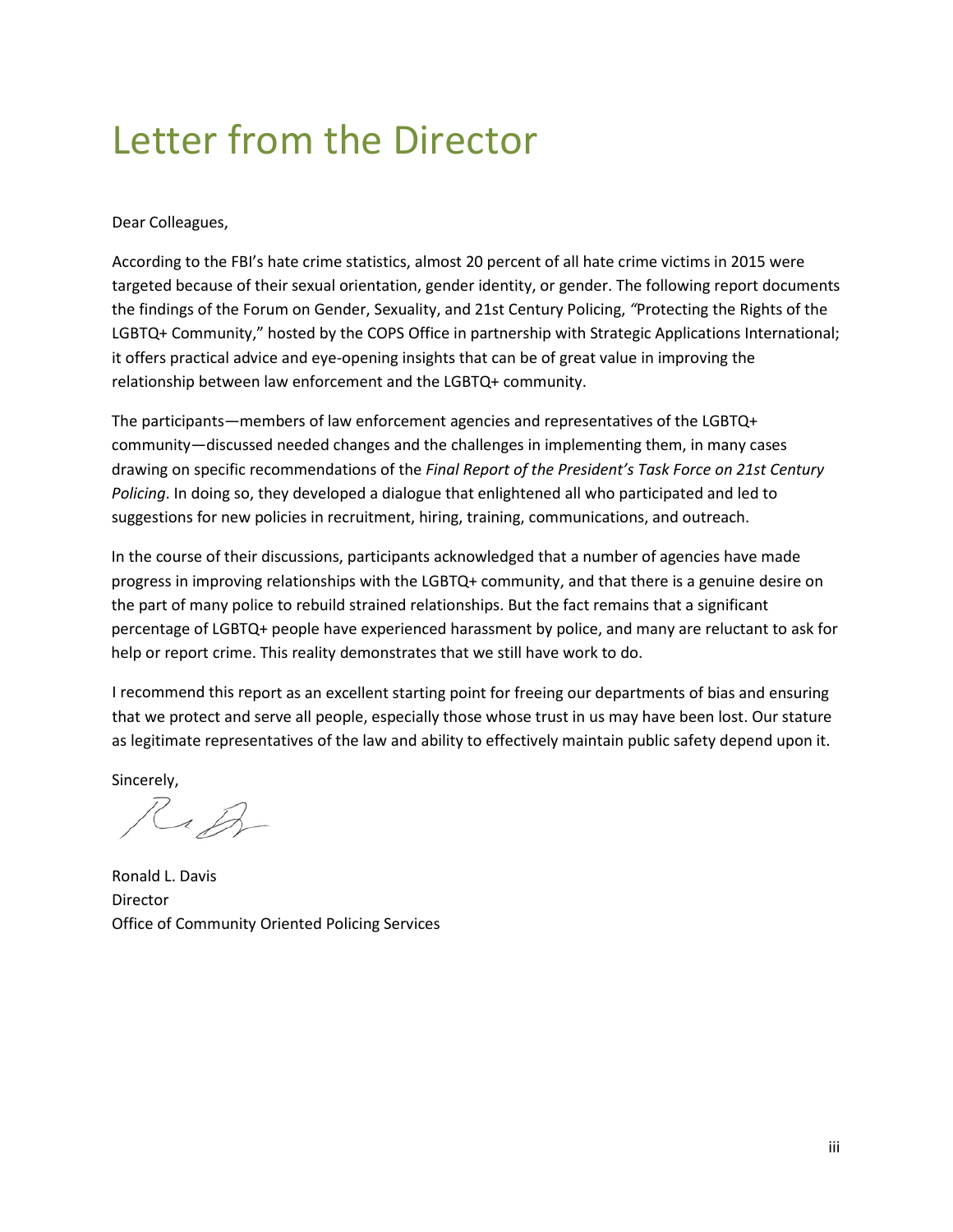### <span id="page-5-0"></span>Acknowledgments

Strategic Applications International (SAI) would like to acknowledge the work of the staff from the Office of Community Oriented Policing Services (COPS Office). Deborah Spence, Helene Bushwick, and Brenda Auterman provided logistics and technical and content support. We would also like to thank Colleen Copple, founding principal of SAI, for her extensive research, and Jessica Drake of SAI for managing logistics and coordinating travel and housing for the participants. Above all, we want to acknowledge the support of COPS Office Director Ronald L. Davis. His commitment to these emerging issues is producing real transformation in departments as they embrace the work of the President's Task Force on 21st Century Policing.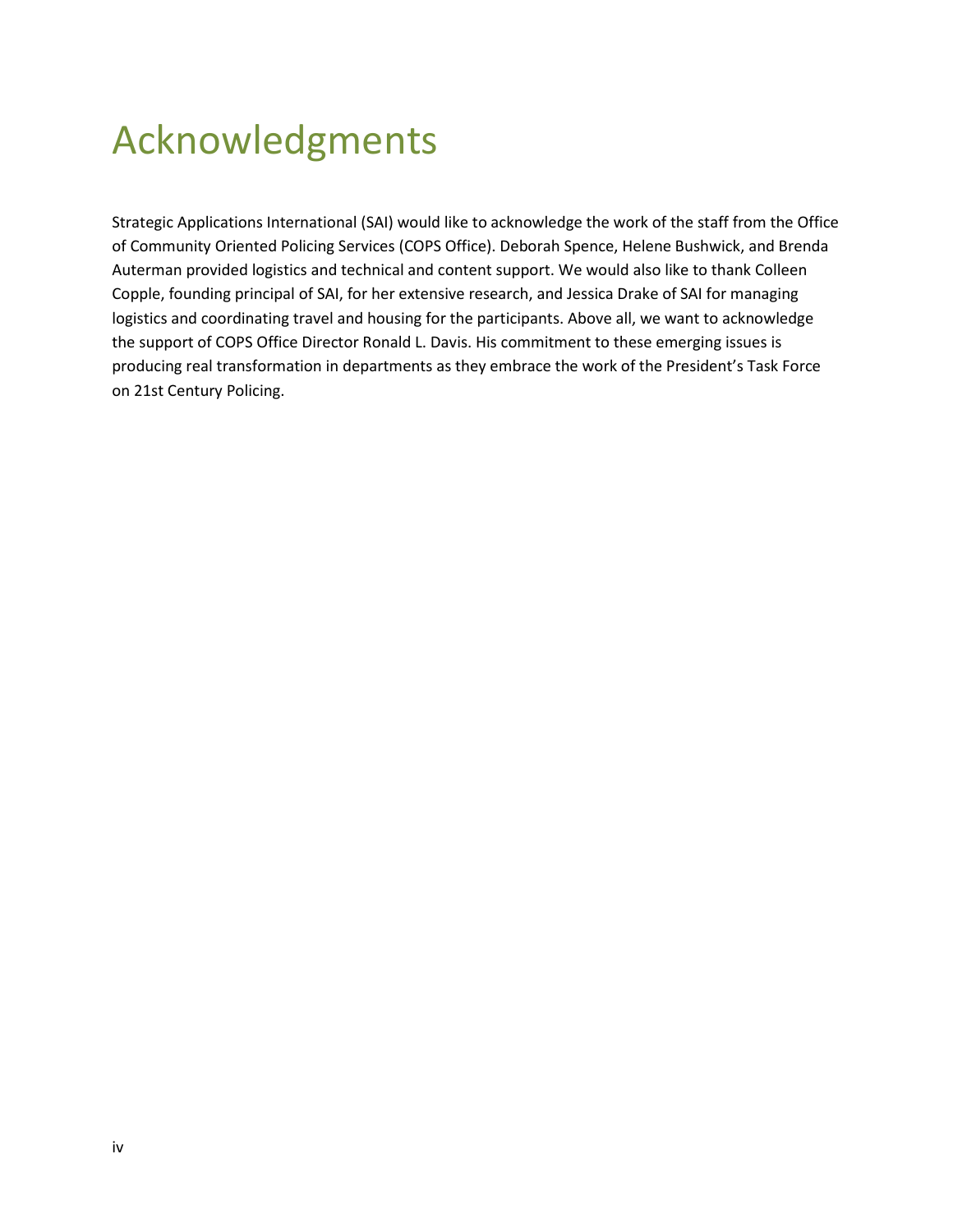### <span id="page-6-0"></span>Introduction

"Using new tools and authorities, including the Matthew Shepard and James Byrd Jr. Hate Crimes Prevention Act, we have improved our ability to safeguard our civil rights and pursue justice for those who are victimized because of their gender, their sexual orientation, their gender identity, or their disability. We will continue working to guarantee that in our workplaces and in our military bases, in our housing and lending markets, in our schools and places of worship, in our immigrant communities and also in our voting booths that the rights of all Americans are protected."

– Testimony of Attorney General Eric J. Holder, Hearing before the Committee on the Judiciary, House of Representatives, May 15, 2013

#### <span id="page-6-1"></span>Protecting the rights of the LGBTQ+ community

In his June 2016 LGBT Pride Month Presidential Proclamation, President Obama wrote,

Since our founding, America has advanced on an unending path toward becoming a more perfect Union. This journey, led by forward-thinking individuals who have set their sights on reaching for a brighter tomorrow, has never been easy or smooth. The fight for dignity and equality for lesbian, gay, bisexual, and transgender people is reflected in the tireless dedication of advocates and allies who strive to forge a more inclusive society. They have spurred sweeping progress by changing hearts and minds and by demanding equal treatment—under our laws, from our courts, and in our politics. $<sup>1</sup>$  $<sup>1</sup>$  $<sup>1</sup>$ </sup>

Over the past eight years we have witnessed an unprecedented effort to advance the civil rights of—and justice for—lesbian, gay, bisexual, transgender, queer, and questioning (LGBTQ+) people [li](#page-6-3)ving in the United States. The U.S. Supreme Court struck down the Defense of Marriage Act in 2013,<sup>2</sup> paving the

https://www.whitehouse.gov/the-press-office/2016/05/31/presidential-proclamation-lgbt-pride-month-2016.

<span id="page-6-2"></span><sup>&</sup>lt;sup>1</sup> "Presidential Proclamation—LGBT Pride Month, 2016," The White House, May 31, 2016,

<span id="page-6-3"></span><sup>2</sup> *United States* v. *Windsor*, 133 S. Ct. 2675 (2013).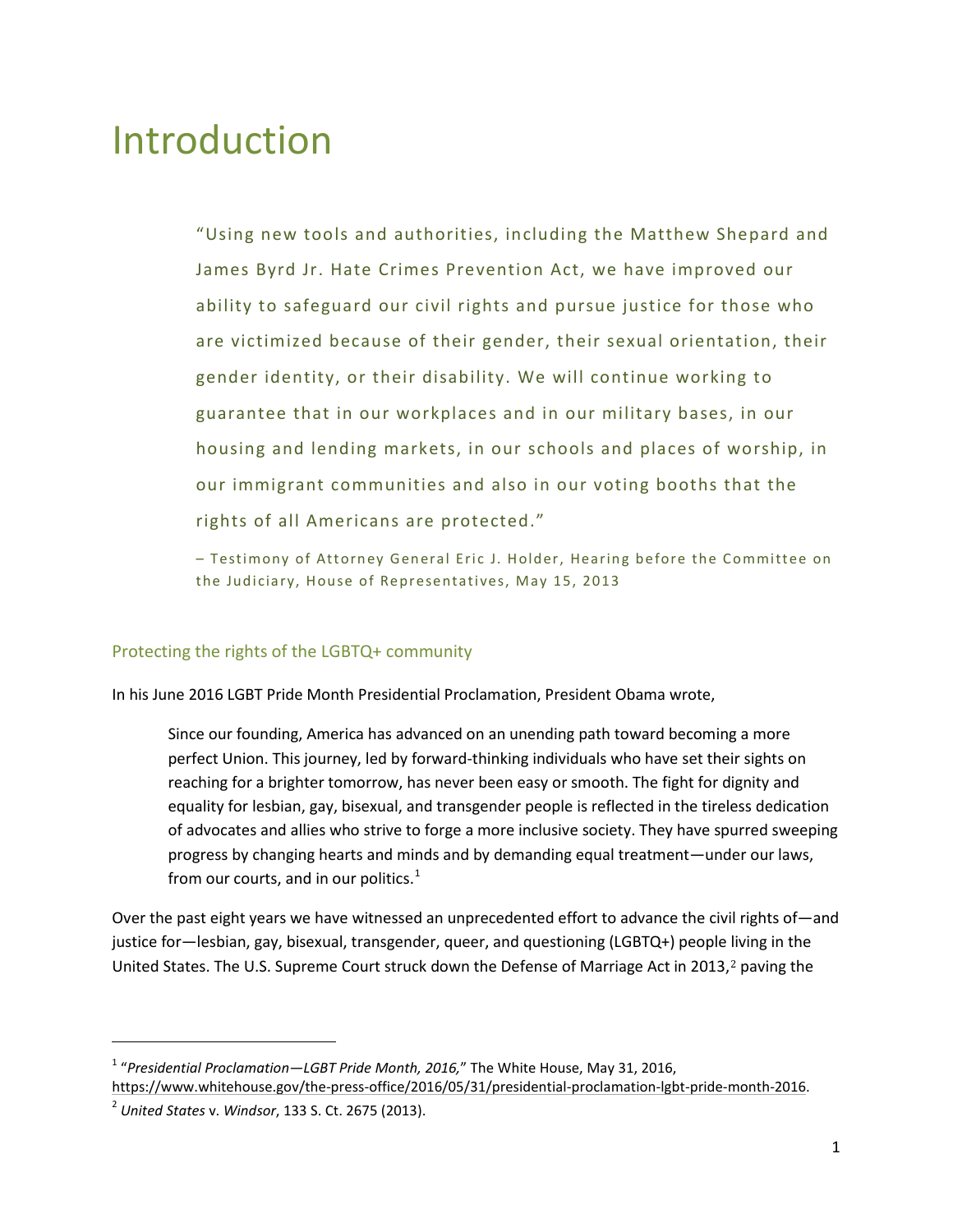way for its 2015 ruling that denying same-sex couples the right to marry was unconstitutional.<sup>3</sup> In 2009 congress passed the Matthew Shepard and James Byrd, Jr. Hate Crimes Prevention Act (18 U.[S.C](#page-7-0). § 249), which extends the federal hate crimes law to include attacks based on the victim's actual or perceived sexual orientation or gender identity. And 2013 saw the first federal funding statute, the Violence Against Women Reauthorization Act of 2013 (42 U.S.C. § 13925 (b)(13)), to explicitly bar discrimination based on actual or perceived gender identity or sexual orientation.

With these groundbreaking court decisions and federal statues, same-sex couples and LGBTQ+ victims of crime are now provided the same protections under federal law as different-sex couples and non-LGBTQ+ victims of crime. But despite these successes, LGBTQ+ people living in the United States still experience discrimination in education, employment, and housing—and in the justice system, including policing, arrest, and incarceration. Sometimes this discrimination results from the biased enforcement of the law. However, laws themselves may be inherently discriminatory, either by accident or, as with North Carolina's notorious "bathroom bill," by design. In such cases, even completely impartial enforcement of the law can still undermine trust and tolerance.

To address these issues and to explore their importance to policing, the U.S. Department of Justice's (DOJ) Office of Community Oriented Policing Services (COPS Office), in collaboration with Strategic Applications International (SAI), hosted a forum in Washington, D.C., on July 21, 2016. The forum was attended by law enforcement and representatives of LGBTQ+ advocacy groups. This publication, which summarizes that meeting, is based on input provided by participating subject matter experts and law enforcement agencies during the July forum and pre-forum interviews.

The forum focused on specific recommendations found in the *Final Report of the President's Task Force on 21st Century Policing*[4](#page-7-1) and included discussions on police relations with the LGBTQ+ community. As participants noted, agencies are making progress in recruiting and hiring LGBT officers and in establishing, building, and sustaining partnerships with the LGBTQ+ community and advocacy organizations. Of particular interest to participants were the following recommendations from the final task force report:

Recommendation 2.12: Law enforcement agencies should establish search and seizure procedures related to LGBTQ and transgender populations and adopt as policy the recommendation from the President's Advisory Council on HIV/AIDS (PACHA) to cease using the possession of condoms as the sole evidence of vice.

Recommendation 2.13: Law enforcement agencies should adopt and enforce policies prohibiting profiling and discrimination based on race, ethnicity, national origin, religion, age, gender, gender identity/expression, sexual orientation, immigration status, disability, housing status, occupation, or language fluency.

<span id="page-7-0"></span><sup>3</sup> *Obergefell* v*. Hodges*, 135 S. Ct. 2584 (2015).

<span id="page-7-1"></span><sup>4</sup> President's Task Force on 21st Century Policing, *Final Report of the President's Task Force on 21st Century Policing* (Washington, DC: Office of Community Oriented Policing Services, 2015).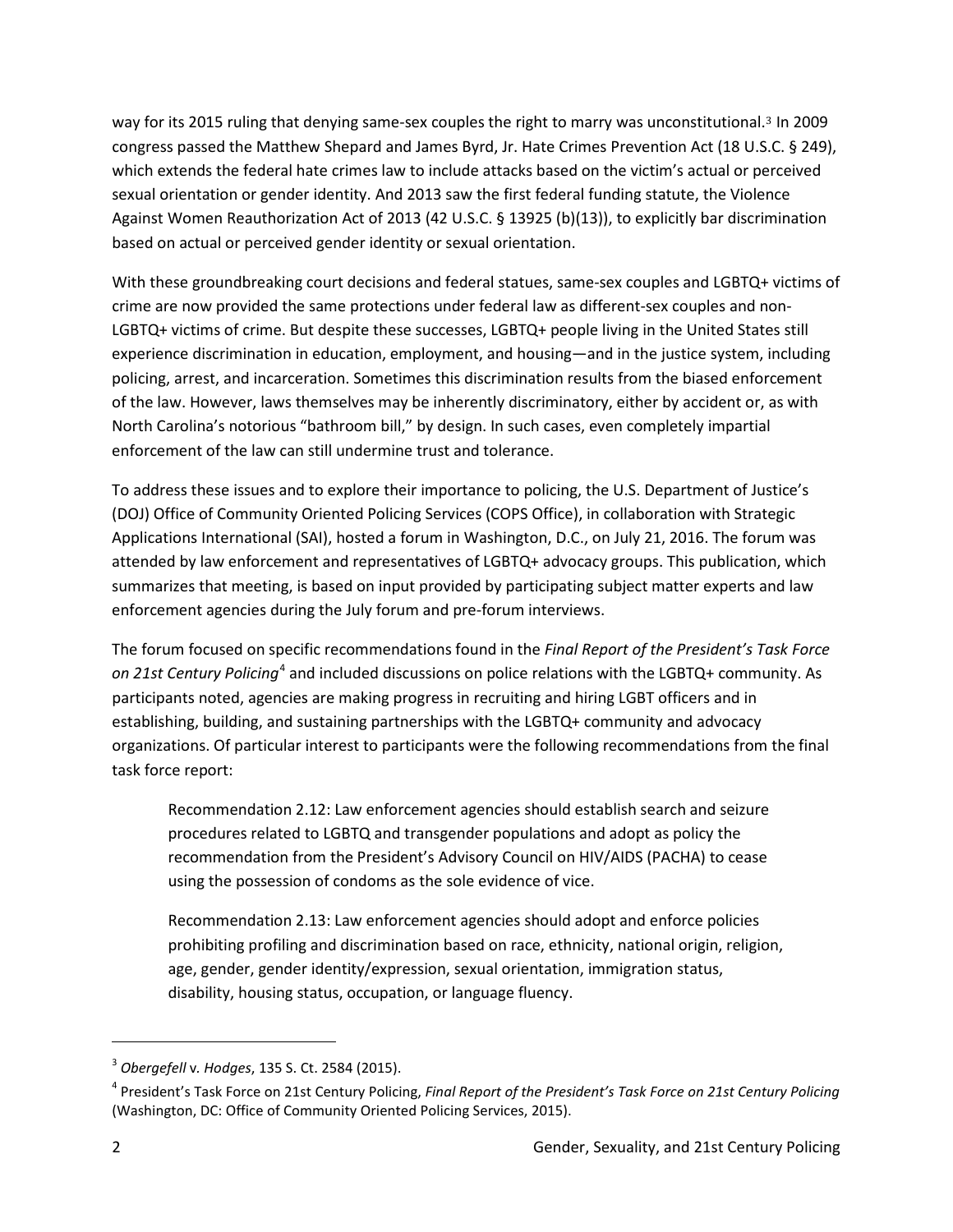The action steps of 2.13 spoke specifically to interactions with LGBTQ+ individuals:

2.13.1 Action Item: The Bureau of Justice Statistics should add questions concerning sexual harassment of and misconduct toward community members, and in particular LGBTQ and gender-non-conforming people, by law enforcement officers to the Police Public Contact Survey.

2.13.2 Action Item: The Centers for Disease Control should add questions concerning sexual harassment of and misconduct toward community members, and in particular LGBTQ and gender-non-conforming people, by law enforcement officers to the National Intimate Partner and Sexual Violence Survey.

2.13.3 Action Item: The U.S. Department of Justice should promote and disseminate guidance to federal, state, and local law enforcement agencies on documenting, preventing, and addressing sexual harassment and misconduct by local law enforcement agents, consistent with the recommendations of the International Association of Chiefs of Police.<sup>[5](#page-8-1)</sup>

### <span id="page-8-0"></span>Summary of topics discussed at the forum

While law enforcement representatives at the forum volunteered that they had already adopted a number of proactive policies governing officer conduct and police procedures with respect to interactions with LGBTQ+ people and had made efforts in recruitment, bias training, and outreach, they discovered much more could be done. Advocacy groups, meanwhile, reported positive and productive experiences in working with departments to promote the safety and security of their LGBTQ+ residents.

Participants generally agreed that the relationship between law enforcement and the LGBTQ+ community has improved, but that until recently collaboration was often seen as a symbolic gesture. Many departments, however, are now demonstrating a commitment to organizational change by instituting mandatory trainings and updating operational and personnel policies, particularly those concerning bias-free policing, sexual harassment, and recruitment and retention protocols.

All participants recognized that bias still exists, and together they explored ways to advance a policies and practices agenda. Such an agenda would create safer departments for the LGBTQ+ community, affording them the confidence they will not be harassed, become victims of institutional bias, or be criminalized because of their sexual orientation or gender identity or expression. One overarching concern at the forum was police misconduct related to the transgender and non–gender conforming community.

<span id="page-8-1"></span> $<sup>5</sup>$  Ibid., 27–28.</sup>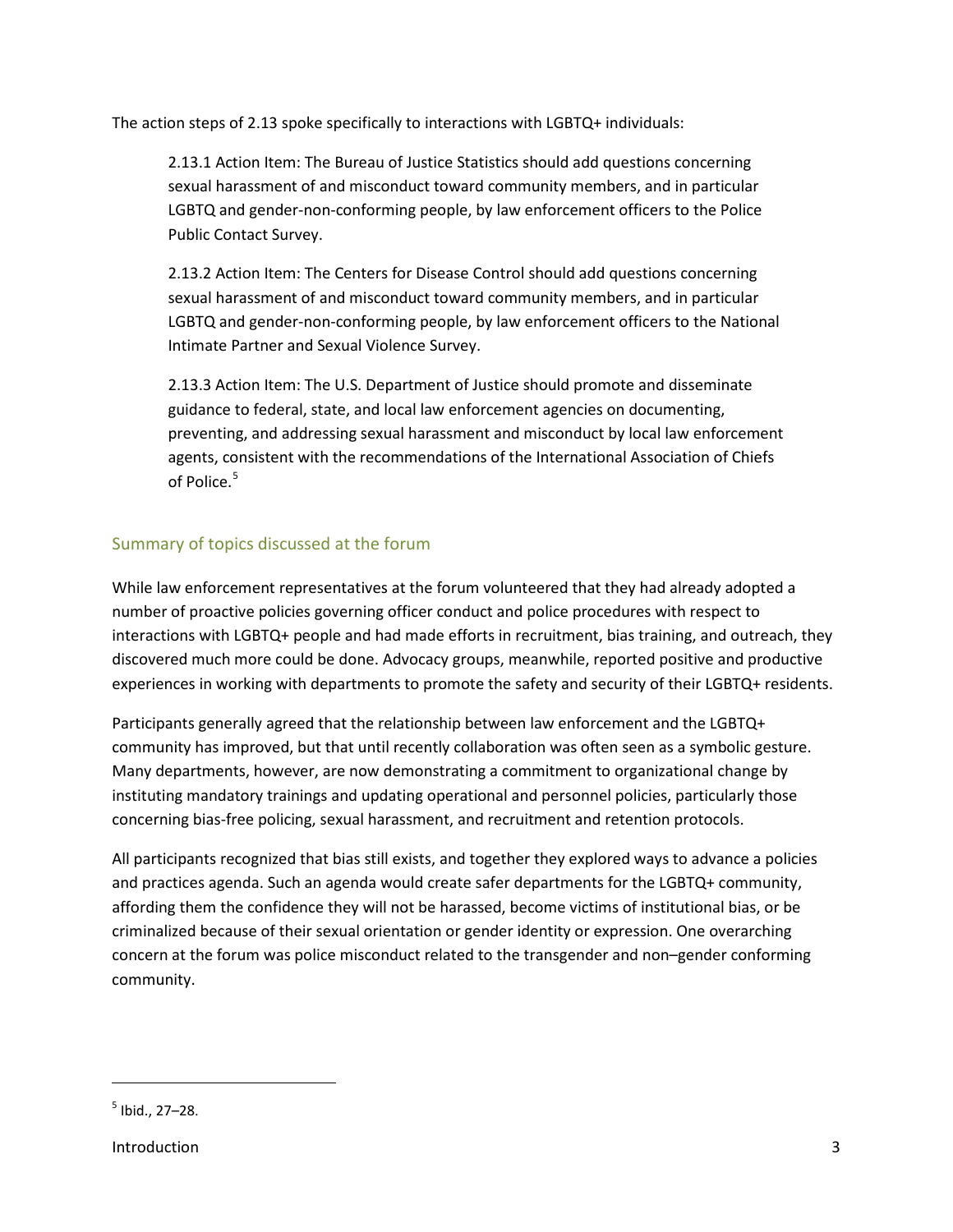Participants' recommendations for advancing understanding and collaboration ranged from creating awareness through exposure to the LGBTQ+ community to including members of local LGBTQ+ communities as educators in long-term training environments, allowing officers to see peers and advocates as individuals and their instruction as credible and professional. All participants affirmed the need to strengthen data collection and analysis while maintaining the privacy and safety of LGBTQ+ people; further research is required to develop the means to secure that data and use it proactively. Participants agreed that strong, enforceable policy, clearly understood throughout the rank and file, is needed to address how LGBTQ+ individuals are treated when stopped, arrested, or held in confinement. Just as important are policies governing agencies' internal conduct, particularly around sexual harassment, hiring, and protocols for recruitment and retention.

The discussion moved to cultural change in law enforcement agencies, and the need to talk specifically about what is required to make changes in a department's culture. Emphasis was placed on recruitment, training, in-service training, and reliable enforcement of departmental policies. Clear signals from leadership that demonstrating bias or threatening the civil or human rights of an individual will no longer be tolerated are essential to success.

Last, participants discussed challenges and barriers; many strong and innovative solutions to those challenges were proposed, reflecting the participants' varied community and department contexts. Participants acknowledged and appreciated the advocacy community's work in the development of model policies and procedures, and noted their importance in guiding future discussions with law enforcement. Everyone agreed that a toolkit would be useful for departments seeking to advance their work with the LGBTQ+ community.

Karol Mason, assistant attorney general for the Office of Justice Programs, summed up many of these discussions, stating "Equal rights and equal treatment do not always go hand in hand. Laws on the book don't mean people will be treated that way. We have the obligation to bridge that artificial divide." Forum participants and representatives from the DOJ expressed a commitment to developing and adopting tools that will provide equal protections, access, and openness for the LGBTQ+ community, including those seeking careers in policing.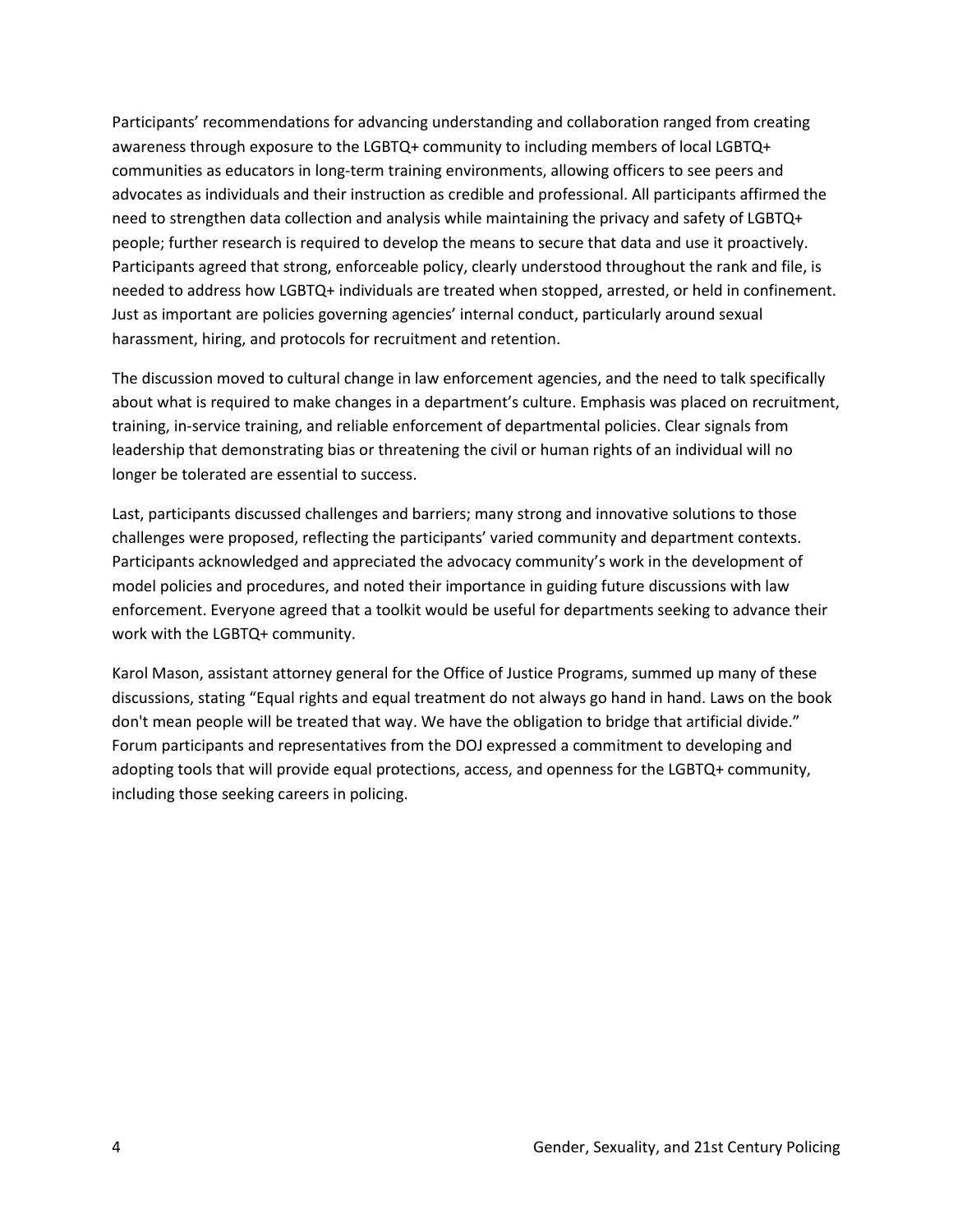# <span id="page-10-0"></span>1. Understanding Data and the Need for Data Collection

A national survey of LGBT people found that 73 percent of LGBT people and people living with HIV who responded reported face-to-face contact with law enforcement in the past five years:

- 25 percent of respondents who had contact with police experienced at least one type of misconduct or harassment, including profiling, false arrests, verbal or physical assault, or sexual harassment or assault.
- LGBT people of color, LGBT people under 30, low-income LGBT people, and transgender respondents were much more likely to report police misconduct or harassment.
- LGBT people of color were five times more likely than white LGBT respondents to be asked about their immigration status by law enforcement officers.<sup>[6](#page-10-1)</sup>

A national survey of more than 27,000 transgender adults found that 58 percent of transgender people who interacted with police in the last year reported some form of biased treatment, including verbal harassment (20 percent), physical assault (4 percent), and sexual assault by officers (3 percent). A majority of respondents (57 percent) said they would be somewhat or very uncomfortable asking for help from police. Reported rates of mistreatment and [d](#page-10-2)iscomfort seeking help were higher for black, Latino, and American Indian transgender respondents.<sup>7</sup>

Of 1,094 youth surveyed throughout New York City, nearly half (48 percent) reported a negative experience of some kind with police in the preceding six months. LGBTQ-identified youth were much more likely to have negative experiences with police, and less likely to have positive experiences, than their non-LGBTQ peers. They were more likely to experience negative legal contact, verbal contact, physical contact, and sexual contact with police. Nearly half (49 per[ce](#page-10-3)nt) of those who had been arrested said they felt unsafe in the patrol car following their arrest.<sup>8</sup>

In the absence of clear policies prohibiting discrimination based on sexual orientation and gender identity—and of clear policies governing the determination of gender for the purposes of arrest and

<span id="page-10-1"></span><sup>6</sup> Lambda Legal, "Protected and Served?" [executive summary of survey report], (New York: Lambda Legal, 2015), 6, http://www.lambdalegal.org/sites/default/files/publications/downloads/ps\_executive-summary.pdf.

<span id="page-10-2"></span> $^7$  Sandy E. James et al., "The Report of the 2015 U.S. Transgender Survey" (Washington: National Center for Transgender Equality, 2016).

<span id="page-10-3"></span><sup>&</sup>lt;sup>8</sup> Brett G. Stoudt, Michelle Fine, and Madeline Fox, "Growing Up Policed in the Age of Aggressive Policing Policies," *New York Law School Law Review* 56 (2011): 1331–70.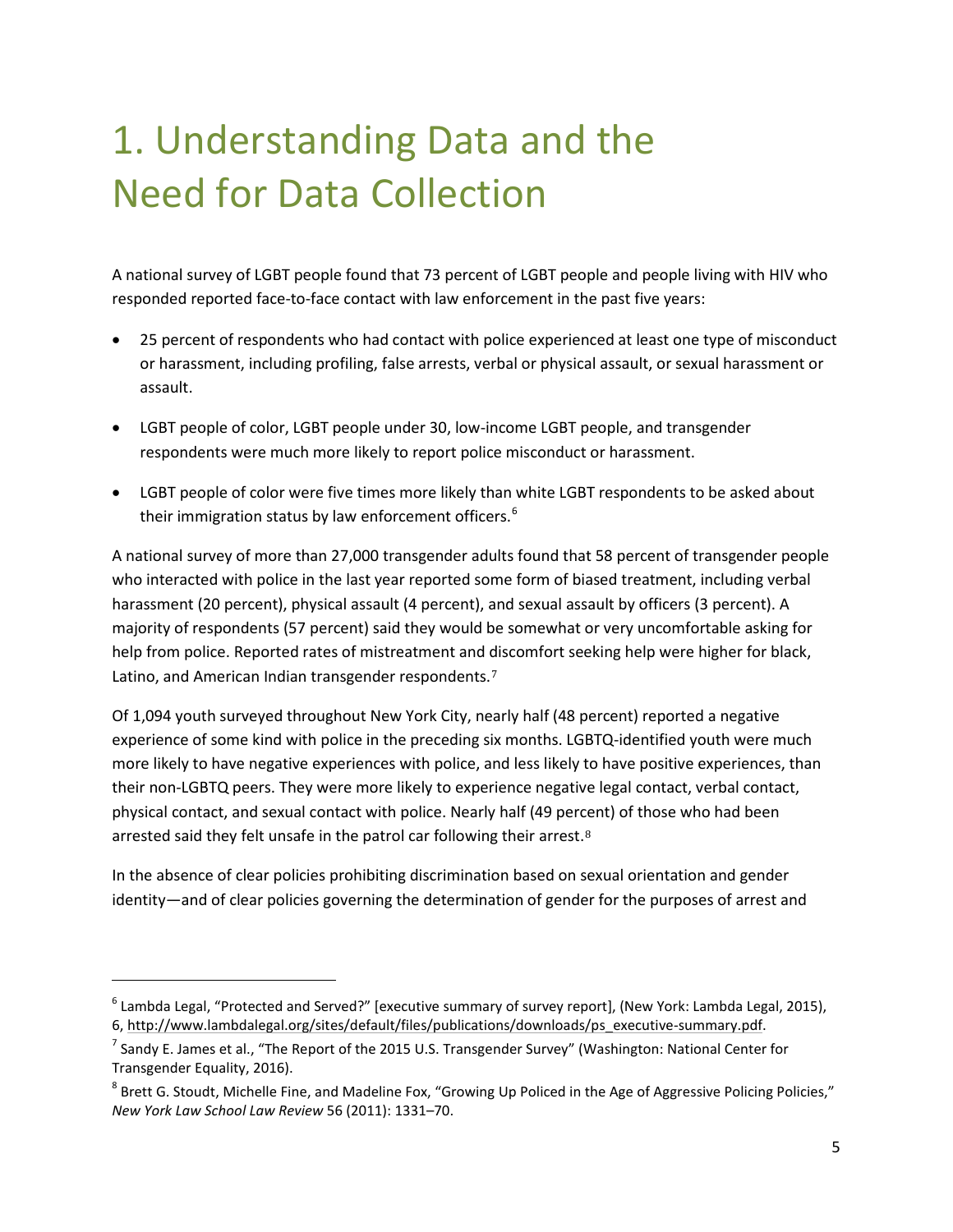processing—LGBTQ+ people in police custody (including police lock-ups) experience unlawful, unnecessary, and humiliating sear[ch](#page-11-0)es to assign gender; homophobic and transphobic discrimination and abuse; and unsafe placement.<sup>9</sup>

Quantifying all these problems is a necessary first step to solving them. Forum participants stressed that data collection and analysis are critical to hiring, policy development, creating an open environment, and reducing bias. Departments are beginning to create the infrastructure that will allow them to collect relevant data, but advocacy groups at the forum emphasized that data concerning an individual's sexual orientation or gender identity should never be collected by law enforcement officers as a matter of course during stops, arrests, or in use of force reports to avoid the unintentional consequences of causing harm or reinforcing existing bias. Further, data collection and its methodology are contextualized. Collection and analysis of data concerning hate crime victims' sexual orientation or gender identity on a voluntary basis during investigation and anonymous reporting of such data in the aggregate is helpful to tracking and potentially preventing patterns of violence against LGBTQ+ individuals and communities. Collection and analysis of data concerning complaints filed by LGBTQ+ individuals who voluntarily disclose their sexual orientation or gender identity during the investigation and anonymous reporting of such data in the aggregate can similarly be helpful to tracking and preventing patterns of officer misconduct against LGBTQ+ individuals and communities. Finally, data collection concerning LGBTQ+ people's experiences of policing by federal, state, and local non–law enforcement agencies, such as the Bureau of Justice Statistics and civilian oversight agencies, and by academic researchers and community organizations is essential to better understanding the community's experiences. Forum participants, and other researchers supporting the development of this document, recommended participatory data collection and evaluation to ensure that data collection and evaluation produces enlightenment, not harm. All participants agreed that data must be collected with sensitivity and without bias, and with maximum protections for individuals' privacy and safety.

Dr. Philip Matthew Stinson, Sr., J.D., of Bowling Green State University, spoke at the forum about his research on police misconduct data he collected between 2005 and 2016. His database includes records of more than 12,000 arrest cases involving more than 10,000 arrested officers. These officers were employed by 3,846 state and local law enforcement agencies in 1,585 counties and independent cities in all 50 states and the District of Columbia. Stinson focused on victims of police crimes, and sworn law enforcement officers, who identify as LGBTQ+ persons. Stinson's findings revealed a need for additional targeted research on topics including the following:

- Police violence against transgender women
- Sexual assault of transgender men by police officers
- Police violence against gay men
- Police harassment of gay men

<span id="page-11-0"></span><sup>9</sup> *National Prison Rape Elimination Commission Report* (Washington, DC: National Prison Rape Elimination Commission, 2009).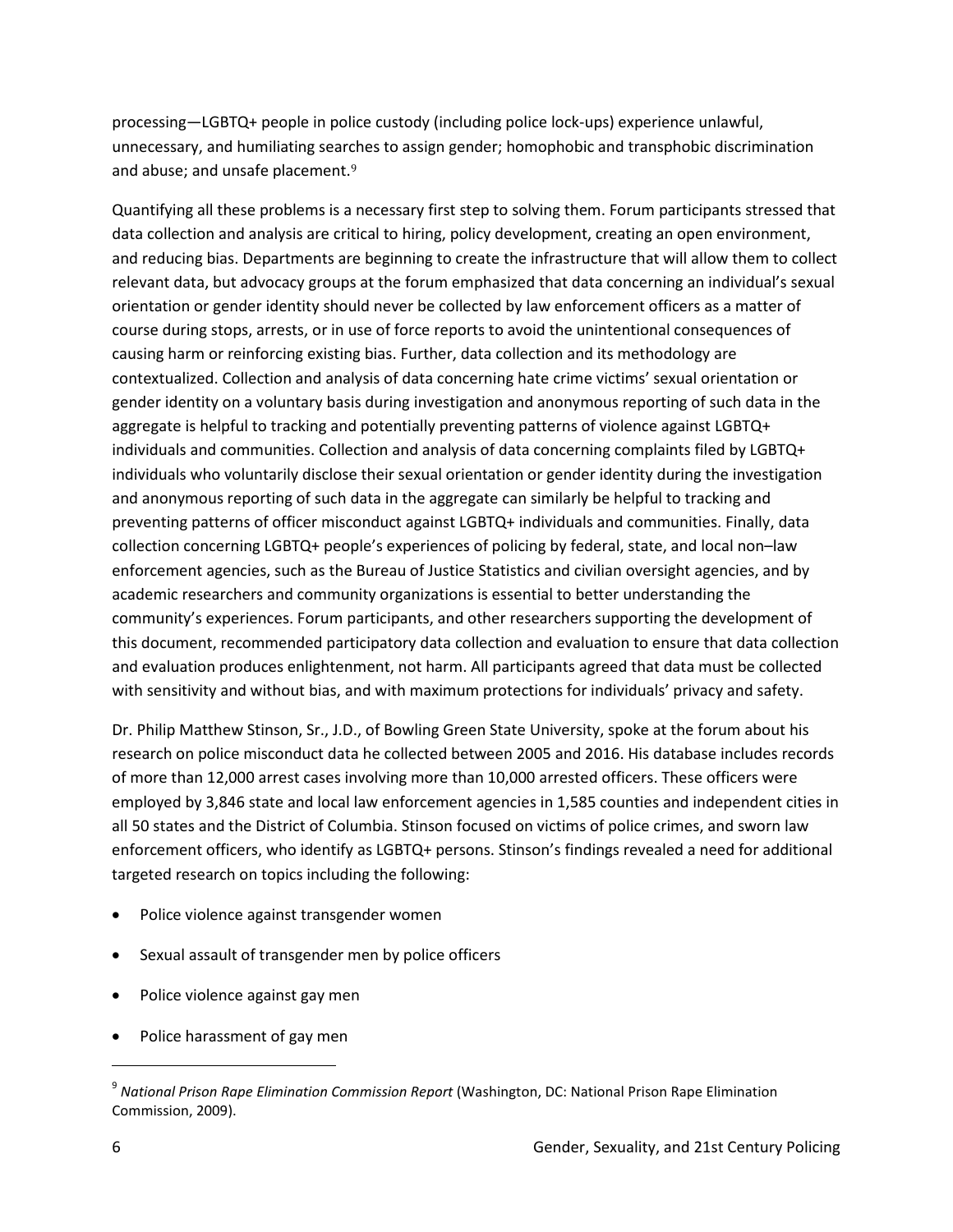- Police harassment of lesbians
- Prevalence of homophobia among police
- Treatment of LGBTQ+ police officers within law enforcement agencies, specifically looking at data of harassment, discrimination, and retaliation by other police officers

### <span id="page-12-0"></span>**Recommendations: improve data collection and analysis**

- Community participatory research is necessary: Involve the communities affected in collecting the data we need. Consider funding research through community organizations that will hire black and brown non–gender conforming people to ask the questions that people won't answer when they come from a police officer.
- Departments should determine how researchers can access and use the data collected in law enforcement internal investigations, to increase transparency about how agencies deal with these issues internally.
- There is a tremendous gap between the number of hate crimes reported and those that actually occur. If we can discover the reasons for that gap, not only can we prevent more hate crimes, but we can also build stronger relationships between police and those who are victims of crimes of hate.
- At the same time, we need to talk about trust and hate crimes, and the political nature of hate crimes reporting. There are many chiefs who are not comfortable with increasing the reporting of hate crimes—for example, because they're in a tourist town where there are concerns it could have negative economic impacts, or because the mayor may not be on board with public data showing increases.

"In Atlanta we are talking about data collection. We recently released a report highlighting the experiences of trans and non–gender-conforming people of color. We found that over 38 percent had called them at a police department for help but instead were arrested. These are the issues trans people face daily, which is why we don't trust the police departments."

*– Toni-Michelle Williams, SNaP Coalition Programs Coordinator, Racial Justice Action Center, Atlanta, Georgia*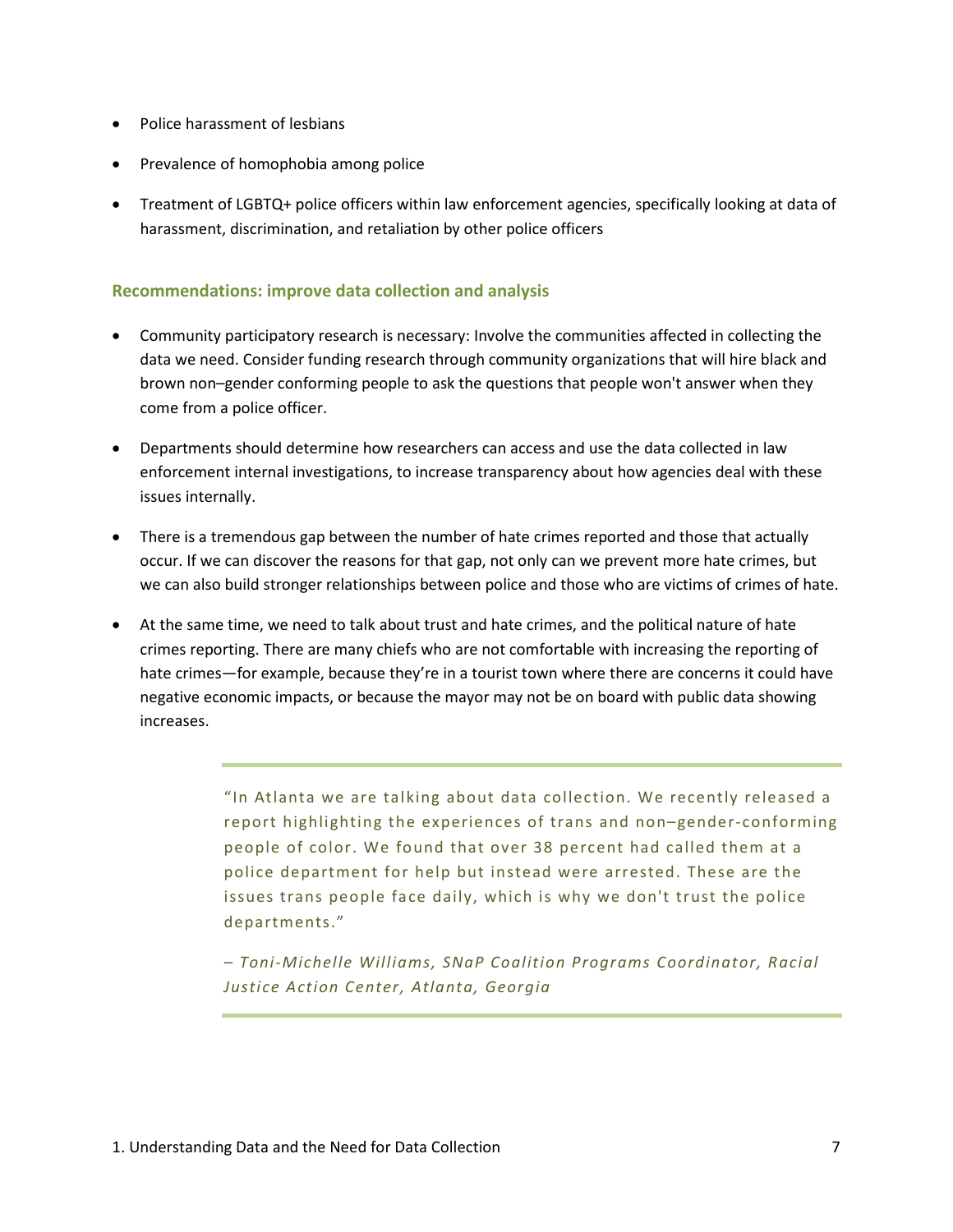- It would be advantageous for law enforcement agencies to move from Uniform Crime Reporting (UCR) to the National Incident-Based Reporting System (NIBRS): When all crimes are aggregated into one highest representation of violence, the granular data that allows for the details to be teased out is lost.
- Departments should collect data on aggregate complaints lodged by LGBTQ+ people (as selfdisclosed, on a voluntary basis, after informed consent, and separated from identifying information) or about police misconduct based on actual or perceived sexual orientation or gender identity. (Central to the debate on data collection is whether or not data should be collected based on actual or perceived sexual orientation. Forum participants were unanimously opposed to data collection based on the officer's perception of an individual's gender, gender identity, or sexual orientation.)
	- Police leadership expressed a need for data to ensure their accountability to LGBTQ+ communities for problems with their policing, but emphasized that this data and its collection must not place community members in greater danger of retaliation or unauthorized disclosure of sexual orientation or gender identity.
	- The President's Task Force on 21st Century policing recommended that the Bureau of Justice Statistics expand the Police Public Contact Survey to include "questions concerning sexual harassment of and misconduct toward community members, and in particular LGBTQ and gender-nonconforming people, by law enforcement officers." Systems should be put in place to facilitate the collection of this data.<sup>[10](#page-13-0)</sup>
- Departments should also collect voluntary data regarding the LGBTQ+ status of law enforcement officers.

"We think it's critical the CDC [Centers for Disease Control] and the [DOJ's] Bureau of Justice Statistics gather data on LGBTQ+ experiences of policing, and on broader areas in which that LGBTQ+ people experience disproportionate police violence. These things are not captured and need to be captured by federal agencies. What I want to emphasize, though, is that we do not think that law enforcement officers should be collecting data on people's sexual orientation and gender identity in day-to-day contact. That will increase the exact forms of violence we are talking about. When people mention that their experience was based on LGBTQ+ discrimination, you gather that data separately and in the aggregate and don't identify people's names.

*– Andrea Ritchie, Soros Justice Fellow* 

<span id="page-13-0"></span><sup>10</sup> President's Task Force, *Final Report*, 28 (see note 4).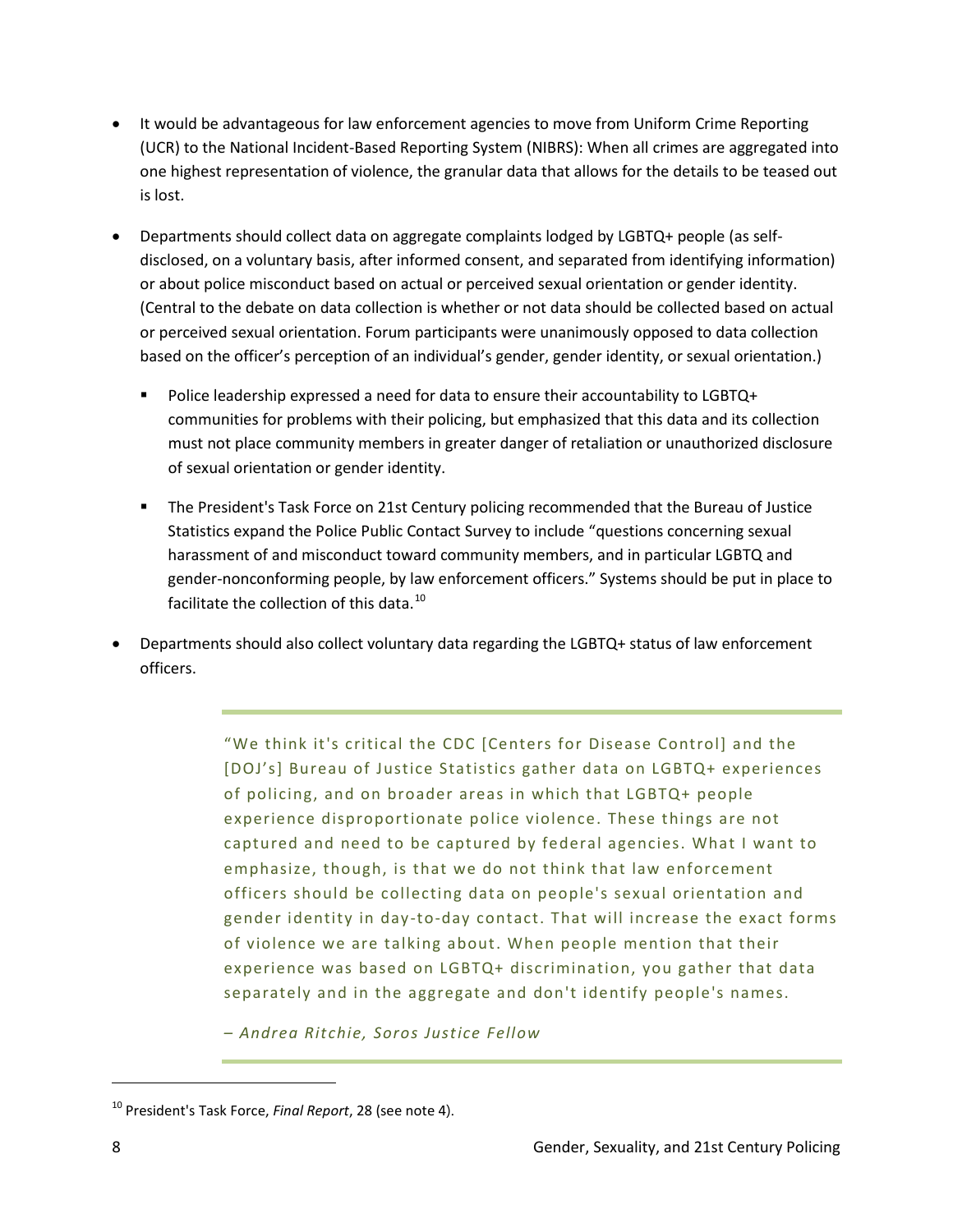### <span id="page-14-0"></span>**Model practices: state and local data collection and analysis**

Guidance on law enforcement data collection may be applied at the federal, state, or local level. Some law enforcement agencies and cities (such as Seattle, Washington; Albuquerque, New Mexico; and New Orleans, Louisiana) have entered into agreements with the DOJ for data collection on incidents involving police bias, as well as other policies and practices required for federal investigations into such incidents. And some police departments have established internal reporting procedures to assist them in developing better understanding and relationships with their local LGBTQ+ community.

The following are highlights of some local law enforcement agencies' efforts to collect and report data on hate crimes based on sexual orientation and gender identity and expression:

- Washington state law (RCW 36.28A.030) requires collecting data on hate crimes and makes prompt reporting of crime statistics a condition for funding and accreditation. Over a six-year period, only one Washington agency consistently failed to report hate crime information. In two of the nation's most populous and diverse states, California and Florida, compliance also is nearly universal.<sup>[11](#page-14-1)</sup>
- In 2014, the New York State Division of Government Accountability audited the New York Police Department (NYPD) to identify opportunities for improving operations, specifically in the area of reporting and using bias incident data. The ensuing report's key recommendations included (1) developing a document tracking system to properly account for all bias-related incidents; (2) periodic analysis of the captured hate crime–related summary data, followed by inquiries or action as appropriate; (3) developing a recordkeeping system, easily accessed by management, to ensure that all officers receive required training; and (4) considering requiring periodic hate crime–related training as part of the regular NYPD training curriculum. NYPD officials agreed with the recommendations and had begun implementing them at the time of the release of the audit report.<sup>12</sup>
- In 1990, Massachusetts created a Crime Reporting Unit as a joint project of the Department of State Police and the Criminal History Systems Board to collect hate crime incident reports from state, local and campus police and other law enforcement authorities. The unit is required by statute to summarize and analyze the information it collects and to distribute periodic reports analyzing and interpreting crime rates and trends, sending copies to the governor, attorney general, and committees on public safety, criminal justice, judiciary, and ways and means. The annual reports are public records.<sup>[13](#page-14-3)</sup>

<span id="page-14-1"></span> $11$  The Associated Press, "Police Fail to Consistently Report Hate Crime Numbers to FBI, AP Investigation Finds," Oregon Live, June 3, 2016, http://www.oregonlive.com/data/2016/06/no\_full\_accounting\_of\_hate\_cri.html.

<span id="page-14-2"></span><sup>12</sup> Division of State Government Accountability, *Reporting and Utilization of Bias Incident Data* (Albany, NY: New York State Office of the State Comptroller, 2014), [http://osc.state.ny.us/audits/allaudits/093014/14n2.pdf.](http://osc.state.ny.us/audits/allaudits/093014/14n2.pdf)

<span id="page-14-3"></span><sup>&</sup>lt;sup>13</sup> Christopher Reinhart, "Hate Crimes in Massachusetts," OLR Report 99-R-1013 (Hartford, CT: Office of Legislative Research, 1999), [https://www.cga.ct.gov/ps99/rpt/olr/htm/99-r-1013.htm.](https://www.cga.ct.gov/ps99/rpt/olr/htm/99-r-1013.htm)

<sup>1.</sup> Understanding Data and the Need for Data Collection 9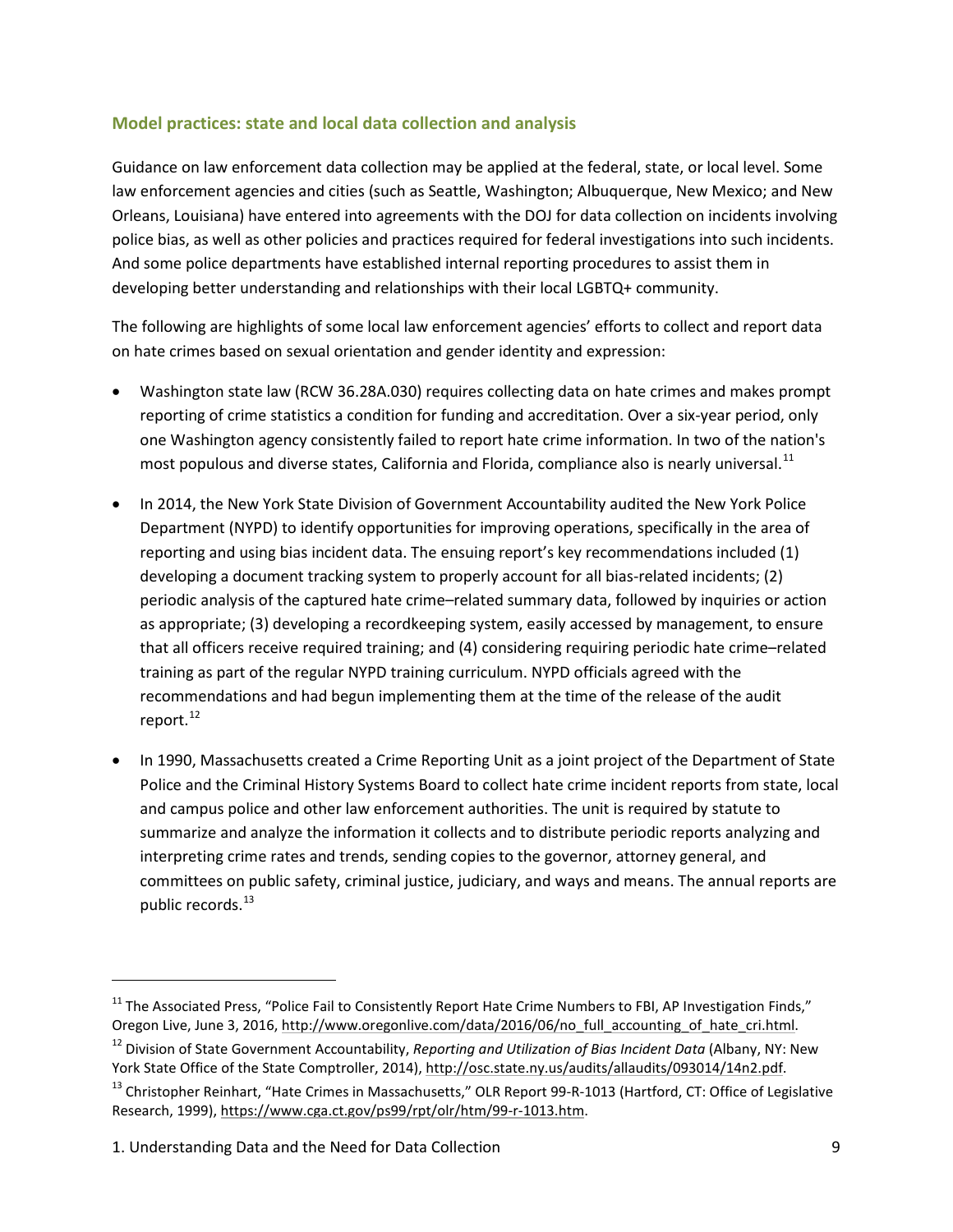- The Los Angeles Police Department (LAPD) recently instituted a reporting mechanism, the hate crime supplemental report, to assist in stronger and better reporting of hate crimes at the intake level.
- The Seattle Police Department is encouraging officers to take reports on categories of crimes that have no official designation (e.g., a person being called a negative name relating to their LGBTQ+ status.) If the officers have any doubt about whether something is a hate crime, they're expected to report it as a potential crime with a bias element, and title it as such, so that the LGBTQ Liaison and crime coordinator look at it.
- The Columbus (Indiana) Police Department is a member of the Indiana Hate Crimes Reporting Network, which gathers statistical information regarding hate crimes and bias incidents in Indiana. The statistical information is gathered by law enforcement agencies, prosecutors, and community-based organizations, including the Columbus Human Rights Commission.<sup>[14](#page-15-0)</sup>
- In New York City, the Civilian Complaint Review Board recently conducted an analysis of all complaints of police misconduct against LGBTQ+ people relating to their sexual orientation or gender identity.<sup>15</sup>

<span id="page-15-0"></span><sup>14</sup> "Hate/Bias Crimes," *City of Columbus,* accessed January 6, 2017,

[http://www.columbus.in.gov/cityofcolumbus/index.cfm/human-rights/hate-bias-crimes/.](http://www.columbus.in.gov/cityofcolumbus/index.cfm/human-rights/hate-bias-crimes/)

<span id="page-15-1"></span><sup>&</sup>lt;sup>15</sup> "Pride, Prejudice and Policing: An Evaluation of LGBTQ-Related Complaints from January 2010 through December 2015" (New York: Civilian Complaint Review Board, 2016), [http://www1.nyc.gov/assets/ccrb/downloads/pdf/policy\\_pdf/issue\\_based/20160630\\_lgbtq-report.pdf.](http://www1.nyc.gov/assets/ccrb/downloads/pdf/policy_pdf/issue_based/20160630_lgbtq-report.pdf)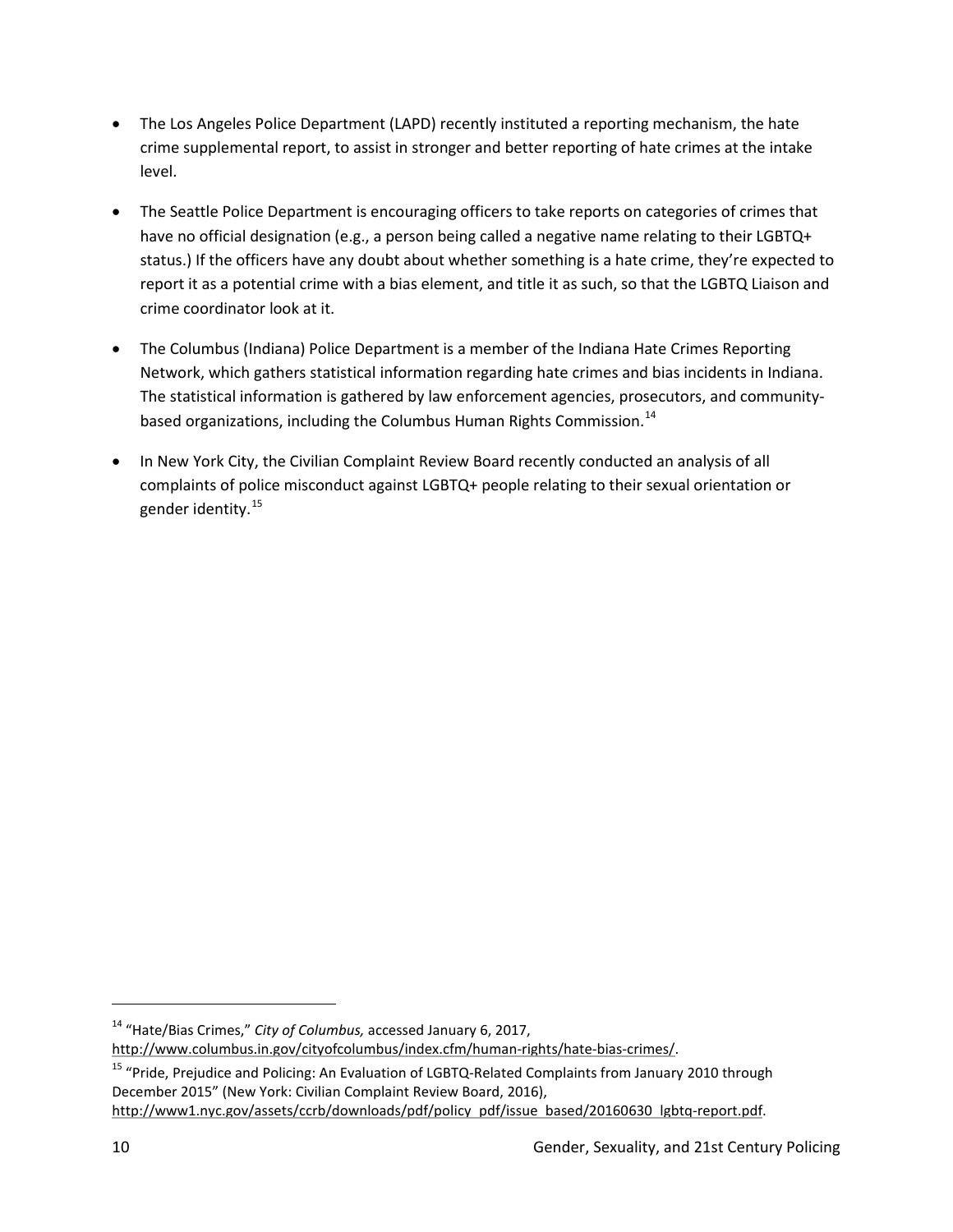# <span id="page-16-0"></span>2. Policy Development and Implementation

Law enforcement agencies across the country, in response to community demands, are adopting and reviewing policies and practices related to the LGBTQ+ community. A written policy is an important first step towards ensuring transparency. However, once new policies have been adopted, law enforcement agencies still need clear and transparent mechanisms for ensuring effective implementation—including holding their members accountable for violations.

Advocacy groups who have engaged in policy development and implementation conclude, "Though data on this subject is quite limited, the studies that do exist reinforce the point that policy change does not necessarily lead to change on the ground."<sup>[16](#page-16-1)</sup> Numerous examples of policy implementation support this, including one cited from the District of Columbia: "For example, in the District of Columbia a 2012 survey of transgender residents, conducted over five years after the Metropolitan Police Department adopted a groundbreaking general order on interactions with transgender people, found that 55 percent of respondents remained uncomfortable speaking to the police. Of those who had interacted with police, a third reported being treated with disrespect."<sup>[17](#page-16-2)</sup>

While many of the policies in place in U.S. law enforcement agencies have been negotiated with highlevel police officials, other barriers to implementation often go unaddressed; these may include lack of training, lack of supervisory enforcement, or lack of willingness on the part of leadership to enforce policy change through accountability and discipline. The resulting disconnect between an agency's stated policies and actual behavior can lead community members to become even more distrustful of law enforcement, further breaking down police-community relations.<sup>[18](#page-16-3)</sup> For all these reasons, agencies find that effecting the needed cultural changes to fully implement a new policy may be a much slower process than researching and drafting the policy itself. Forum participants acknowledged that progress is happening, but, in some jurisdictions, all too slowly.

Forum participant and Soros Justice Fellow Andrea Ritchie and the Policing Subcommittee of the LGBT/HIV Federal Criminal Justice Policy Working Group<sup>[19](#page-16-4)</sup> have researched and drafted sample model policies for law enforcement, including policies on police sexual harassment and misconduct and more

<span id="page-16-1"></span><sup>&</sup>lt;sup>16</sup> This analysis was summarized in a document presented at the forum, Terry et al.'s "Implementation of LGBTQ-Related Policing Policies and Long-Term Accountability," which is provided as appendix D.

<span id="page-16-2"></span> $17$  Ibid.

<span id="page-16-3"></span> $18$  Ibid.

<span id="page-16-4"></span><sup>&</sup>lt;sup>19</sup> The LGBT/HIV Federal Criminal Justice Policy Working Group is a network of nearly 50 organizations and individual stakeholders working to reduce the unique harms of the U.S. criminal legal system experienced by LGBTQ+ people, people living with HIV or those at risk of acquiring HIV, through research, education, and policy advocacy at the federal level.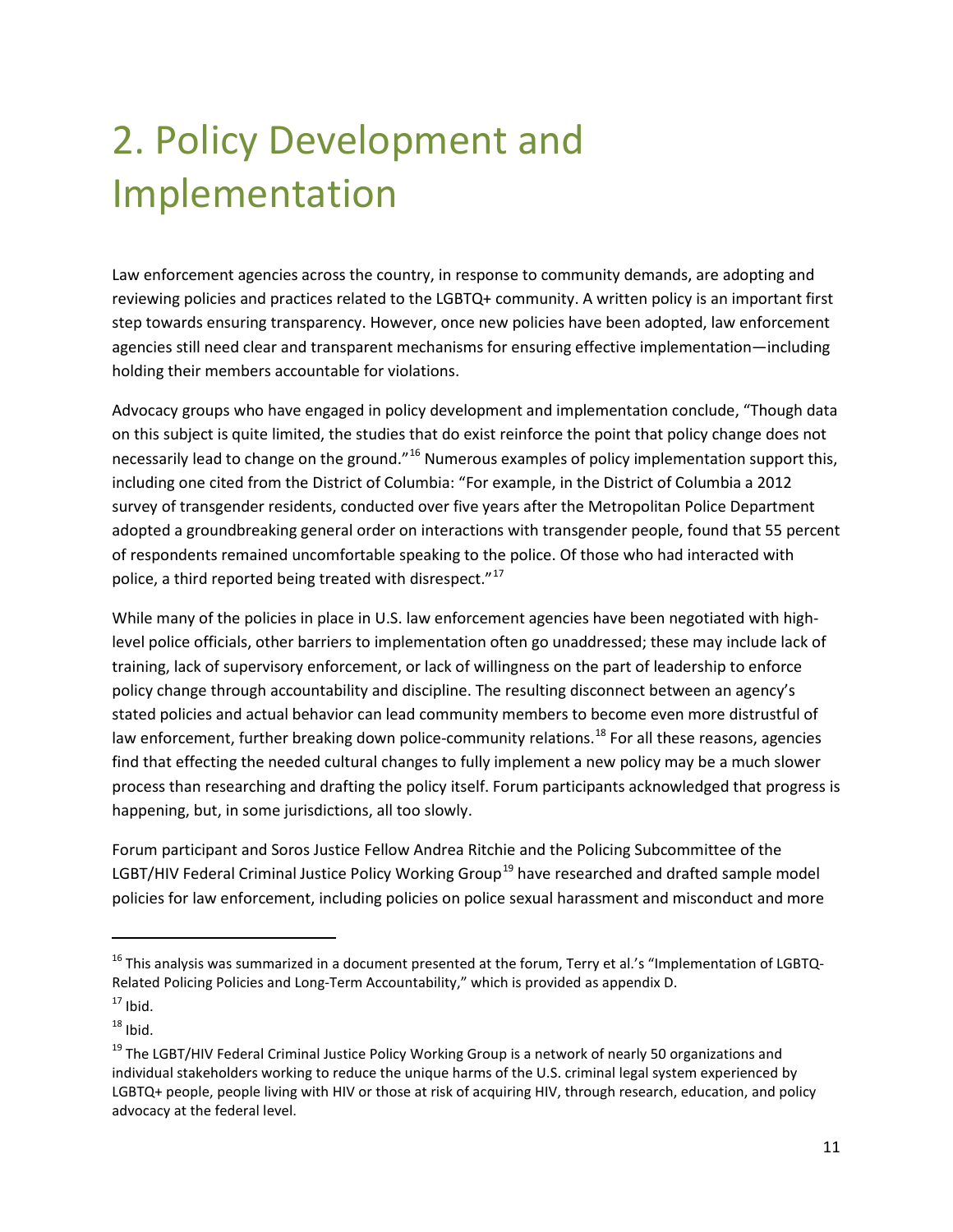broadly addressing police interactions with LGBT individuals, based on best practices reflected in policies already in place in some of the nation's largest—and smallest—departments. These documents can be found in full in the appendices.

"The International Association of Chiefs of Police (IACP) recommends that all law enforcement agencies adopt written policies specifically addressing sexual harassment and misconduct by members of law enforcement agencies against members of the public and arrestees."<sup>[20](#page-17-0)</sup> Sections of the sample policy, provided as appendix B, provide definitions of sexual misconduct and outline prohibited conduct, including on- and off-duty sexual activity; sexually inappropriate material; unnecessary law enforcement activity; and discriminatory or sexual language or gestures.

A group of forum participants proposed the following police sexual misconduct policy language:

This agency strictly prohibits sexual harassment, sexual assault, sexual misconduct, sexual abuse, and rape of any member of the public by any member of the agency. Engaging in such conduct will be grounds for immediate discipline, up to and including suspension and/or termination.

This language has not been endorsed by the DOJ or any other official government body, but it is included here as guidance for local law enforcement agencies assessing their own internal policies on sexual misconduct.

The model policy on law enforcement interactions with LGBT individuals (appendix A) states,

It is the policy of this agency to apply and administer all programs, initiatives, and activities without discriminating on the basis of race, color, ethnicity, national origin, religion, gender, disability, sexual orientation, gender identity, or gender expression. Factors such as a person's race, sex, sexual orientation, gender, gender identity, gender expression, age, dress, [or] unusual or disheveled or impoverished appearance do not alone justify even a brief detention, a request for identification, or an order to move on, nor do general complaints from residents, merchants or others. Agency employees shall be professional and courteous to all members of the public, including lesbian, gay, bisexual, transgender and gender-nonconforming persons. The policy of this agency is to interact with such persons in an unbiased, fair and respectful manner at all times, including when initiating stops, responding to requests for assistance, verifying identification, performing searches, arrests, transportation, and detention. Any substantiated claim of misconduct or harassment or violation of these policies may result in discipline up to and including termination of the members' employment, civil penalties, or other punitive actions as deemed appropriate.

<span id="page-17-0"></span><sup>&</sup>lt;sup>20</sup> Addressing Sexual Offenses and Misconduct by Law Enforcement: Executive Guide (Alexandria, VA: International Association of Chiefs of Police, 2011),

http://www.theiacp.org/portals/0/pdfs/addressingsexualoffensesandmisconductbylawenforcementexecutiveguid e.pdf.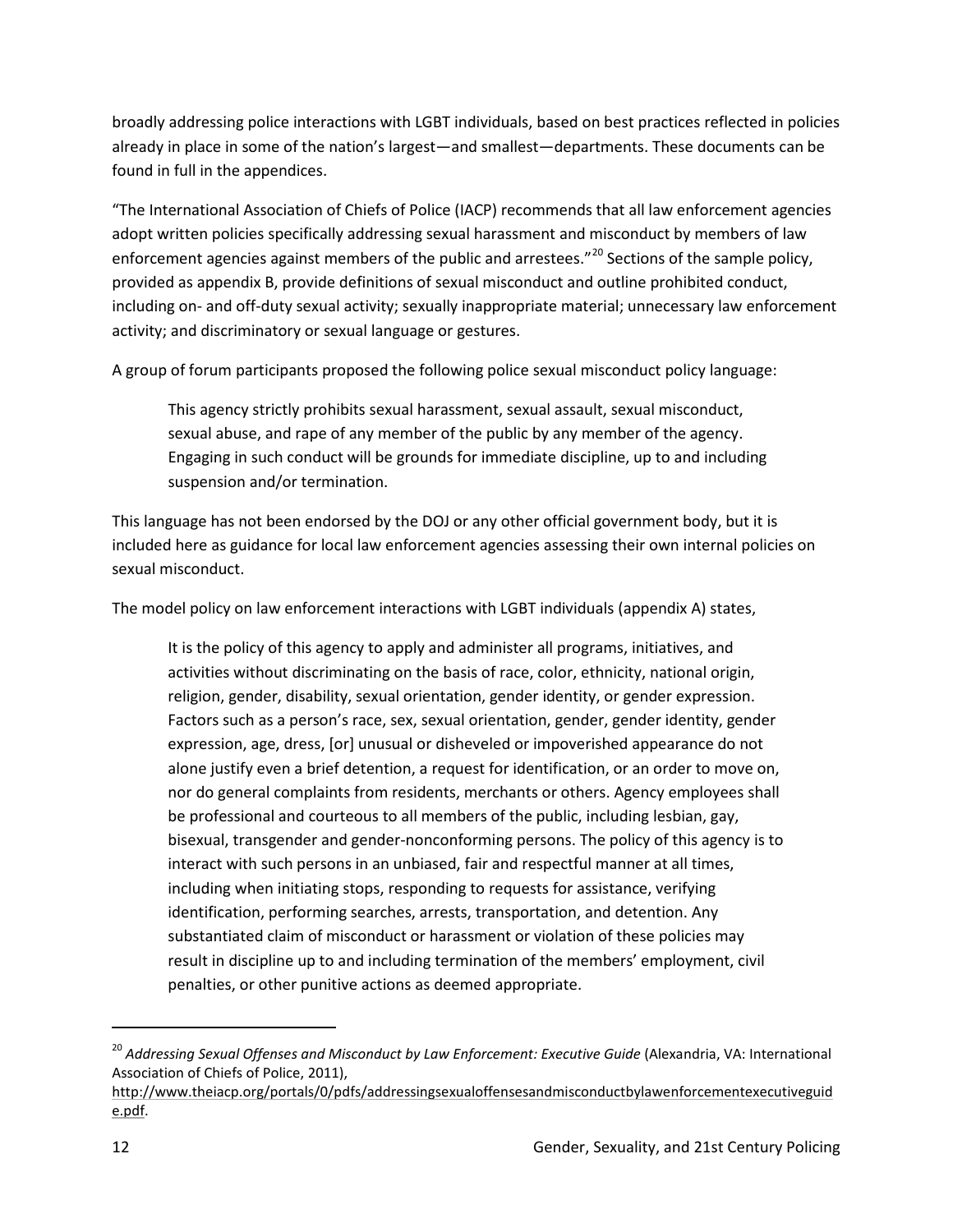### <span id="page-18-0"></span>**Recommendations: policy development and implementation**

The following overarching recommendations were made during the forum; they reflect the best lessons participants have learned from policing experts and advocates for the LGBTQ+ community:

- Examine all departmental policies and procedures that may affect interactions with LGBTQ+ people and update as necessary.
- Cross-reference relevant policies throughout police Standard Operating Procedures, patrol guides, policies, procedures, and general or standing orders.
- Create a stand-alone document that is easily accessible to officers who come into contact with LGBTQ+ people, so that they can receive quick guidance on appropriate procedures and language without having to search through departmental procedures.
- Ensure policies do not contradict one another—for example, ensure search, seizure, and detention policies do not use language about sex or gender that would contradict an LGBTQ+ policy about searches of transgender or non-gender nonconforming persons.<sup>[21](#page-18-1)</sup>

Discussion by forum participants also included the following recommendations concerning policy development and implementation:

- Policy development is important, but it is also equally critical to be sure policies are fully implemented, monitored, and enforced and that their effectiveness is evaluated.
- Every police department in the country needs policies. They can start with the template policies but they need to work hand-in-hand with local LGBTQ+ community members and organizations to know and understand what's going to work in creating policies that affect the LGBTQ+ community.
- It is important to model inclusion, and to be very visible and public, in good times *and* in bad times. A visible, public policy is integral to developing good relationships between police departments and their local communities.
- Departments should focus on prevention, i.e., moving away from the model of deterrents and disincentivizing tickets and arrests.
- It is important to honor the great work the police are doing while also growing our understanding of the complex issues and being more proactive toward change; shed light on gaps and barriers and at the same time lift up what is working well.
- Departments should use incident reviews to help shed light on what worked and what didn't, and as a teaching tool.

<span id="page-18-1"></span><sup>21</sup> See appendix A, Ritchie, *Draft Sample Policy for Law Enforcement Interactions with LGBT Individuals.*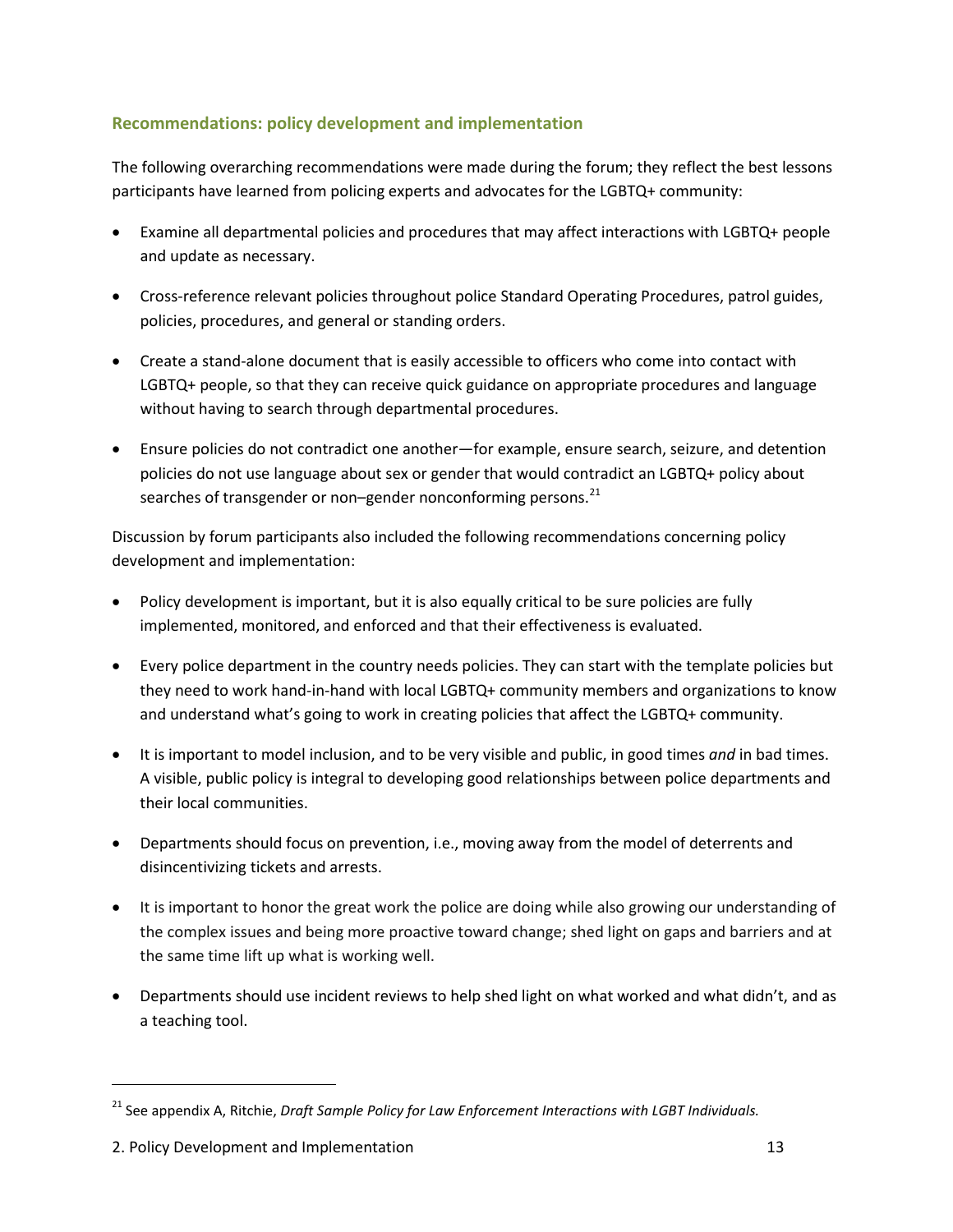The following policy and procedure recommendations and action items of the President's Task Force on 21st Century Policing are of particular concern to LGBTQ+ communities:

- Recommendation 1.9: Law enforcement agencies should build relationships based on trust with immigrant communities. This is central to overall public safety. Immigrants often fear approaching police officers when they are victims of and witnesses to crimes and when local police are entangled with federal immigration enforcement. At all levels of government, it is important that laws, policies, and practices not hinder the ability of local law enforcement to build the strong relationships necessary to public safety and community well-being. It is the view of this task force that whenever possible, state and local law enforcement should not be involved in immigration enforcement.
- Action Item 1.9.1: Decouple federal immigration enforcement from routine local policing for civil enforcement and nonserious crime. The U.S. Department of Homeland Security should terminate the use of the state and local criminal justice system, including through detention, notification, and transfer requests, to enforce civil immigration laws against civil and nonserious criminal offenders.<sup>[22](#page-19-0)</sup>
- Recommendation 2.9: Law enforcement agencies and municipalities should refrain from practices requiring officers to issue a predetermined number of tickets, citations, arrests, or summonses, or to initiate investigative contacts with citizens for reason not directly related to improving public safety, such as generating revenue.
- Recommendation 2.10: Law enforcement officers should be required to seek consent before a search and explain that a person has the right to refuse consent when there is no warrant or probable cause. Furthermore, officers should ideally obtain written acknowledgement that they have sought consent to a search in these circumstances.
- Recommendation 2.11: Law enforcement agencies should adopt policies requiring officers to identify themselves by their full name, rank, and command, and provide that information in writing to individuals they have stopped. In addition, policies should require officers to state the reason for the stop and the reason for the search if one is conducted.
- Recommendation 2.12: Law enforcement agencies should establish search and seizure procedures related to LGBTQ and transgender populations and adopt as policy the recommendation from the President's Advisory Council on HIV/AIDS to cease using the possession of condoms as sole evidence of vice.
- Recommendation 2.13: Law enforcement agencies should adopt and enforce policies prohibiting profiling and discrimination based on race, ethnicity, national origin, religion, age, gender, gender identity/expression, sexual orientation, immigration status, disability, housing status, occupation, or language fluency.<sup>[23](#page-19-1)</sup>

<span id="page-19-0"></span><sup>22</sup> President's Task Force, *Final Report,* 18 (see note 4).

<span id="page-19-1"></span><sup>23</sup> Ibid.*,* 26–8.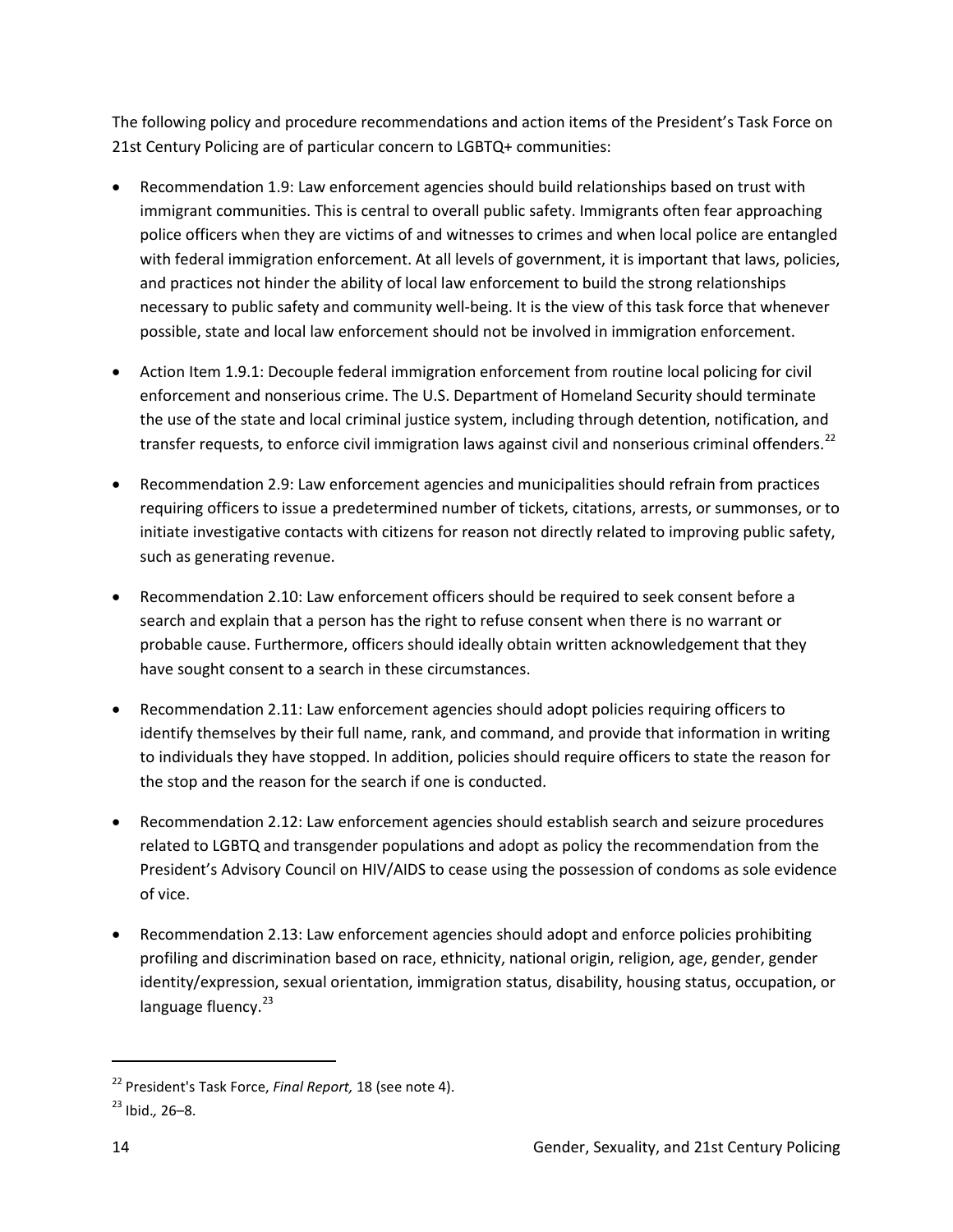### <span id="page-20-0"></span>**Model practices: policy development status and successes**

At the direction of the DOJ, in 2013 the City of Seattle established the Community Police Commission (CPC) to provide "community input on the on the police department reform process and reform proposals. The CPC is responsible for engaging Seattle's diverse communities to understand and represent their viewpoints, and to give them a voice and stake in improving police services."<sup>[24](#page-20-1)</sup> Many local and regional LGBTQ+ organizations partner with the CPC. The resulting January 2014 Outreach Report details survey results and recommendations by the various communities attending meetings.<sup>[25](#page-20-2)</sup> Another result of this initiative is the Seattle Police Department's Bias-Free Policing Policy, effective as of August 1, 2015. This policy is intended to increase the department's effectiveness as a law enforcement agency and to build mutual trust and respect with Seattle's diverse groups and communities.<sup>26</sup>

The West Hartford (Connecticut) Police Department recently adopted a policy designed to help officers navigate cases and situations involving members of the town's LGBT community. In interactions with transgender individuals, the policy states that officers should use that person's preferred name, which might not be their legal name or the name on a government-issued ID. The policy also advises that officers should honor a request by a transgender person to be searched by an officer of a specific gender.<sup>27</sup>

Many states have adopted hate crime laws that require law enforcement agencies to investigate and prosecute crimes committed with bias against LGBTQ+ people; at the federal level, as a result of the Matthew Shepard and James Byrd, Jr. Hate Crimes Prevention Act, these laws cover both sexual orientation and gender identity. Many jurisdictions have established hate-crime units in their police departments and implemented school- and community-based prevention programs. California and Massachusetts are notable for including these and other strategies in their efforts to combat hate crime.<sup>[28](#page-20-5)</sup>

According to Director michael munson, FORGE, a national transgender anti-violence organization located in Milwaukee, Wisconsin, has worked with the DOJ and law enforcement to create transgender sensitivity training for police. As a result of this training, the Philadelphia (Pennsylvania) Police Department and other agencies have collaboratively developed policies for law enforcement, intended to provide basic education on transgender and other LGBTQ+ issues, as well as professional guidelines and expected procedural practices.

<span id="page-20-1"></span><sup>24</sup> *Community Outreach Report* (Seattle, WA: Seattle Community Police Commission, 2014), [http://www.seattle.gov/Documents/Departments/CommunityPoliceCommission/Outreach%20Report%2001-24-](http://www.seattle.gov/Documents/Departments/CommunityPoliceCommission/Outreach%20Report%2001-24-14.pdf) [14.pdf.](http://www.seattle.gov/Documents/Departments/CommunityPoliceCommission/Outreach%20Report%2001-24-14.pdf)

<span id="page-20-2"></span> $25$  Ibid.

<span id="page-20-3"></span><sup>26 &</sup>quot;5.140 - Bias-Free Policing," in *Seattle Police Department Manual* (Seattle, WA: Seattle Police Department, 2017), http://www.seattle.gov/police-manual/title-5---employee-conduct/5140---bias-free-policing.

<span id="page-20-4"></span><sup>&</sup>lt;sup>27</sup> "West Hartford Police Department Adopts New LGBT Policy," Associated Press, August 15, 2016.

<span id="page-20-5"></span><sup>28</sup> Michael Shively and Carrie F. Mulford, "Hate Crime in America: The Debate Continues," *NIJ Journal* 257 (June 2007), https://nij.gov/journals/257/Pages/hate-crime.aspx.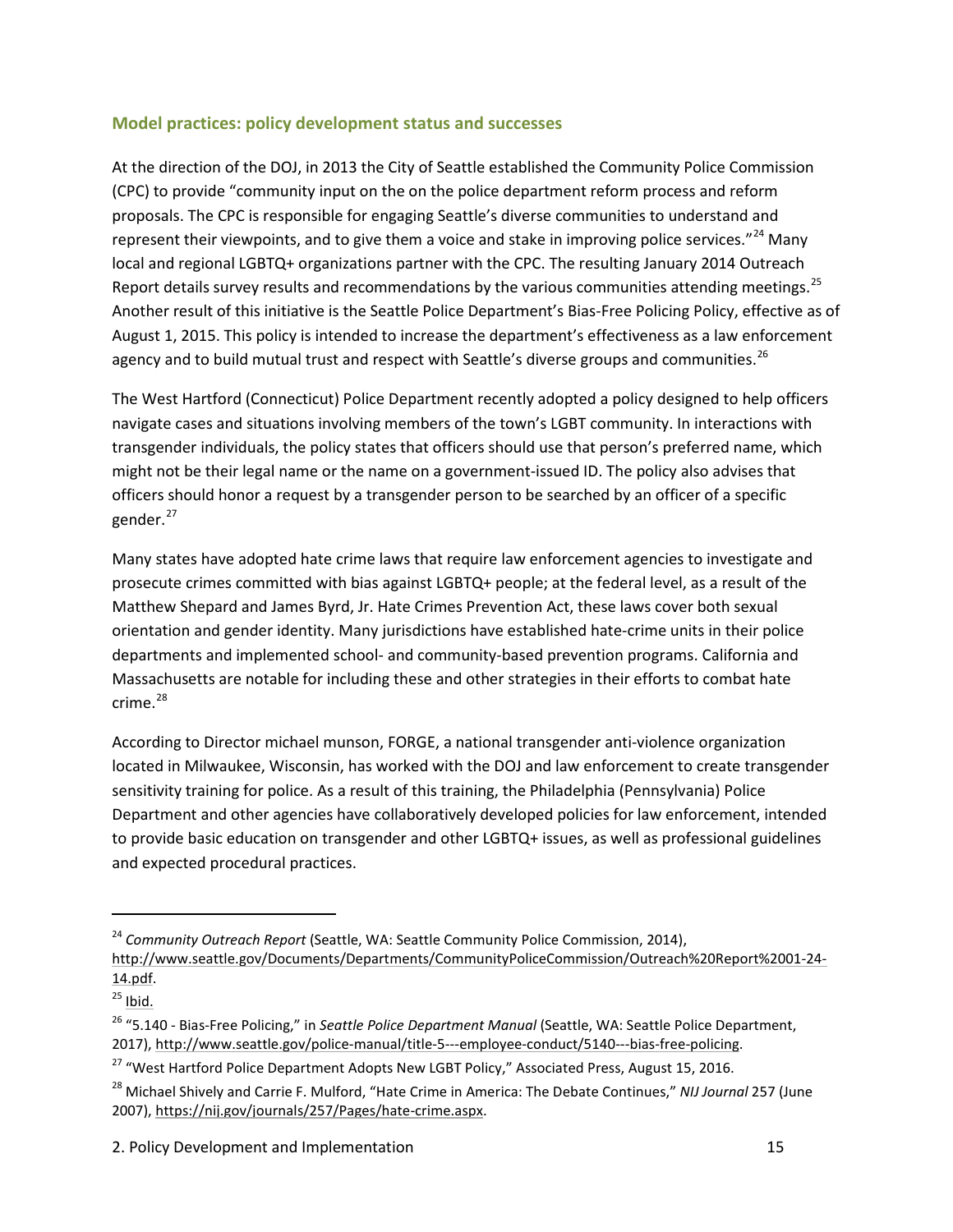The San Francisco Police Department's Hate Crimes Unit was formed in December 1990. The department was also instrumental in the formation of the Bay Area Hate Crime Investigator's Association, a unique organization comprising officers from law enforcement agencies in the nine bay area counties, as well as representatives of community-based organizations. Members interact to reach a common goal of ridding communities of bias-related crimes.

In 2012, the LAPD instituted a policy requiring officers to refer to transgender individuals by the name and gender they prefer and precluding officers from searching transgender individuals solely for the purpose of determining their biological sex.<sup>[29](#page-21-0)</sup>

Several major metropolitan police forces have already taken the step of establishing bias-based profiling prohibitions that include sexual orientation and gender identity; many of these local policies and procedures may be informative for other departments. The New Orleans Police Department's policy includes a provision that officers are not allowed to profile people based on sexual orientation or gender identity —they may not assume, for example, that transgender women are engaged in prostitution (n.b., the New Orleans policy was negotiated under DOJ supervision in a consent decree process with input from black transgender people and other LGBTQ+ youth and people of color). Other examples of local policies include the following:

- In 2007, the Washington, D.C., Metropolitan Police Department implemented one of the first policies in the country on transgender interactions with police: General Order PCA 501-02, Handling Interactions with Transgender Individuals.<sup>[30](#page-21-1)</sup> This policy includes many features, including definitions of key terms; regulations (e.g., use of appropriate/non-demeaning language and proper pronouns); procedural guidelines (e.g., methods for handling calls for service and citizen complaints involving transgender individuals; proper techniques for stop-and-frisk situations with transgender persons; procedures for conducting arrest situations involving transgender individuals, including appropriate searching; ways to communicate with fellow officers; and procedures for documenting potential risk factors associated with an arrest, such as hostility from other arrestees); procedures for transporting transgender arrestees; and ways to process and house transgender persons in custody.<sup>[31](#page-21-2)</sup>
- In 2013, the Boston Police Department issued guidelines for police contact with transgender individuals. The Special Order requires that all officers use the name and pronouns the transgender individual prefers, and also lists changes to policies regarding field stops, frisking, prisoner

<span id="page-21-0"></span><sup>&</sup>lt;sup>29</sup> Office of the Chief of Police, "Notice 1:12: Police Interactions with Transgender Individuals," memorandum issued April 10, 2012 (Los Angeles, CA: Los Angeles Police Department), http://assets.lapdonline.org/assets/pdf/OCOP\_04-10-12.pdf.

<span id="page-21-1"></span><sup>&</sup>lt;sup>30</sup> Cathy Lanier, "General Order PCA 501-02: Handling Interactions with Transgender Individuals," revision of January 5, 2015 (Washington, DC: Metropolitan Police Department), https://go.mpdconline.com/GO/GO\_501\_02.pdf.

<span id="page-21-2"></span><sup>31</sup> Tod W. Burke, Stephen S. Owen, and April Few-Demo, "Law Enforcement and Transgender Communities," *FBI Law Enforcement Bulletin* (June 2015), [https://leb.fbi.gov/2015/june/law-enforcement-and-transgender](https://leb.fbi.gov/2015/june/law-enforcement-and-transgender-communities)[communities.](https://leb.fbi.gov/2015/june/law-enforcement-and-transgender-communities)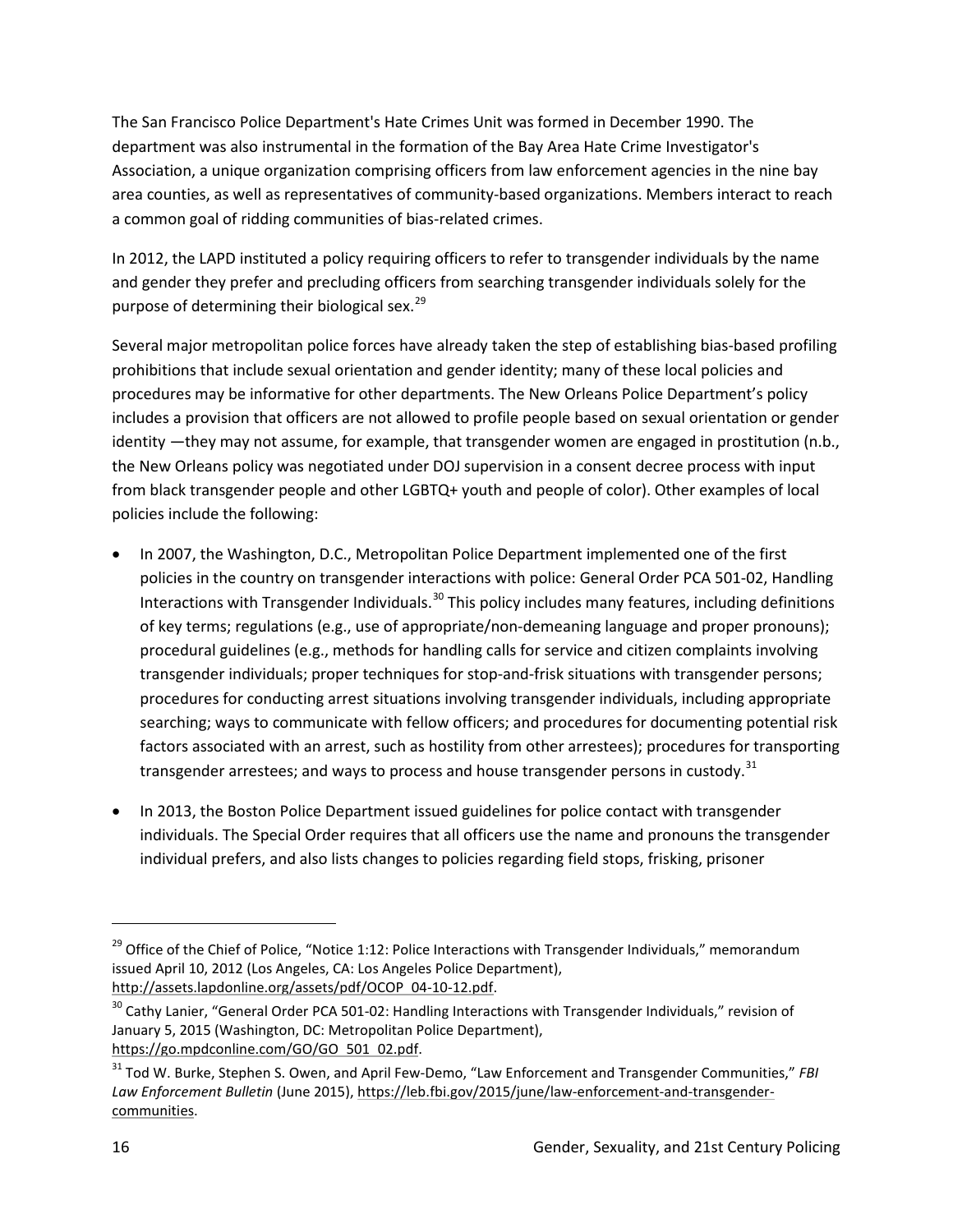transportation, booking, searches, and conditions during holding. As part of the new guidelines, a Statement of Search Preference Form is used for transgender individuals in custody, specifying whether to have a female or male police officer conduct their search. $32$ 

• The Philadelphia Police Department implemented Directive 152 in 2014 to guide its interactions with transgender communities. One of the orders within the directive instructs officers to remain cognizant of proper terminology when addressing transgender individuals, for example, by asking a person being questioned which gender pronoun is preferred. Some of the other orders within Directive 152 include keeping transgender arrestees isolated from the general inmate population and referring to transgender victims, witnesses, or arrestees by their preferred names, particularly when addressing the media. This policy was one of the few guidelines in the country to offer direction on how to speak to reporters about transgender offenders or transgender victims of crime. $33$ 

<span id="page-22-0"></span><sup>&</sup>lt;sup>32</sup> "Boston Police Department Issues Special Order for Interacting with Transgender Individuals," BPDnews.com, last modified June 11, 2013, [http://bpdnews.com/news/2013/6/11/boston-police-department-issues-special](http://bpdnews.com/news/2013/6/11/boston-police-department-issues-special-order-for-interacting-with-transgender-individuals)[order-for-interacting-with-transgender-individuals.](http://bpdnews.com/news/2013/6/11/boston-police-department-issues-special-order-for-interacting-with-transgender-individuals)

<span id="page-22-1"></span><sup>&</sup>lt;sup>33</sup> Burke, Owen, and Few-Demo, "Law Enforcement and Transgender Communities" (see note 31).

<sup>2.</sup> Policy Development and Implementation 17 and 17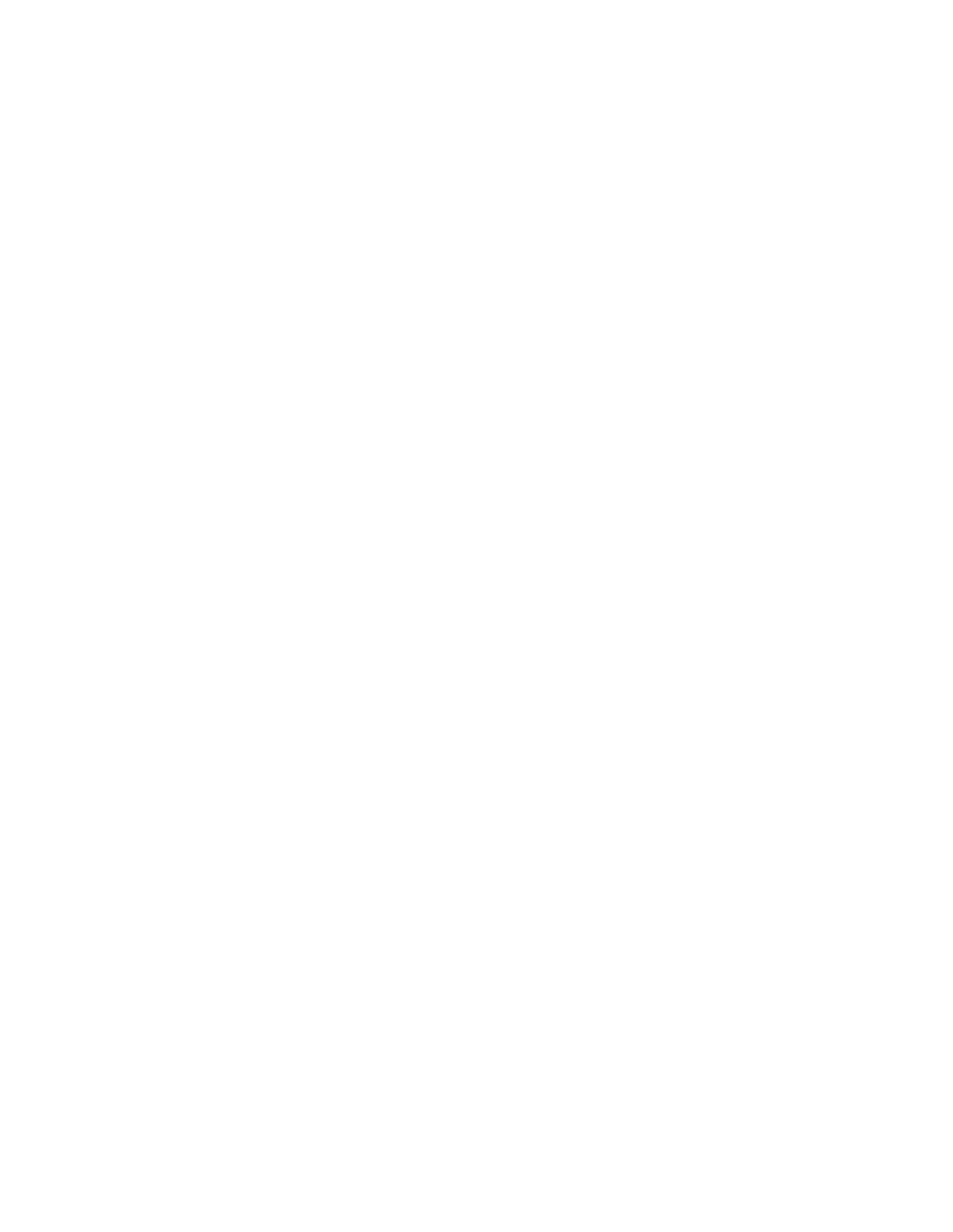# <span id="page-24-0"></span>3. Creating Community Access and Partnerships: Supporting the LGBTQ+ Community and Enhancing Communication

Forum participants agreed on law enforcement's need to develop initiatives and practices to increase communication with, expand access to, and demonstrate support for the LGBTQ+ community. One important and increasingly common departmental practice is to create or designate an LGBTQ+ liaison to build trust, respect, and understanding between law enforcement and the community.

Another effective step is to create an advisory board made up of members of the diverse populations within the LGBTQ+ community, including organizations working with LGBTQ+ people of color, youth, and people experiencing homelessness. Departments are also convening citizen/community police academies focused on the LGBTQ+ community. In addition, community forums and meetings on particular issues or with particular communities can be convened as needed, or perhaps on an annual basis (such as during or in advance of LGBT Pride month). These mechanisms are important for soliciting community input throughout the policy development process, learning about and addressing current issues affecting the community, establishing communication protocols, and recruiting officers.

Departments that are effectively engaged with the LGBTQ+ community also ensure they have a presence at key community events important to the LGBTQ+ community, both for security purposes when appropriate and to demonstrate support. Presence at LGBTQ+ community events and support and engagement with community organizations also helps to demonstrate support for LGBTQ+ officers or prospective recruits; it is important for departments to give particular attention to recruiting and retaining officers from the LGBTQ+ community. Agencies should check with community agencies to ensure that police presence is would be welcome.

### <span id="page-24-1"></span>**Recommendations: LGBTQ+ community engagement**

- It is important to be transparent regarding departmental policies that impact police-LGBTQ+ relations, including making policies easily accessible to the public on departmental websites.
- Accountability processes need to be adopted and incorporated into all the work police departments do to create relationships of trust with the LGBTQ+ community, including establishing liaison units, trainings, and policies.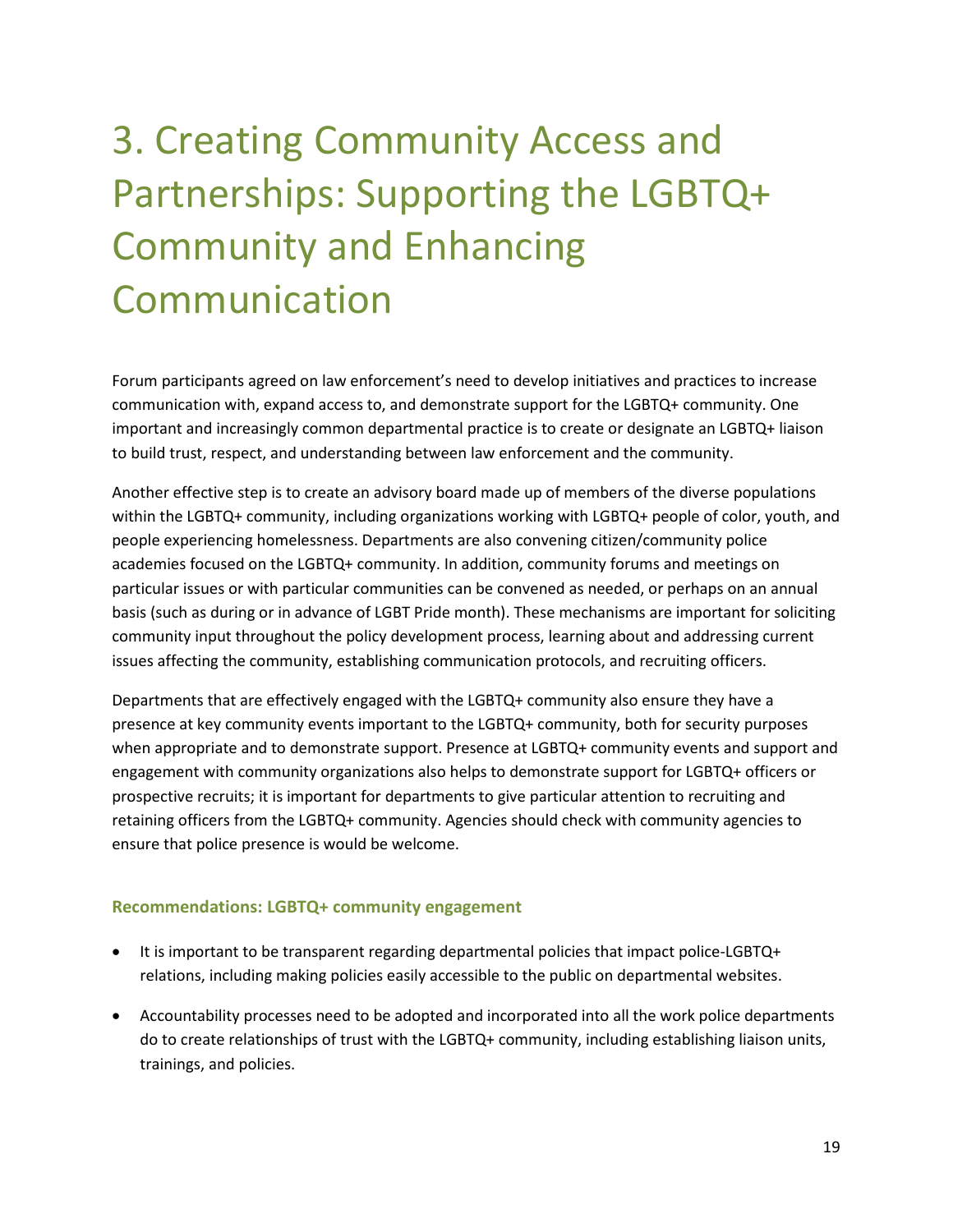- Bias and discrimination against LGBTQ+ people happen in the day-to-day life of a community. Addressing these issues should be embedded into everything police chiefs are doing—e.g., senior officers should go out on the streets to see what junior officers are doing.
- LGBTQ+ people need to be able to have regular, open dialogue direct with law enforcement administration to talk about issues within their community, in a way that is objective, solutionbased, and accountable. Many police departments are perceived to be lacking in effective oversight and inaccessible to the communities they are intended to serve. In order to address this, departments should
	- create an LGBTQ+ community advisory board or response team, made up of individuals, agencies, and organizations whose work focuses on policing and criminal justice issues and who work closely with LGBTQ+ populations that experience frequent police contact;
	- **EXECT** ensure the LGBTQ+ liaison has access to the chief and senior leadership and an established role for providing input into policy and decision making, beyond simply serving as a receptacle for community concerns;
	- develop a process for annual review of policies and training materials and clear mechanisms for soliciting feedback on policies from community members;
	- ensure that senior leadership, especially chiefs and sheriffs, are accessible to community members and present at community events, along with liaison officers or units.

Our department has drawn up a transgender policy with the help of the transgender community that addresses treatment of transgender people if, for instance they are locked up; our policy makes sure they are treated with respect and that their needs are met.

*William Evans, Boston Police Department Commissioner*

- LGBTQ+ liaisons should be very active and responsive to the LGBTQ+ community—always on the scene when needed, overseeing interactions as well as providing resources.
- Departments should consistently find ways to show support, even in symbolic ways, such as flying the rainbow flag. Support is key to good relationships, and it is important that the LGBTQ+ community feel our support.
- It is important for police departments to understand their role with the LGBTQ+ community is not only policing but also protection, especially for large events and nighttime events. The community needs to know they can rely on police for protection.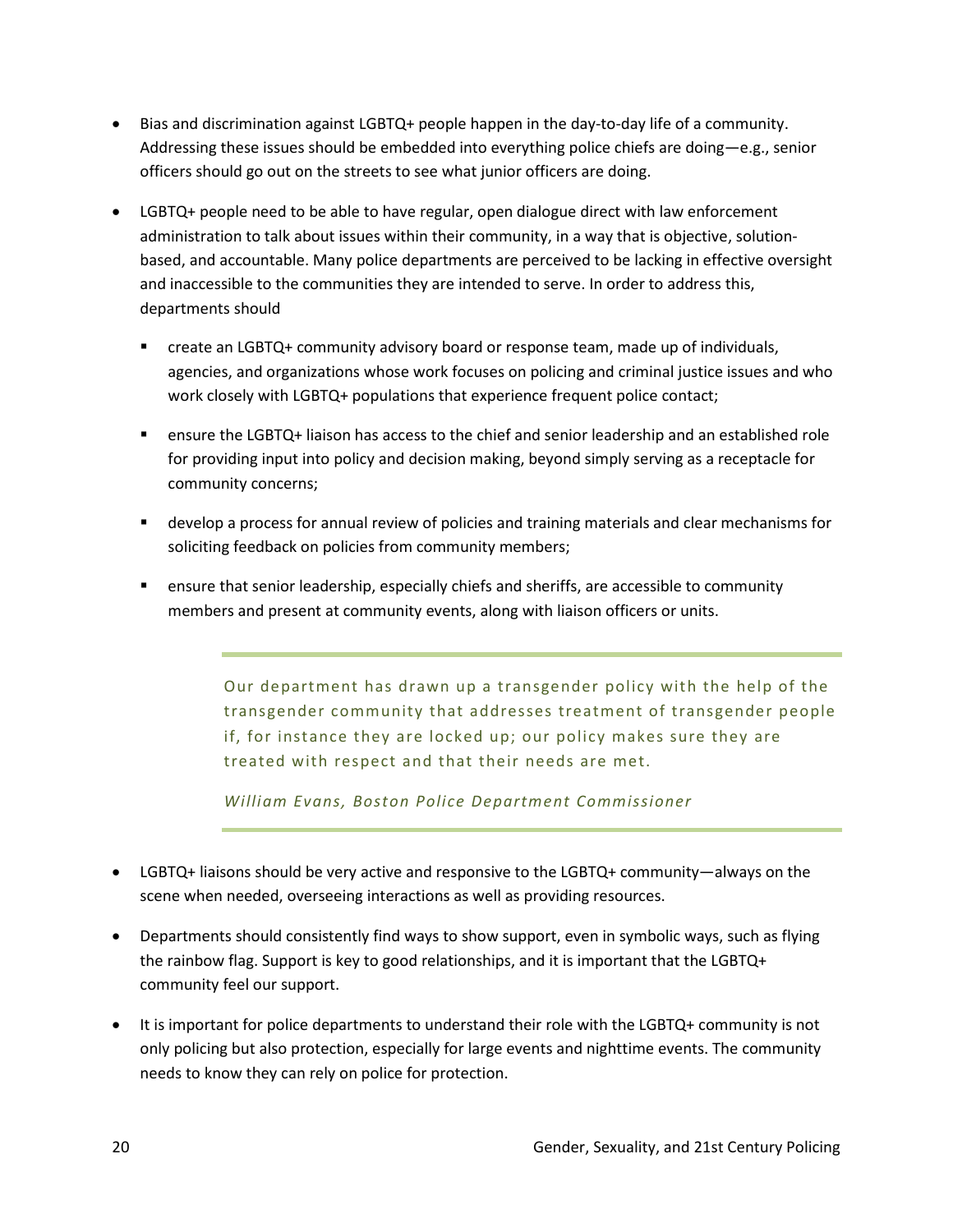Our monthly/bi-monthly meetings of 15–20 people and panels work great for us as a way to resolve issues—sometimes very serious issues. Also, we've reached out to other law enforcement agencies in the state and included them—another strategy we think is important for communication and improving overall relationships between law enforcement and the [LGBTQ+] community.

*William Evans, Boston Police Department Commissioner*

- There needs to be consistent and meaningful dialogue at the grassroots level, with rank and file— LGBTQ+ community and law enforcement—working together and in regular communication (e.g., through monthly meetings).
- Complaints from the LGBTQ+ community need to be addressed through policies and procedures within and across departments, rather than responded to one at a time, without standardized policies. There also needs to be more transparency in the complaint and response process.
- It is valuable to involve community members in officer training and to participate in training for community members. Together community and department trainers can officer credibility and new perspectives to both audiences. Many times members of the LGBTQ+ community don't know what their rights are, or about department policies and procedures (e.g., what is required of officers to complete an investigation); officers can help demystify these subjects.
- The complaints people file with police departments need to be recognized as a call for service; when there are significant increases in responding to complaints, it makes the community feel their voice is heard and increases their ability to trust in their relationships with law enforcement.

One of our community relations officers (also designated as our LGBTQ liaison) is very active in the LGBTQ community, and has worked to establish an LGBT citizen police academy. For 12 weeks each year, attendees learn about police work in different areas (e.g., hate crimes, domestic violence, human trafficking), policies, and the efforts law enforcement is making towards building relationships with different communities to make them safe.

*Steve Conrad, Chief of Police, Louisville (Kentucky) Metropolitan Police Department*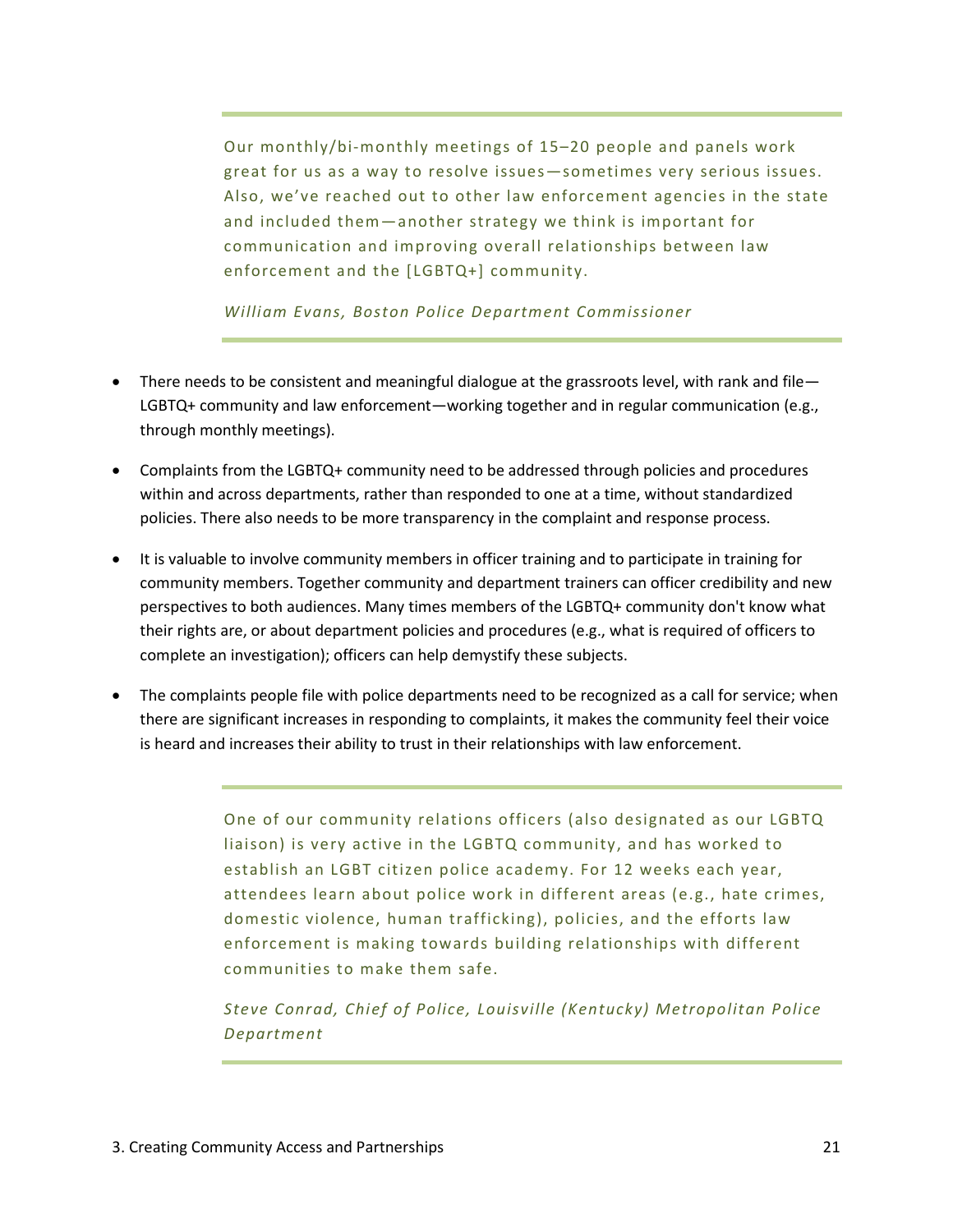One of my biggest challenges, since Seattle has much more of a handle on LGBTQ+ outreach than ever in history, is dealing with the other communities in Seattle and how they treat LGBTQ+ individuals. We have a number of assaults and harassments that occur each year and they are often perpetrated by other minority communities. What I would love to do with these communities, and communities with a religious background which has discouraged interaction with the LGBTQ+ community, is try to educate them on fighting for the same cause. It is disingenuous for individuals who are also fighting for those same things to perpetrate crimes on the LGBTQ+ community. I think it's important to educate everybody, police officers, community, victims, suspects, to figure out why this go on and bridge cultural barriers that have existed for a long time.

*Jim Ritter, LGBTQ Liaison, Seattle Police Department* 

### <span id="page-27-0"></span>**Model practices: creating access, partnerships, and support and ensuring open communication with the LGBTQ+ community**

- The Atlanta (Georgia) Police Department's LGBT Liaison Unit exists to improve the relationship between the LGBT community and the Atlanta Police Department. Collaborating with community leaders, residents and businesses to design and implement public safety projects and programs to establish a closer, more effective dialogue between the police and the community, the LGBT Liaison Unit is managed by Atlanta's Community Oriented Policing Section. Additionally, for the past two years a deputy chief for the department has been entirely focused on work with the LGBT community, making a point to attend all community and organizational meetings.  $34$
- The LAPD's LGBTQ Liaison heads the department's LGBTQ working group, which includes robust representation from all facets of the community. The working group hosts events, such as LGBTQ Community Forums at the Los Angeles Gay & Lesbian Center, creating opportunities to "engage in open dialogue about the LGBTQ community within the City of Los Angeles," and discuss the department's policies and operations, hate crime updates, and news from the LGBT community police academy. [35](#page-27-2)

<span id="page-27-1"></span><sup>&</sup>lt;sup>34</sup> "LGBT Liaison," Atlanta Police Department, accessed January 9, 2017, [http://www.atlantapd.org/lgbtliaison.aspx.](http://www.atlantapd.org/lgbtliaison.aspx)

<span id="page-27-2"></span><sup>&</sup>lt;sup>35</sup> Los Angeles Police Department, "LAPD Hosts Lesbian, Gay, Bisexual, Transgender and Questioning Community Forum," press release, June 22, 2012[, http://www.lapdonline.org/june\\_2012/news\\_view/51266.](http://www.lapdonline.org/june_2012/news_view/51266)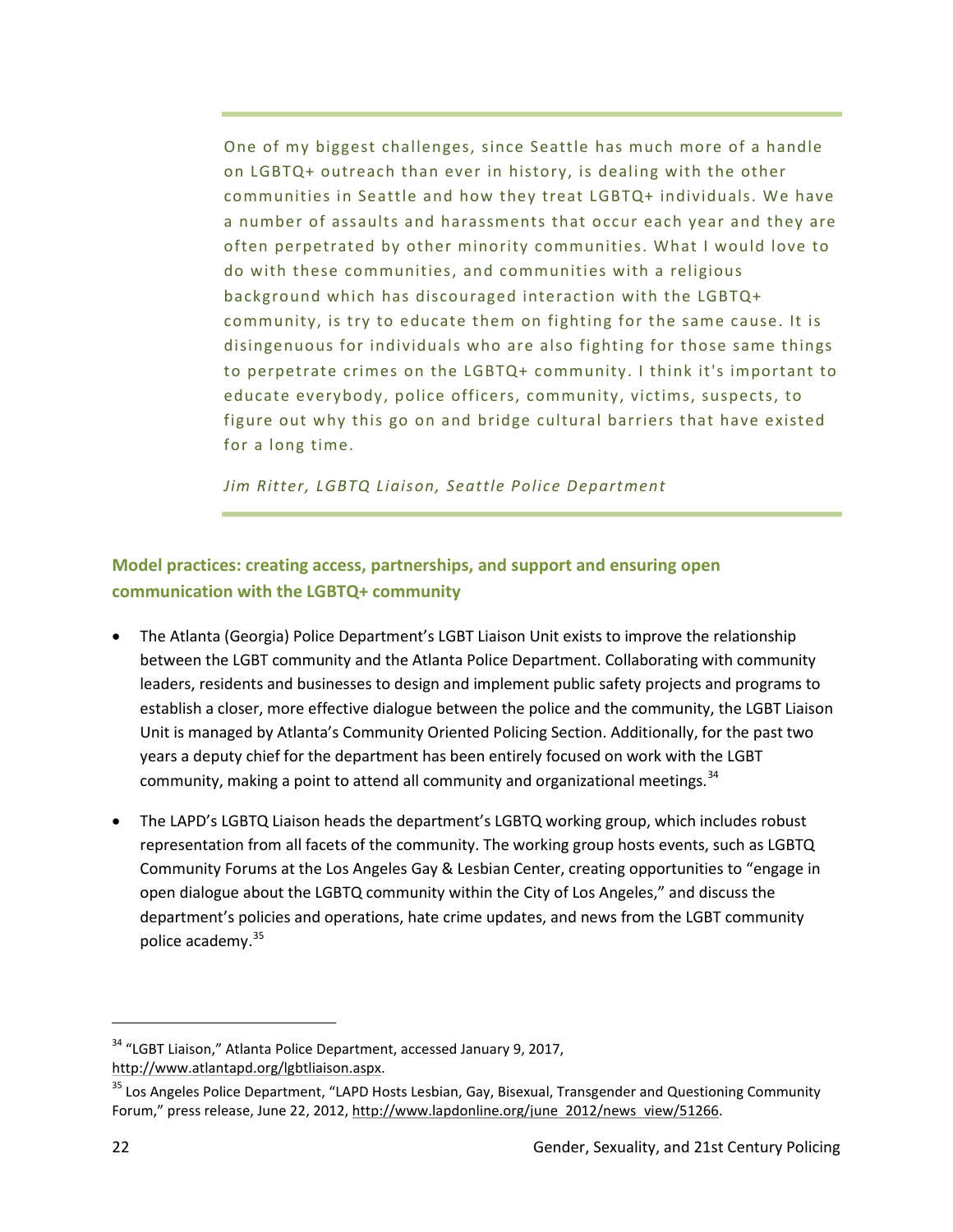- The Metropolitan Police Department of Washington, D.C. has taken a proactive approach, by establishing a unit within the department to specifically handle issues affecting the LGBT community. The unit's goals are threefold: to educate the police, to educate the community, and to build trust.<sup>[36](#page-28-0)</sup>
- The NYPD has an LGBT Advisory Panel, made up of representatives of dozens of community organizations, that meets regularly with the Police Commissioner and his staff. Members of the panel provided substantial input on policies governing interactions with LGBTQ people and the citation of condoms as evidence of prostitution, and they participate in training new recruits on these policies. Additionally, the department has a Community Affairs Bureau LGBT Liaison Unit, whose mission includes "fostering positive relations between the LGBT community and the NYPD, and working with precincts, police (housing) service areas, and transit districts, located in areas with a large, visible LGBT community within them, to address concerns of that area."<sup>[37](#page-28-1)</sup> Collaborating with the New York County District Attorney's Community Partnerships Unit, representatives from the unit meet with schools, community boards, neighborhood associations, and LGBT organizations to work on solving issues in their communities.
- The Phoenix (Arizona) Police Department's LGBT Citizen Advisory Boards aim to create a climate of trust between the community and the Phoenix Police Department and to provide a forum where the Phoenix Police Department can listen actively to community concerns and create solutions to social problems. Two department detectives act as LGBT liaisons and actively participate in the board meetings.<sup>[38](#page-28-2)</sup>

Power dynamics are a huge issue. When I was first appointed [to the Police Commission] about five years ago, commission meetings were held at the Hall of Justice in the Police headquarters. So to complain about the police, community members had to walk past 4 floors of 250 officers before they got to the hearing room. So we would average 1-2 people a week. Our meetings were every week. We changed it to City Hall and it went to 50–75 a week. They didn't feel intimidated getting to the meeting. So change the venue.

*Theresa Sparks, Senior Advisor to the Mayor on Transgender Initiatives, San Francisco*

<span id="page-28-0"></span><sup>&</sup>lt;sup>36</sup> Metropolitan Police Department, "Lesbian, Gay, Bisexual and Transgender Liaison Unit (LGBTLU)," DC.gov, accessed January 9, 2017, [http://mpdc.dc.gov/page/lesbian-gay-bisexual-and-transgender-liaison-unit-lgbtlu.](http://mpdc.dc.gov/page/lesbian-gay-bisexual-and-transgender-liaison-unit-lgbtlu)

<span id="page-28-1"></span><sup>&</sup>lt;sup>37</sup> New York Police Department, "NYPD - Lesbian Gay Bisexual Transgender Liaison Unit," City of New York, accessed January 17, 2017, [http://www.nyc.gov/html/nypd/html/community\\_affairs/lgbt.shtml.](http://www.nyc.gov/html/nypd/html/community_affairs/lgbt.shtml)

<span id="page-28-2"></span><sup>&</sup>lt;sup>38</sup> "Phoenix Police Department Citizen Advisory Boards," City of Phoenix, accessed January 9, 2017, [https://www.phoenix.gov/police/neighborhood-resources/citizen-advisory-boards.](https://www.phoenix.gov/police/neighborhood-resources/citizen-advisory-boards)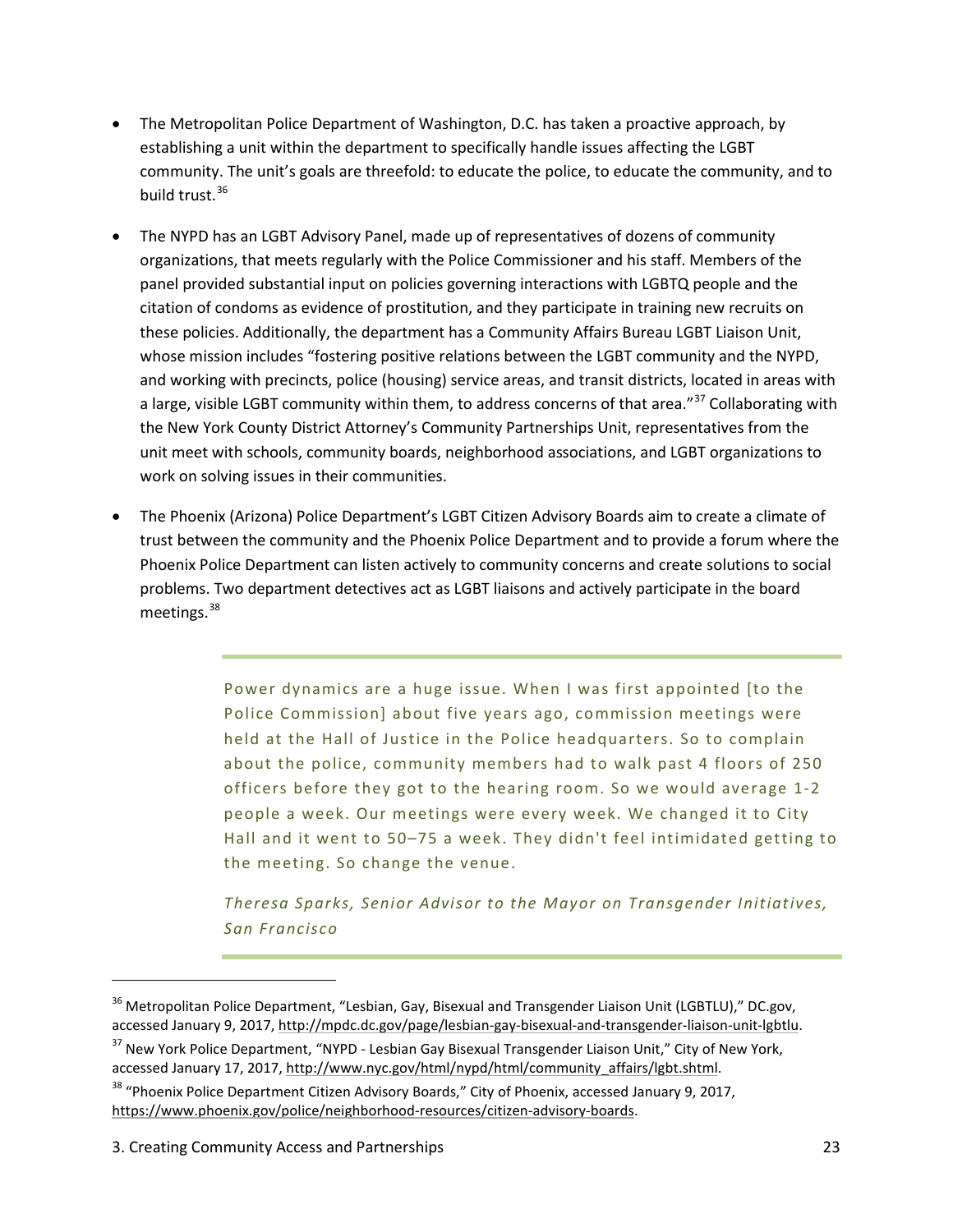- Through a grant from the U.S. Department of Justice's Office on Violence Against Women's Culturally Specific Services Program, the Kansas City Anti-Violence Project started the Law Enforcement and LGBTQ Advocacy Coalition (LELAC) in collaboration with the Kansas City (Missouri) Police Department LGBTQ Liaison. LELAC is focused on the Kansas City metropolitan area and comprises area law enforcement and LGBTQ advocacy leaders. LELAC aims "to address underreporting and the historically tense relationship between law enforcement and the LGBTQ community."<sup>39</sup>
- The Seattle Police Department launched the Safe Place Initiative in May 2015. The initiative focuses on preventing and responding to anti-LGBTQ bias crimes. As part of the program, businesses and other organizations put a small "Safe Place" decal in a window, indicating that they will provide a safe place for any LGBTQ person who feels harassed or threatened; staff members also agree to call 911 for assistance while the person remains safe inside. $40$
- The Boston Police Department hosts regular monthly meetings with the LGBTQ community; since their beginning in 2011, these meetings have addressed not only Boston issues but have expanded to include participation from statewide agencies, including the Massachusetts State Police, Massachusetts Bay Transit Authority (MBTA) police, and the Civil Rights Office of the FBI. Gay and lesbian police officers are very involved in the discussions. Partly as a result of statewide engagement in these monthly community meetings, the Boston Police Department, Massachusetts State Police, and MBTA police have all now instituted LGBT community liaisons.
- Many police departments, both large and small, participate in in their cities' Pride parades. The Louisville, Kentucky, mayor and chief of police walked in their local Pride parade for the first time in 2016, as a show of solidarity after the Pulse massacre in Orlando. The chief was invited to and spoke at a fundraiser for Orlando victims' families at a local gay night club; he talked about the importance of being safe, and his department's commitment to making sure that happens.
- When the Supreme Court of the United States issued the Obergefell decision<sup>[41](#page-29-2)</sup> in 2016, Austin, Texas's, gay bar district celebrated with a rally, march, and street party—and the police department joined in, making it safe for the LGBTQ+ community by closing the streets to traffic. They also spoke at the rally, showing their support of the decision and involving their officers and department in the LGBTQ+ community's unity.

Several police departments have partnered with the It Gets Better Project to produce videos to reach out to and inspire hope for LGBTQ+ youth facing harassment. The project has collected more than 50,000 user-created videos, including submissions from celebrities, organizations, activists, politicians,

<span id="page-29-0"></span><sup>&</sup>lt;sup>39</sup> "Community Involvement," Kansas City Anti-Violence Project, accessed January 12, 2017, [http://www.kcavp.org/home/training.](http://www.kcavp.org/home/training)

<span id="page-29-1"></span><sup>&</sup>lt;sup>40</sup> "Seattle Police Department Safe Place," City of Seattle, accessed January 13, 2017, https://www.seattle.gov/spdsafe-place.

<span id="page-29-2"></span><sup>41</sup> *Obergefell* v*. Hodges* (see note 3).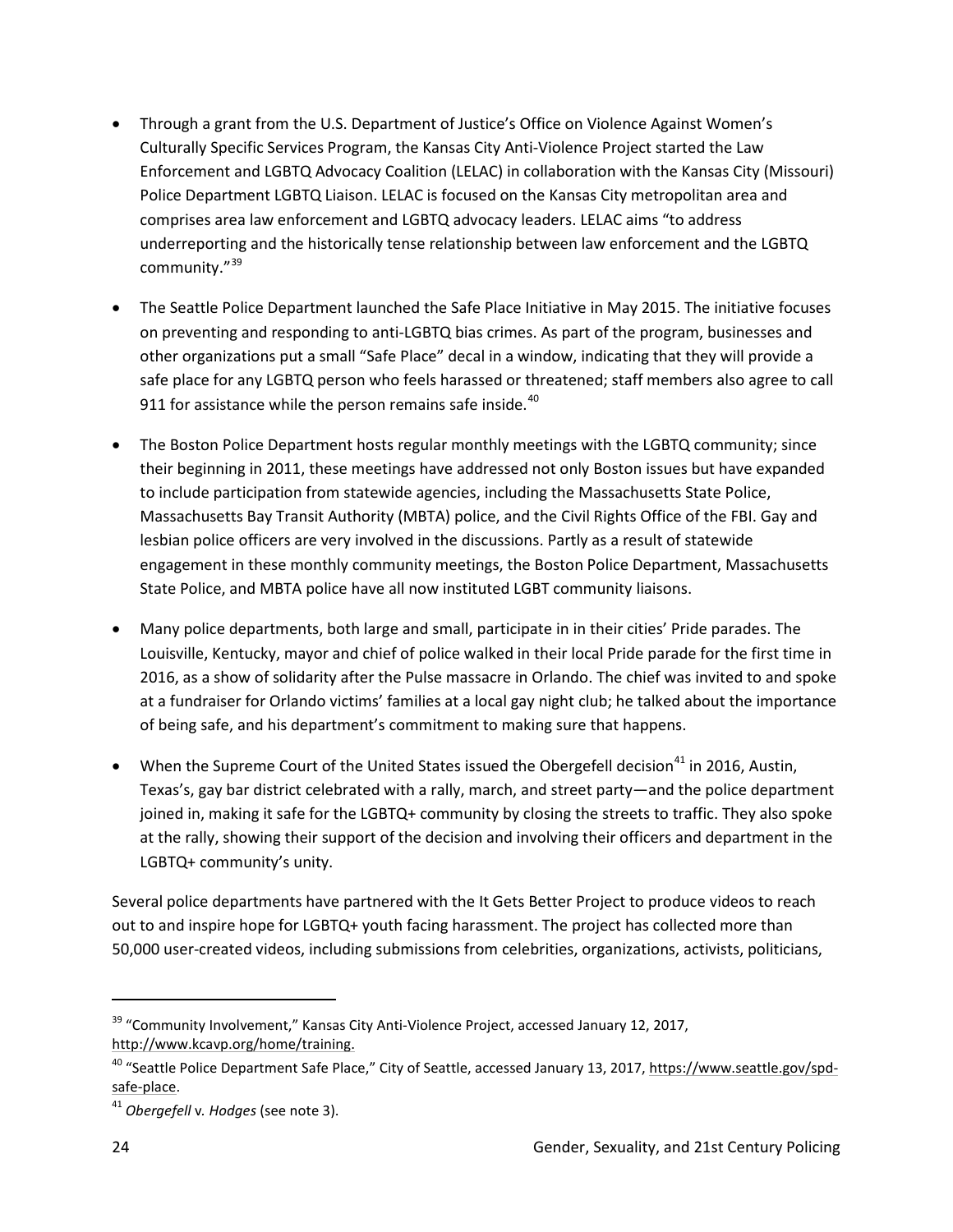and media personalities, $42$  as well as from the following law enforcement and government agencies whose messages are aimed at change in their local communities:

- The video from the Austin Police Department Lesbian & Gay Peace Officers Association, comprising LGBT officers and civilian members of the Austin Police Department, is available at [http://www.itgetsbetter.org/video/entry/WBPhJjzLjmk.](http://www.itgetsbetter.org/video/entry/WBPhJjzLjmk)
- The Atlanta Police Department's video, showcasing LGBT personnel from many ranks—including a deputy chief, a captain, several lieutenants, sergeants, and officers—and an introduction from Chief George Turner, is available at [http://www.itgetsbetter.org/video/entry/9998/.](http://www.itgetsbetter.org/video/entry/9998/)
- The San Francisco Police Department's video, which includes Mayor Ed Lee, is available at, http://www.itgetsbetter.org/video/entry/8104/.
- The Seattle Police Department's video, which features officers telling their stories and an intro by the chief of police, is available at [http://www.itgetsbetter.org/video/entry/9999/.](http://www.itgetsbetter.org/video/entry/9999/) The City of Seattle Office of Civil Rights' video, which also includes interviews with police officers, is available at [http://www.itgetsbetter.org/video/entry/9520/.](http://www.itgetsbetter.org/video/entry/9520/)

Citizen and community police academies are an important means to building and fostering relationships between law enforcement agencies and their local communities. A great number of police departments incorporate LGBTQ+ cultural and sensitivity training into the academy curriculum, and some designate specific sessions just for that type of education. Examples include the following:

- One of the Louisville Metropolitan Police Department's community relations officers (also designated as its LGBTQ liaison) worked to establish an LGBT citizen police academy. For 12 weeks each year, attendees learn about police work in different areas (e.g., hate crimes, domestic violence, human trafficking), police department policies, and the efforts law enforcement is making towards building relationships with different communities to make them safe. The academy recently had its third graduation.
- The LAPD holds an annual LGBT community police academy, a nine-week course of basic introduction to the department's training and policies and state laws. Graduates become the department's liaison representatives for their communities.
- The mission of the NYPD's LGBT Liaison Unit is, in part, to maintain "an interactive role in recruit based and in-service police trainings regarding the LGBT community," including at the department's citizens police academy. [43](#page-30-1)

<span id="page-30-0"></span><sup>&</sup>lt;sup>42</sup> "What is the It Gets Better Project?" It Gets Better Project, accessed January 9, 2017, http://www.itgetsbetter.org/pages/about-it-gets-better-project/.

<span id="page-30-1"></span><sup>&</sup>lt;sup>43</sup> "LGBT Outreach: An Informational Guide for Members of the LGBT" (New York: NYPD Community Affairs Bureau, 2014), [http://www.nyc.gov/html/nypd/downloads/pdf/community\\_affairs/NYPDLGBTOutreachTri-foldrev 11-](http://www.nyc.gov/html/nypd/downloads/pdf/community_affairs/NYPDLGBTOutreachTri-foldrev%252011-14mm.pdf) [14mm.pdf.](http://www.nyc.gov/html/nypd/downloads/pdf/community_affairs/NYPDLGBTOutreachTri-foldrev%252011-14mm.pdf)

<sup>3.</sup> Creating Community Access and Partnerships 25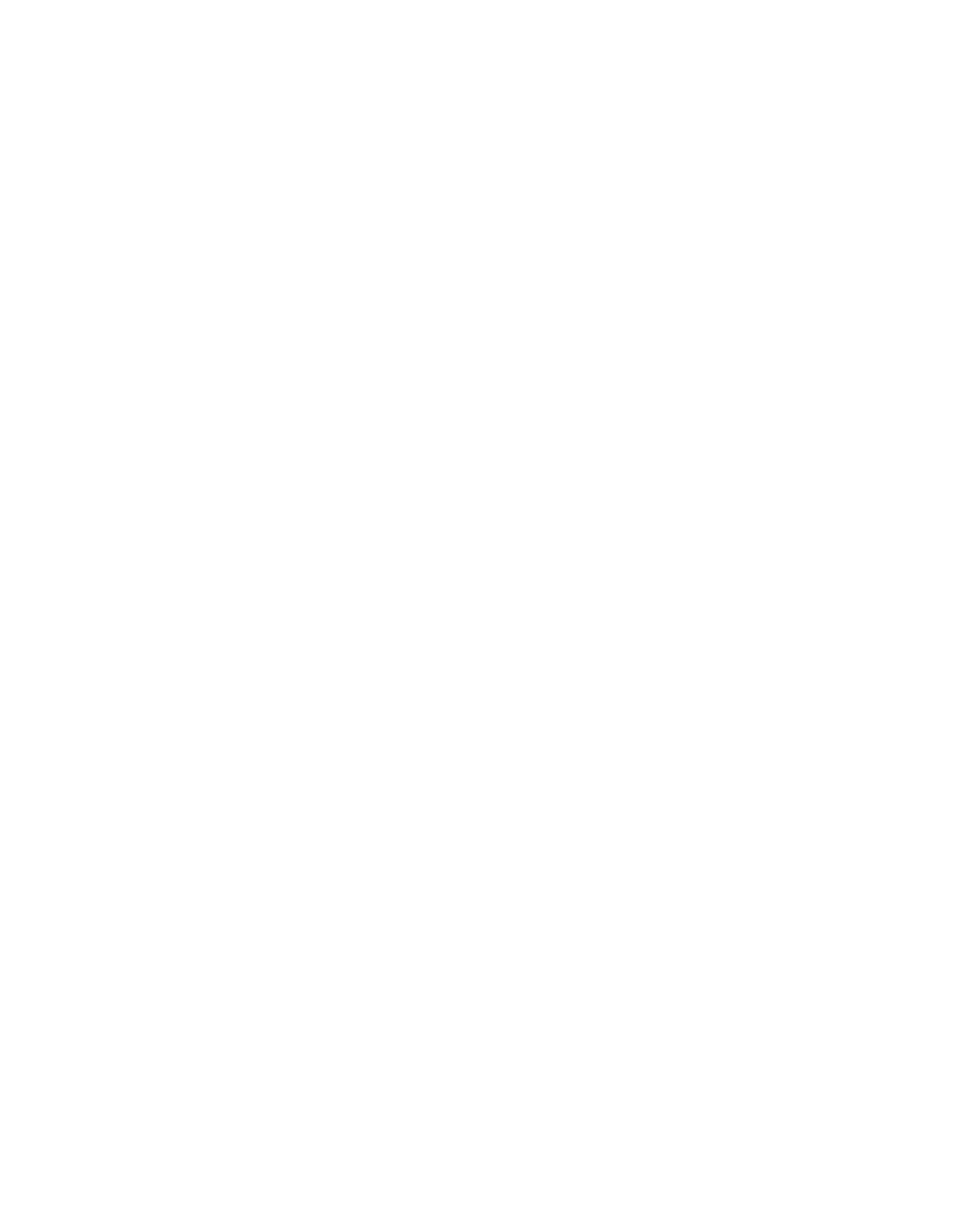### <span id="page-32-0"></span>4. Implementation Audits and Evaluation

A major concern addressed by forum participants was the issue of monitoring and evaluation. Feedback mechanisms need to be created to allow ongoing dialogue between officers and the community, so that leadership can know what is working and what can be improved. Transparency, honesty, and all the principles of procedural justice need to be in place for evaluation to be effective.

#### <span id="page-32-1"></span>**Recommendations: implementation audits and evaluation**

- Conduct regular audits and evaluations of policy implementation. Elements of such audits, which should ideally be conducted annually, could include the following:<sup>[44](#page-32-2)</sup>
	- Community forums at which individuals and organizations can come forward to share their experiences of policy implementation with police leadership without fear of retaliation
	- **EXECT** Regular "spot checks" of policy implementation at the precinct or division level through integrity audits and quality assurance reviews
	- **Interviews with desk officers and line officers regarding their understanding of relevant policies** and how those policies would apply in hypothetical situations identified in partnership with LGBTQ advisory group members based on real-life experiences and complaints
	- Regular review of complaints alleging discrimination or abuse based on sexual orientation or gender identity
- Regularly report on implementation of policy reforms, making information regarding steps taken to implement policies transparent and available to the public.
- Work with civilian oversight agencies and district attorneys to track complaints regarding issues related to sexual orientation and gender identity or expression, while respecting complainants' confidentiality. Provide regular reports on departmental responses to trends in complaint patterns.

<span id="page-32-2"></span><sup>&</sup>lt;sup>44</sup> Ideas for this section were generated from an unpublished paper by Jason Terry and members of the Policing Subgroup of the Federal LGBT/HIV Criminal Justice Working Group titled "Implementation of LGBTQ-Related Policing Policies and Long-Term Accountability" (included as appendix D) and input from interviews with participants conducted prior to the forum.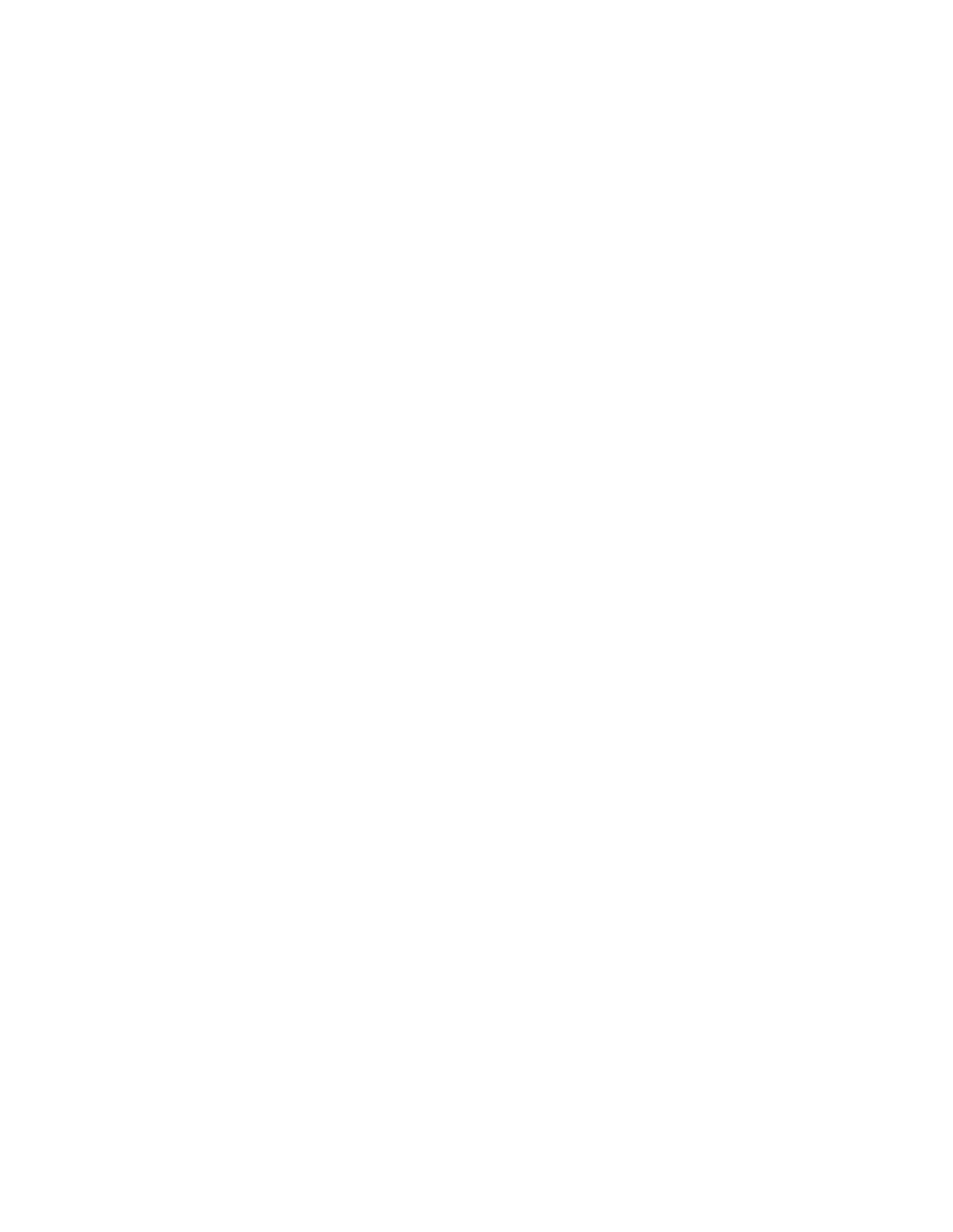# <span id="page-34-0"></span>5. Recruitment and Internal Support for LGBTQ+ Officers

Departments need to be intentional about hiring and retaining LGBTQ+ officers. Departments can create working groups comprising advocates, current LGBTQ+ officers, unions, and members of the community to support recruitment and hiring. It is also critical to ensure infrastructure is in place to effectively communicate a department's inclusivity to potential recruits: LGBTQ+ recruits need to know that they are valued and that the department is willing to accommodate their needs when it comes to identity and expression. This will be an ongoing process that will evolve over time.

Recruitment strategies will include going to places where members of the LGBTQ+ community meet or celebrate and advertising in publications read by the LGBTQ+ community. Leadership and recruiters will need to go to community and advocacy group meetings and seek help identifying potential candidates. Websites, literature, and all written communication should emphasize inclusion of the LGBTQ+ community.

A theme in recent research into police interactions with LGBTQ+ people is the mistreatment of LGBTQ+ police officers within their own law enforcement agencies, through pranks, harassment, discrimination, and retaliation by other police officers. This continuing problem requires further research; however, there are many examples of internal support for LGBTQ+ officers that can be studied as a source of best practices and policies. Police departments across the U.S. have demonstrated visible, public support for diversity and inclusion in their ranks, as well as in the communities they serve. Police chiefs have told stories of transgender officers transitioning within their departments, and the resulting impact on education and training, relationships within the department, and developing and implementing policy. Even having a police contingent in Pride parades and other LGBTQ+ community events demonstrates to LGBTQ+ officers that the department supports and celebrates them.

#### <span id="page-34-1"></span>**Recommendations: hiring and creating a welcoming environment for LGBTQ+ officers**

- As with sexual assault units, LGBT units need to have the right people. Including officers who are openly LGBTQ+ will help develop the important conversations in those departments, and that's when bias will begin to recede.
- It is important to develop a culture internally in police departments that welcomes diverse people. A culture of "you're not going to be judged here" invites more people into the department as staff or officers as well.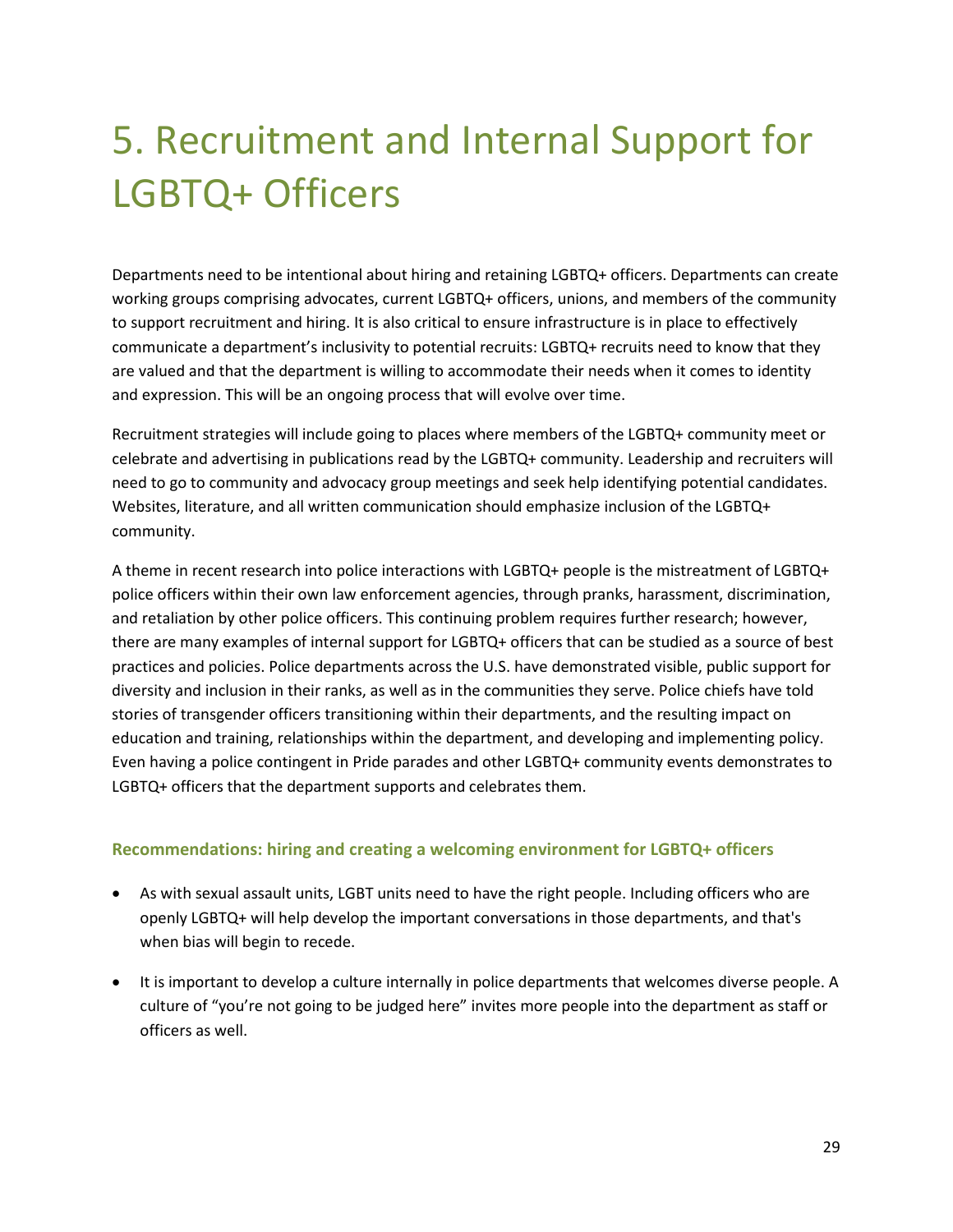- Create a working group within the department to develop strategies for recruitment of LGBTQ+ officers and for solving issues that may arise with transgender officers considering or in transition.
- Culture is hugely related to all the issues of policing and should not be taken for granted. It is something that has to be reinforced with training and experience, then doubled down with good policy and supervision.

### <span id="page-35-0"></span>**Model practices: hiring and creating a welcoming environment for LGBTQ+ officers**

- The Boston Police Department has 15 officers involved in the Gay Officer's Action League (G.O.A.L.- New England). G.O.A.L functions as a support group for gay, lesbian, bisexual, and transgender sworn public safety officers and civilian employees of federal, state and local agencies. The Boston Police Commissioner attends G.O.A.L.-New England conferences. G.O.A.L. also serves as a bridge between law enforcement and LGBT communities. Other affiliates include G.O.A.L.-New York, G.O.A.L.-Chicago, and G.O.A.L.-Greater Philadelphia.
- An officer of the Louisville Metropolitan Police Department came out as transgender and transitioned after 15 years on the force. As a result, the department developed a policy, guidelines, and training for the department in supporting officers with on-the-job transitions.<sup>[45](#page-35-1)</sup>
- The San Francisco Police Department (SFPD)'s work with the Human Rights Commission in 2003 included the creation of the SFPD Pride Alliance, an LGBT employee group which, among other support activities for its members, hosts fundraising events to fund scholarships for gay youth, kids of LGBT parents, and kids of SFPD officers.
- Many of the Boston Police Department's officers march hand-in-hand, in uniform, in the city's Pride parade, as do the police commissioner and mayor. This is an important way to show support for officers and demonstrate support and celebration of the LGBTQ+ community.

<span id="page-35-1"></span><sup>&</sup>lt;sup>45</sup> One helpful employee guide "sets forth guidelines to address the needs of transgender and gender nonconforming employees and clarifies how the law should be implemented in situations where questions may arise about how to protect the legal rights or safety of all employees." See *Transgender & Gender Non-Conforming Employees* (Los Angeles: Los Angeles County Sheriff's Department, n.d.), [http://www.theiacp.org/portals/0/documents/pdfs/lasdtransgenderemployeeguide.pdf.](http://www.theiacp.org/portals/0/documents/pdfs/lasdtransgenderemployeeguide.pdf)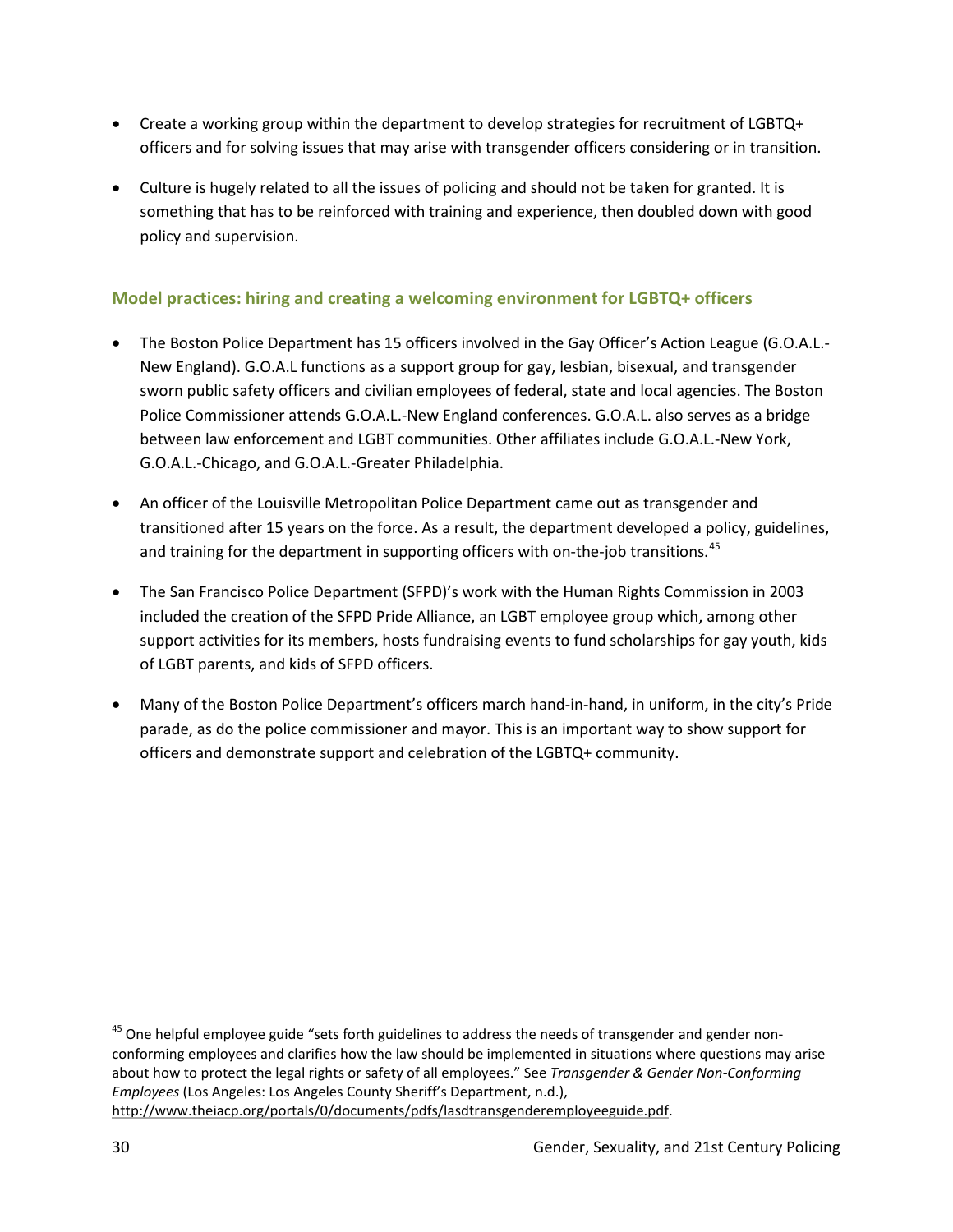# 6. Officer and Recruit Education and **Training**

The literature, pre-forum interviews, and comments in the forum all emphasized the importance of training in transforming a department. Curriculum design should be sensitive to the issues facing the LGBTQ+ community and should include input from advocates and those experienced in working with the LGBTQ+ population.

Police department trainings often include general sensitivity and diversity issues, but can also focus on specific issues that have a distinct impact on LGBT individuals and communities, such as bias-motivated crime, hate crime, or intimate partner violence. Some states' hate crime laws require law enforcement training on hate crime. In addition, many police departments across the country have implemented sexual orientation–specific and gender identity–specific trainings in a variety of contexts.

#### **Recommendations: officer and recruit education and training**

- Develop a working group of expert trainers and subject matter experts familiar with the LGBTQ+ community; partner with local LGBTQ+ organizations for assistance in developing and presenting training curricula at all levels of an organization and during roll call and in-service trainings.
- Ensure trainings are tailored to the community. Use diverse platforms, including social media.
- When a police encounter escalates, especially an encounter with young people, there's a rhetoric that develops along with it. But aggressive verbal contact, threats, and heteronormative and homophobic language should not be present in these encounters.
- Law enforcement officers need training in respect. It is important they understand the positive effect using proper pronouns can have during an interaction and how an officer's treatment of LGBTQ+ people can avoid escalation and make it easier to relate to the community. Training needs to be given at all levels of the department, and should be done consistently because of turnover.
- Proper training, protocols, and supervision are essential; if there's bias, a victim's claims may be dismissed. These, and other scenarios where bias leads to underreporting, can be complex cases law enforcement has not had proper training on, and we need to be more proactive on these issues rather than demonize police departments.
- Training in how to be an engaged, patient listener and engage with respect, even if we can't agree and solve the problem, is something that's missing from training academies and training throughout an officer's career. Police officers and leadership alike need to learn "empathic policing" through engagement opportunities with diverse populations.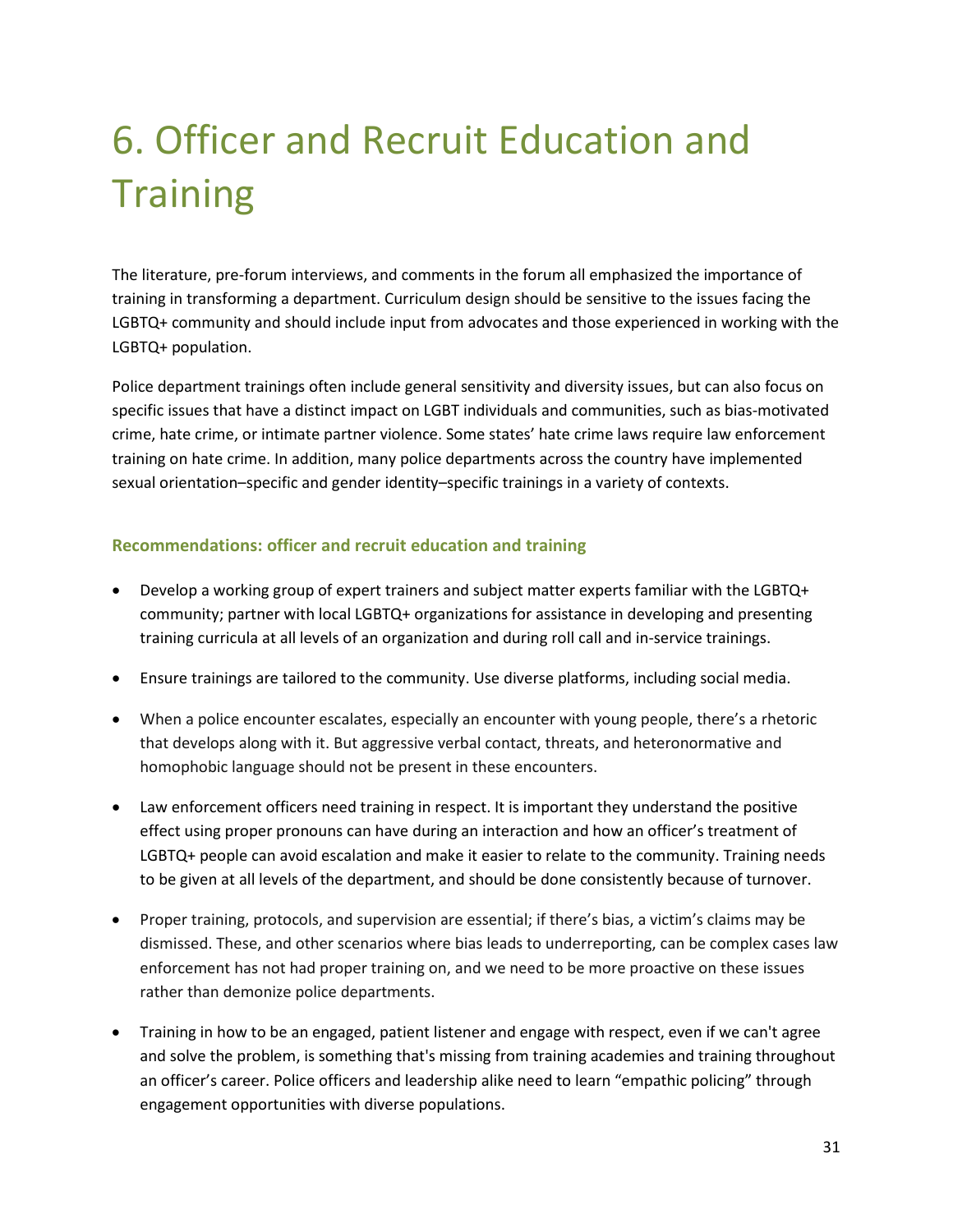- Ongoing, in-depth training is critical to effective policy implementation and cultural shift and transformation within police departments. Departments should do the following:
	- **Intentionally allocate time to regularly train** *all* **officers throughout the department, focusing** first on veteran officers, on policies governing interactions with LGBTQ+ people. Tailor training to the needs of particular groups: street officers, recruits, supervisors, investigators, etc.
	- **Ensure that supervisors and superiors responsible for implementing policies attend each training** to ensure officers take the training seriously to better understand and address officers' challenges in implementing policies, and to reinforce the potential consequences for failing to abide by policies.
	- **Provide training on a regular and continuous basis. Refreshers should be provided at roll call and** through daily training bulletins, and LGBTQ+ issues should be integrated into other training materials as well.
	- **Ensure all trainings regularly cover issues related to transgender women, transgender men,** people with other gender identities, gay men, lesbians, bisexual people, homeless youth, police sexual harassment and assault, seniors, hate violence, intimate partner violence (including on reporting/documentation), and understanding how LGBTQ+ people's experience may also differ based on race, ethnicity, and other factors.
	- Review training curricula with community groups, and consider allowing community groups to co-teach segments of the curriculum. Provide multiple ways for community groups, particularly smaller or under-resourced groups, to engage with officer trainings, such as by encouraging community members to make videos, help develop case scenarios or role plays, or develop printed materials for use in training.
	- Measure learning with evaluation tools such as pre- and post-tests; follow up as appropriate. Use multiple platforms for different adult learning styles, including in-person training, webbased training, and role plays and case scenarios.
- Final recommendations of the President's Task Force on 21st Century Policing regarding training for police officers include the following:
	- Recommendation 5.9: POSTs [Peace Officer Standards and Training] should ensure both basic recruit and in-service training incorporates content around recognizing and confronting implicit bias and cultural responsiveness.
	- Action Item 5.9.1: Law enforcement agencies should implement ongoing, top down training for all officers in cultural diversity and related topics that can build trust and legitimacy in diverse communities. This should be accomplished with the assistance of advocacy groups that represent the viewpoints of communities that have traditionally had adversarial relationships with law enforcement.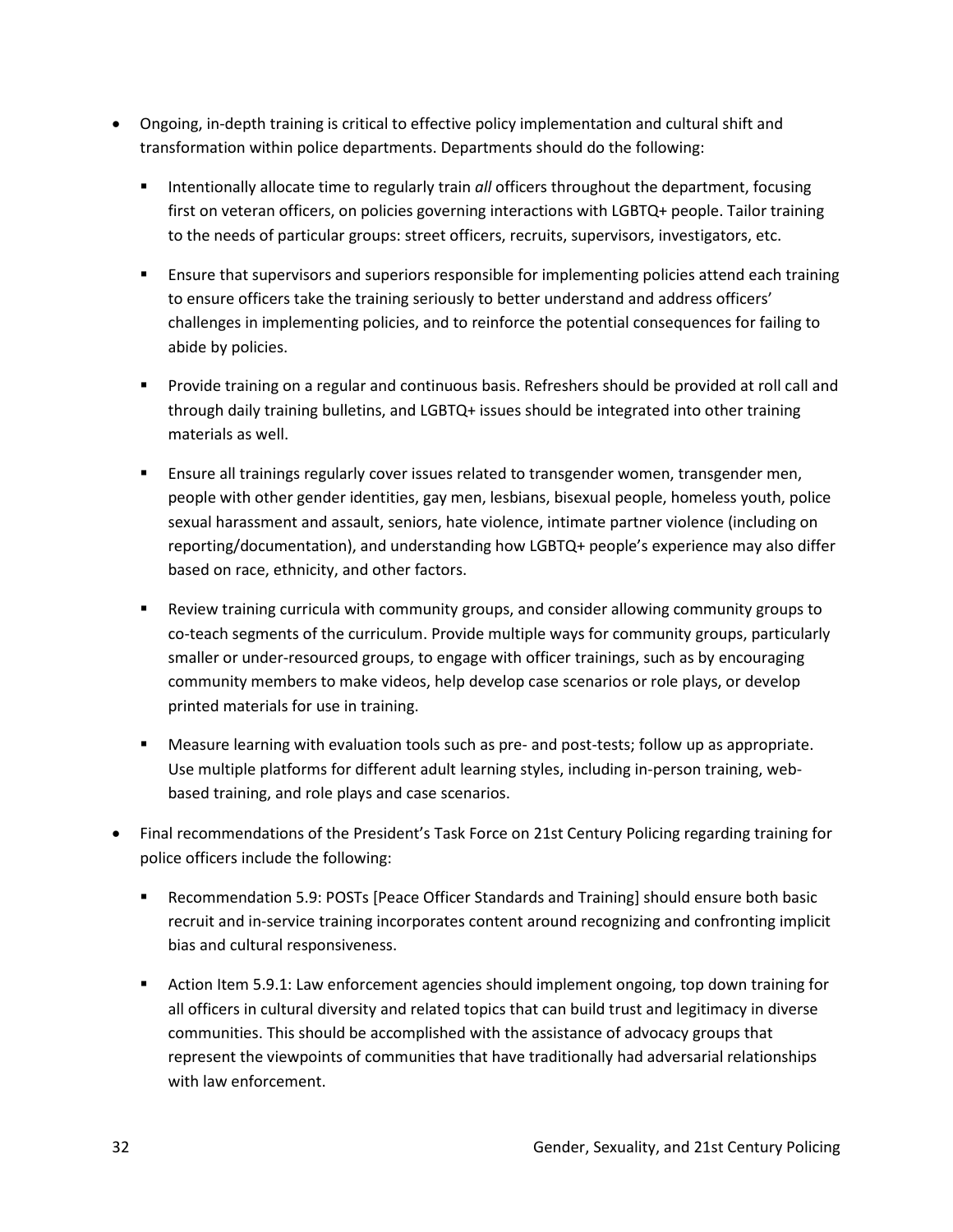**EXECT** Action Item 5.9.2: Law enforcement agencies should implement training for officers that covers policies for interactions with the LGBTQ+ population, including issues such as determining gender identity for arrest placement . . . as well as reinforcing policies for the prevention of sexual misconduct and harassment.<sup>[46](#page-38-0)</sup>

## **Model practices: officer and recruit education and training**

- For the past 12 years, the Boston Police Department's academy has invited LGBTQ people to come in to work with recruits; it has become an integral part of officer training and helps to create understanding between the department and the community.
- The Louisville Police Department has invested in Procedural Justice and Legitimacy training, to ensure that in every interaction, people come away feeling they've been respected and treated fairly. This training involves recognizing that everyone has biases and making sure that those biases don't interfere with decisions officers or the department make—that nothing procedural can be based on personal judgments.
- The Atlanta Police Training Academy has people from the transgender community come out to teach the recruits, with the goals of creating understanding and personal connections and allowing the community to get to know their future police officers.
- Working with the seven community organizations represented on the Department's LGBTQ Violence Prevention and Response Team, in 2015 all officers on the Metropolitan (Washington, D.C.) Police Department payroll received training on LGBTQ+ competency.
- The San Francisco Human Rights Commission developed an implicit bias training for sergeants and higher levels at the SFPD, initially focused primarily on race but now also focusing on LGBT issues. In addition, they developed a transgender training for the department and then created a task force that required community members and police to work together, encouraging familiarity and communication.
- Philadelphia Police Department cadets take courses on sensitivity and diversity led by Philadelphia's Office of LGBT Affairs and LGBTQ community leaders.<sup>[47](#page-38-1)</sup>
- The Santa Barbara (California) Police Department implemented a training program in 2011 to address safety issues concerning LGBT community members. The five-hour training sessions are aimed at improving safety conditions in the LGBT community by training officers to respond to several types of potentially dangerous scenarios. The program was organized by a coalition of various local institutions and gender-oriented support groups along with the police department, and

 $\overline{\phantom{a}}$ 

<span id="page-38-0"></span><sup>46</sup> President's Task Force, *Final Report*, 58 (see note 4).

<span id="page-38-1"></span><sup>&</sup>lt;sup>47</sup> "LGBTQ: Serving the LGBT Community as a Unified City," Temple University, last updated May 10, 2016, [https://philadelphianeighborhoods.com/2016/05/10/lgbtq-serving-the-lgbt-community-as-a-unified-city/.](https://philadelphianeighborhoods.com/2016/05/10/lgbtq-serving-the-lgbt-community-as-a-unified-city/)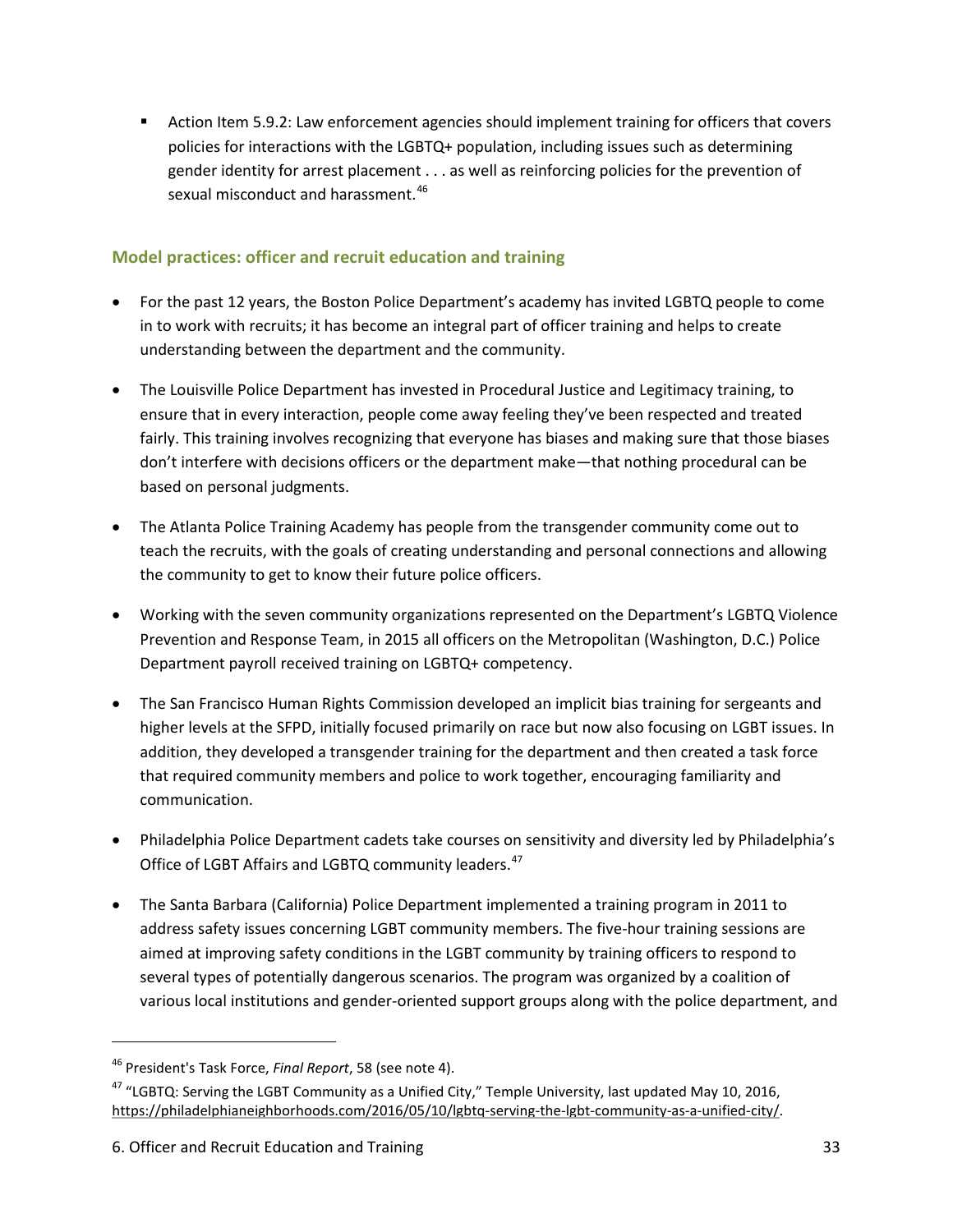gives police and LGBT community members "the opportunity to work together to address oftoverlooked concerns . . . helping officers learn how to handle sensitive situations that require a more thoughtful approach to law enforcement."<sup>48</sup>

• In early 2014, with the aim of eliminating a wide gulf of distrust in the community, the Baltimore Police Department began training officers in Fair and Impartial Policing. The program was expanded in 2015 to include police leaders and community members and has been used in academy classes and schools for newly appointed sergeants and lieutenants. The program has also been implemented in Las Vegas, Nevada; Tampa, Florida; Durham, North Carolina; and Philadelphia, Pennsylvania, and is "part of a nationwide effort promoted by the Department of Justice to enhance officers' understanding of how biased policing—whether implicit or explicit—impacts relationships in fighting crime."<sup>[49](#page-39-1)</sup>

 $\overline{\phantom{a}}$ 

<span id="page-39-0"></span><sup>48</sup> Kristin Crosier, "LGBT Safety Concerns Prompt Police Department to Conduct New Training," *UC Santa Barbara Daily Nexus*, May 22, 2012, [http://dailynexus.com/2012-05-22/lgbt-safety-concerns-prompt-police-department](http://dailynexus.com/2012-05-22/lgbt-safety-concerns-prompt-police-department-conduct-training/)[conduct-training/.](http://dailynexus.com/2012-05-22/lgbt-safety-concerns-prompt-police-department-conduct-training/)

<span id="page-39-1"></span><sup>49</sup> Mark Puente, "Baltimore Police Training Designed to Eliminate Racial Bias," *Baltimore Sun,* November 26, 2014, [http://www.baltimoresun.com/news/maryland/bs-md-impartial-police-training-20141126-story.html.](http://www.baltimoresun.com/news/maryland/bs-md-impartial-police-training-20141126-story.html)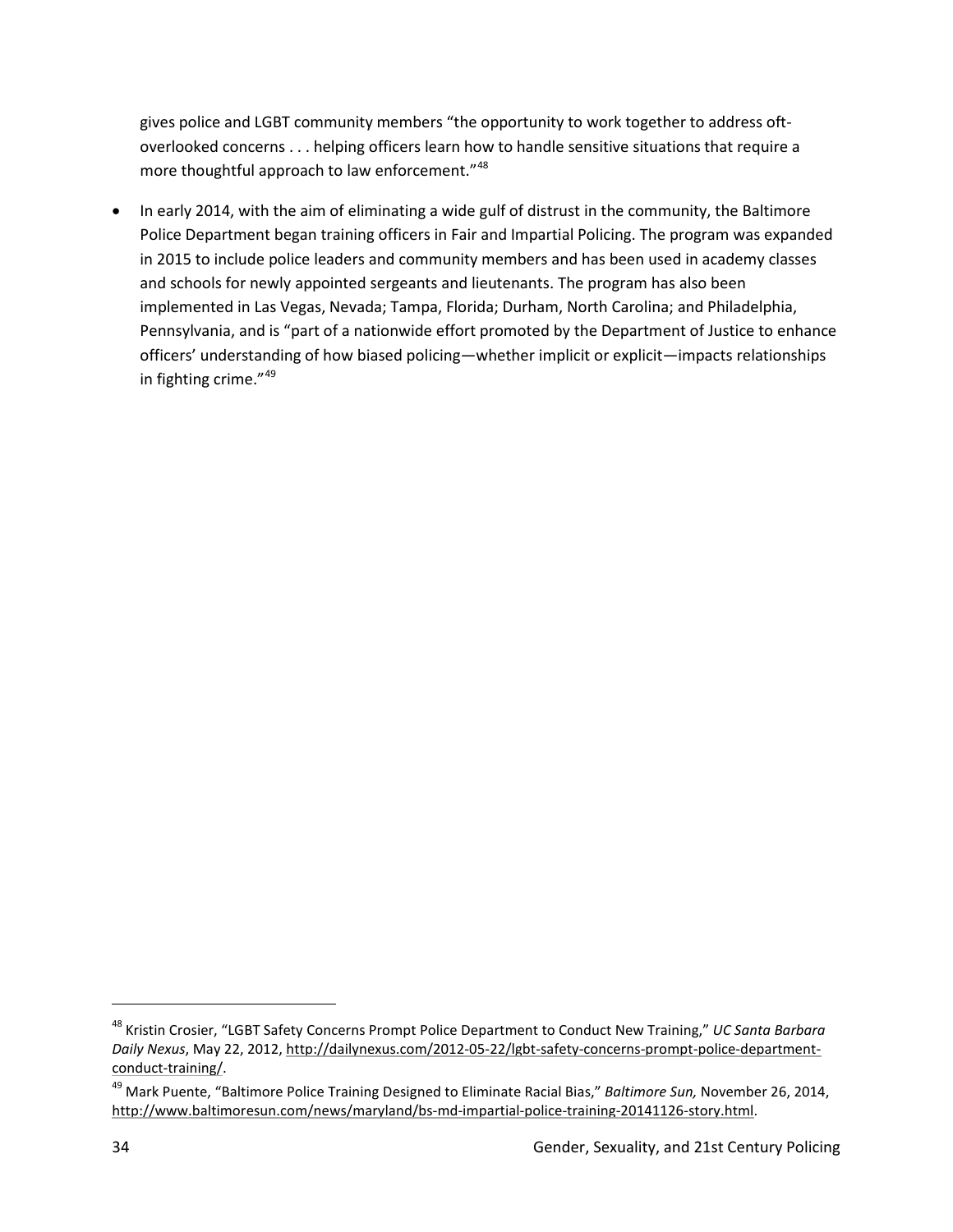## **Conclusion**

The right to live openly and freely as a lesbian, gay, bisexual, transgender, queer, or questioning person must be safeguarded by law enforcement, and the LGBTQ+ community needs to have trust both in laws and in the institutions that enforce them. Trust is not merely an abstraction; rather, it is forged in the daily interactions between law enforcement and the community it serves. If a law enforcement agency, through individual or departmental bias or through the enforcement of biased laws, excludes a person or a class of persons from full participation in those rights, then not only the department, but the entire profession, loses its legitimacy in the eyes of the community.

Law enforcement agencies today are working hard to regain and restore the legitimacy that a history of bias has eroded. The forum on Protecting the Rights of the LGBTQ+ Community raised critical issues but also revealed that law enforcement is willing to change. Change is necessary and it must come through the development of enforceable policies, culturally sensitive training, and effective communication. Transparency, accountability, and honesty—all characteristics of procedural justice—must become the norm if our society is to truly be inclusive and fully integrated.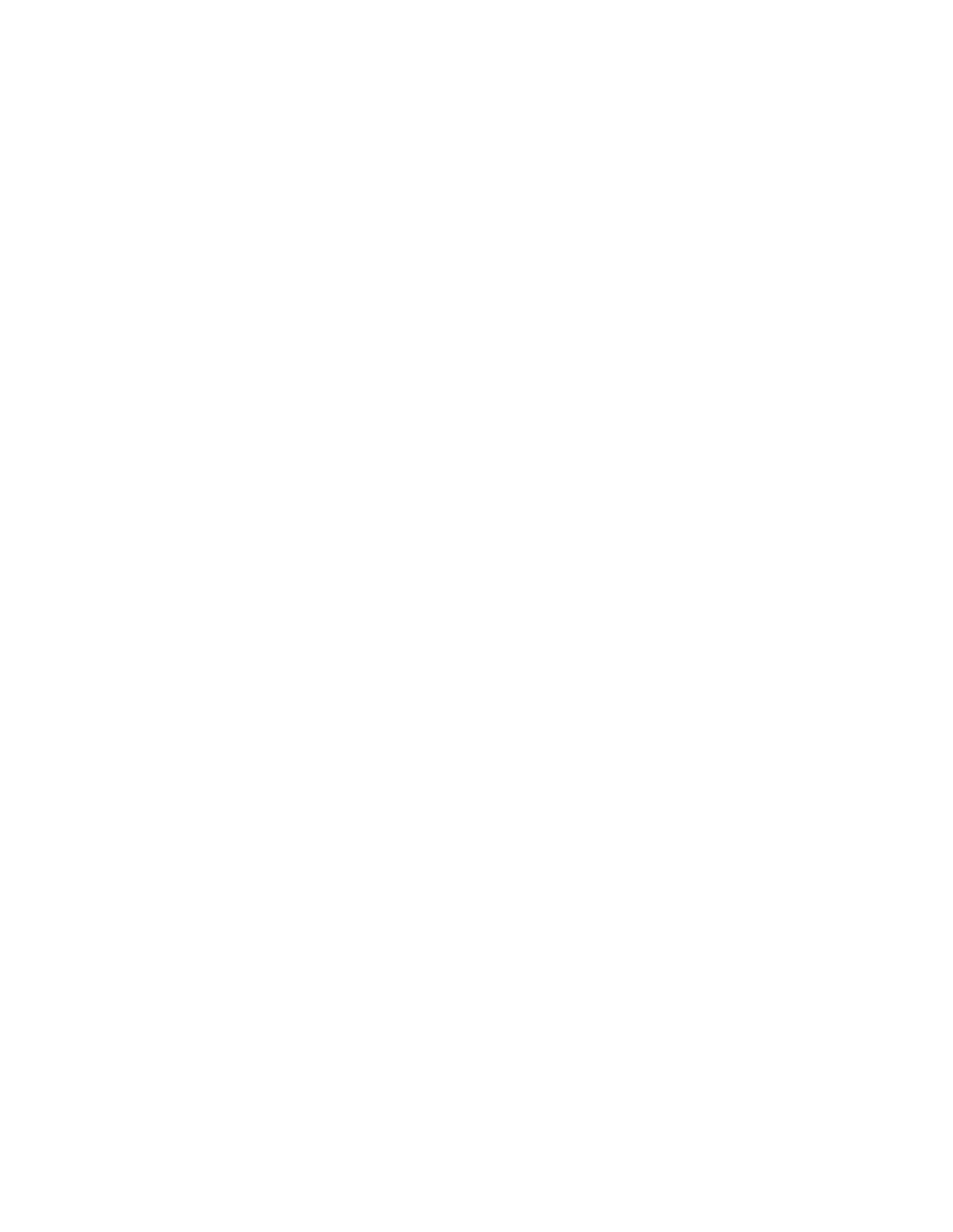## Appendix A. Sample Policy: Police-LGBTQ+ Interactions

*Disclaimer: The inclusion of this resource, which is referenced throughout this report, is for informational purposes only and does not constitute an endorsement of specific individuals and/or organizations, or their policies, products, and services, by the U.S. Department of Justice. The formatting of this appendix has been adjusted to adhere to COPS Office publication standards and to enhance accessibility. Its content has not been altered.*

#### **Draft Sample Policy for Law Enforcement Interactions with LGBT Individuals**

*Developed by Andrea J. Ritchie, Soros Justice Fellow, and the Policing Subgroup of the LGBT/HIV Federal Criminal Justice Policy Working Group*

#### **Purpose**

This policy provides officers and other agency employees with guidance with respect to interactions with, and searches, arrest processing and detention of lesbian, gay, bisexual and transgender and gender-nonconforming (LGBT) persons so that officers and other members of the agency can interact with LGBT people in an appropriate, respectful and unbiased manner.

#### **Policy**

It is the policy of this agency to apply and administer all programs, initiatives, and activities without discriminating on the basis of race, color, ethnicity, national origin, religion, gender, disability, sexual orientation, gender identity, or gender expression.

Factors such as a person's race, sex, sexual orientation, gender, gender identity, gender expression, age, dress, unusual or disheveled or impoverished appearance do not alone justify even a brief detention, a request for identification, or an order to move on, nor do general complaints from residents, merchants or others.

Agency employees shall be professional and courteous to all members of the public, including lesbian, gay, bisexual, transgender and gender-nonconforming persons. The policy of this agency is to interact with such persons in an unbiased, fair and respectful manner at all times, including when initiating stops, responding to requests for assistance, verifying identification, performing searches, arrests, transportation, and detention.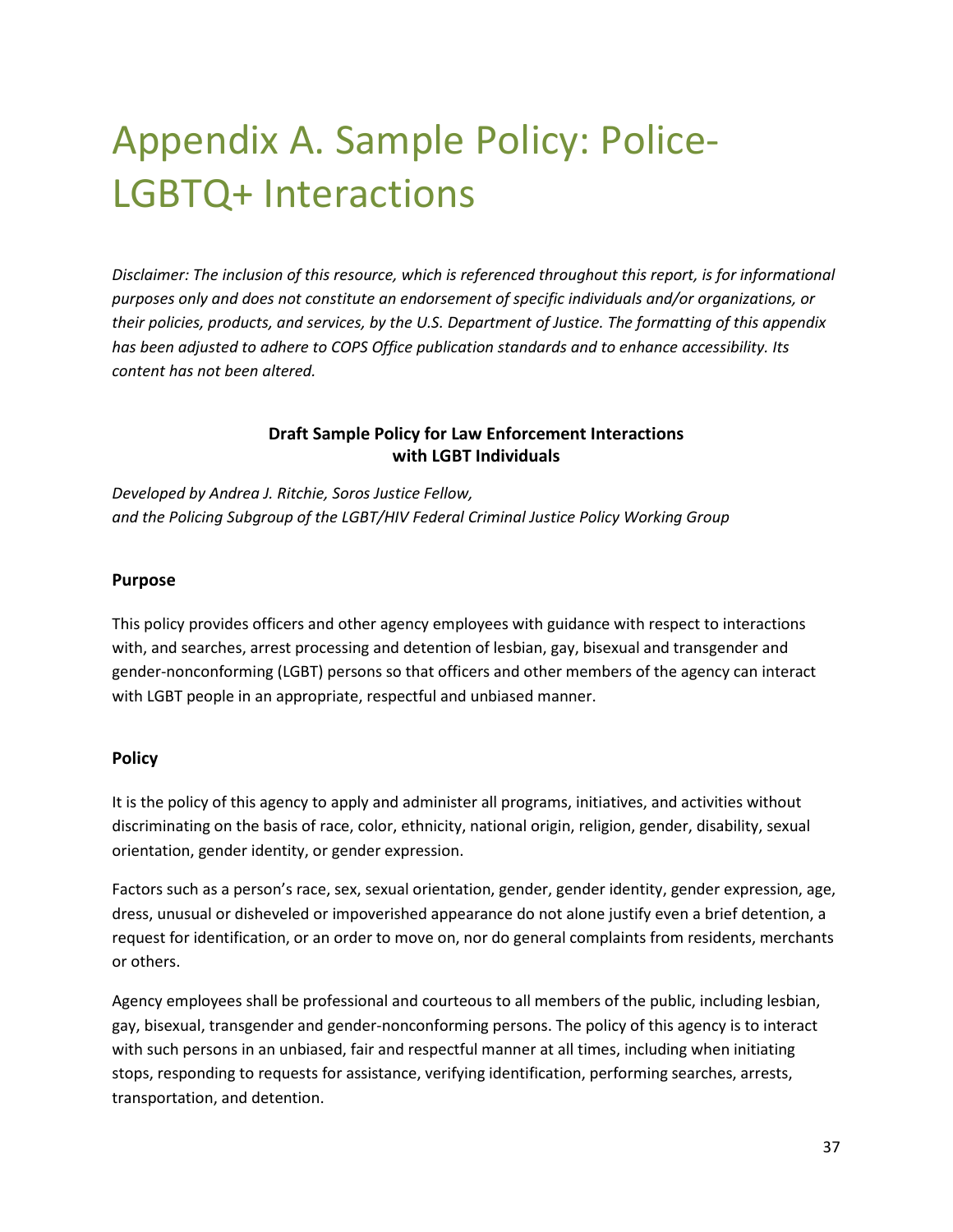Any substantiated claim of misconduct or harassment or violation of these policies may result in discipline up to and including termination of the members' employment, civil penalties, or other punitive actions as deemed appropriate.

#### **Terminology**

*Gender Identity:* An individual's internal, deeply held sense of gender. Unlike gender expression (see below), gender identity is not visible to others.

*Gender Expression:* External manifestations of gender; frequently expressed through one's name, pronouns, clothing, haircut, behavior, voice, or body characteristics.

*Sexual Orientation:* A term describing a person's attraction to members of the same sex and/or a different sex, often termed lesbian, gay, bisexual, heterosexual, pansexual or asexual.

*Transgender (adj.):* A term for people whose gender identity, expression or behavior is different from those typically associated with their assigned sex at birth. Transgender is a broad term and is appropriate for anyone to use. "Trans" is shorthand for "transgender." (Note: transgender is correctly used as an adjective, not a noun, thus "transgender people" is appropriate but "transgenders" is often viewed as disrespectful.)

*Intersex:* "Intersex" is an umbrella term used to describe a wide range of natural bodily variations. Intersex people are born with a reproductive or sexual anatomy and/or chromosome pattern that does not seem to fit typical definitions of "male" or "female." In some cases, intersex traits are visible at birth, while in others they are not apparent until puberty. Some intersex variations may not be visibly apparent at all. People with intersex conditions should not be assumed to be transgender. [Note: "Hermaphrodite" is an offensive and out-of-date term that should not be used.]

## **Profiling, discrimination, and verbal harassment interactions and forms of address**

- 1. Members of the department shall address the public using names, pronouns and titles of respect appropriate to the individual's gender identity as expressed by the individual. Members will respectfully treat transgender, intersex and gender-nonconforming individuals in a manner appropriate to the individual's gender identity and/or expression, which may be different from their sex assigned at birth or what is listed on their official government-issued identification. Respectful treatment includes:
	- a. Using pronouns as requested by the individual (e.g. "she, her" for an individual who requests she/her pronouns; ""he, his" for an individual who requests he/his pronouns; "they, them" for an individual who requests "they/them" pronouns.)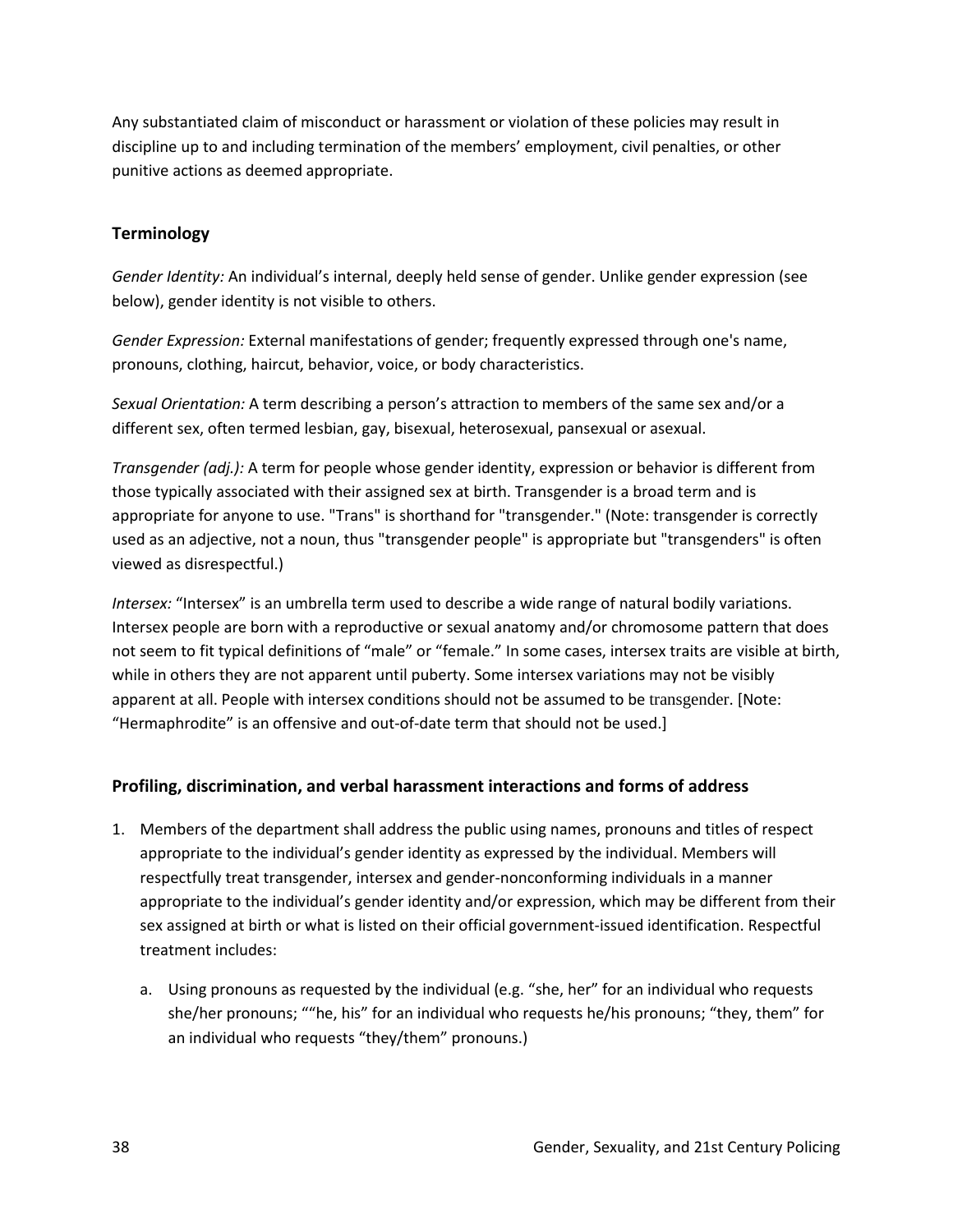- b. Addressing all individuals, including transgender-identified individuals, by the name and gender pronoun they currently use. Members should be aware that individuals' names may change between one interaction and the next, and always use the name currently used by individuals.
- c. If it is unclear what gender the person identifies as, members shall politely and discreetly ask individuals what gender pronoun and name they use.
- d. When an individual self-identifies as transgender or states the name they use or gender, members shall not challenge this identity or request names previously used unless there is reasonable suspicion, supported by specific articulable facts linked to a specific suspect, time, place and circumstance, that such information is necessary for investigative purposes. Individuals shall not be penalized or suffer retaliation for clarifying name and pronoun usage by members of the department.
- 2. Members shall not:
	- a. Request identification or otherwise initiate contact solely based on actual or perceived sexual orientation or gender identity or expression;
	- b. Inquire about intimate details of an individual's sexual practices, genitals, anatomy or medical history for the purpose of assigning an individual a gender based on anatomy;
	- c. Use language that is demeaning or derogatory to another person, in particular, language aimed at a person's actual or perceived gender identity, gender expression, or sexual orientation. This includes "he-she," "tranny," "faggot," "punk," "it," "shim," "thing," "dyke," "bull-dagger" or any other derogatory term;
	- d. Engage in any sexual harassment or assault of members of the public, while on or off duty, as defined by the department's policy on sexual misconduct; or
	- e. Consider an individual's gender identity, gender expression, or actual or perceived sexual orientation as a reason to stop, question, search or arrest that individual, a basis for reasonable suspicion, or as prima facie evidence that the individual is, has, or is about to engage in a crime, including, but not limited to, prostitution or lewd conduct.
- 3. Officers should be aware that the presence of needles may be indicative of prescribed hormone treatment and/or therapy and is not necessarily indicative of illegal drug possession or use, or drug paraphernalia.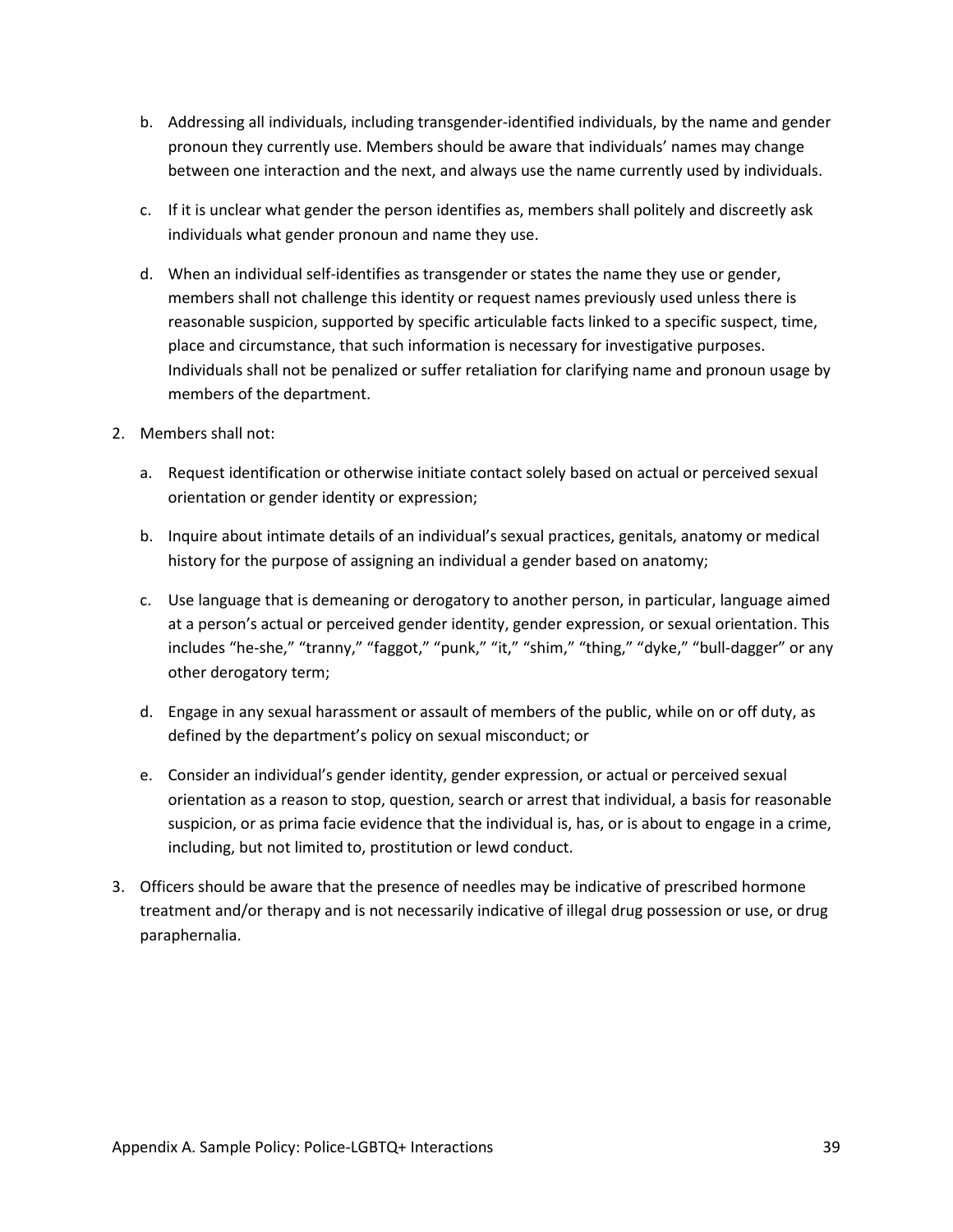#### **Bathroom use**

- 1. Individuals shall not be stopped, questioned, or arrested for using a single-sex restroom, including in bus stations or shelters, on the basis of a belief that the individual's gender expression does not match the gender designation of the single-sex restroom.
- 2. While in police custody, transgender, intersex and gender-nonconforming individuals shall be allowed to use the restroom in accordance with their gender identity. However, if the individual has safety concerns with using the restroom, that individual may use the restroom they feel will be safest for them.

#### **Police reports and other official documents**

- 1. Members shall note the name and gender pronoun currently used by individuals as "name and pronoun used" in memo books and on departmental forms, such as arrest forms. All officers shall use the listed "name and pronoun used" when referring to a person in police custody. Members shall not consider or document the name an individual currently uses as an "alias" or "nickname." All departmental forms shall allow a space for "Name used" and "Legal Name (if different from above), in addition to any spaces currently designated for "alias."
	- a. If a question or doubt arises about gender identification, the member of the department shall politely and discreetly inquire how the individual wishes to be addressed (e.g., Sir, Miss, Ms., Mr., he, she, they) and the name by which the individual wishes to be addressed. This name shall be noted on all police reports and documents in a box designated "name and pronoun used" if it differs from the individual's legal name.
	- b. If an individual has legally changed their name or gender marker, members shall not question this or ask for an individual's name or sex assigned at birth in the absence of reasonable suspicion, supported by specific articulable facts, linked to a particular suspect, time, place and circumstances, that the information is necessary for investigative purposes.
- 2. Transgender people who present a gender or name that differs from the gender or name on their identification documents or in official databases are typically expressing their gender identity and should not be presumed to be knowingly misrepresenting information concerning their name or gender, and should not be charged with false personation or analogous offenses solely on that basis.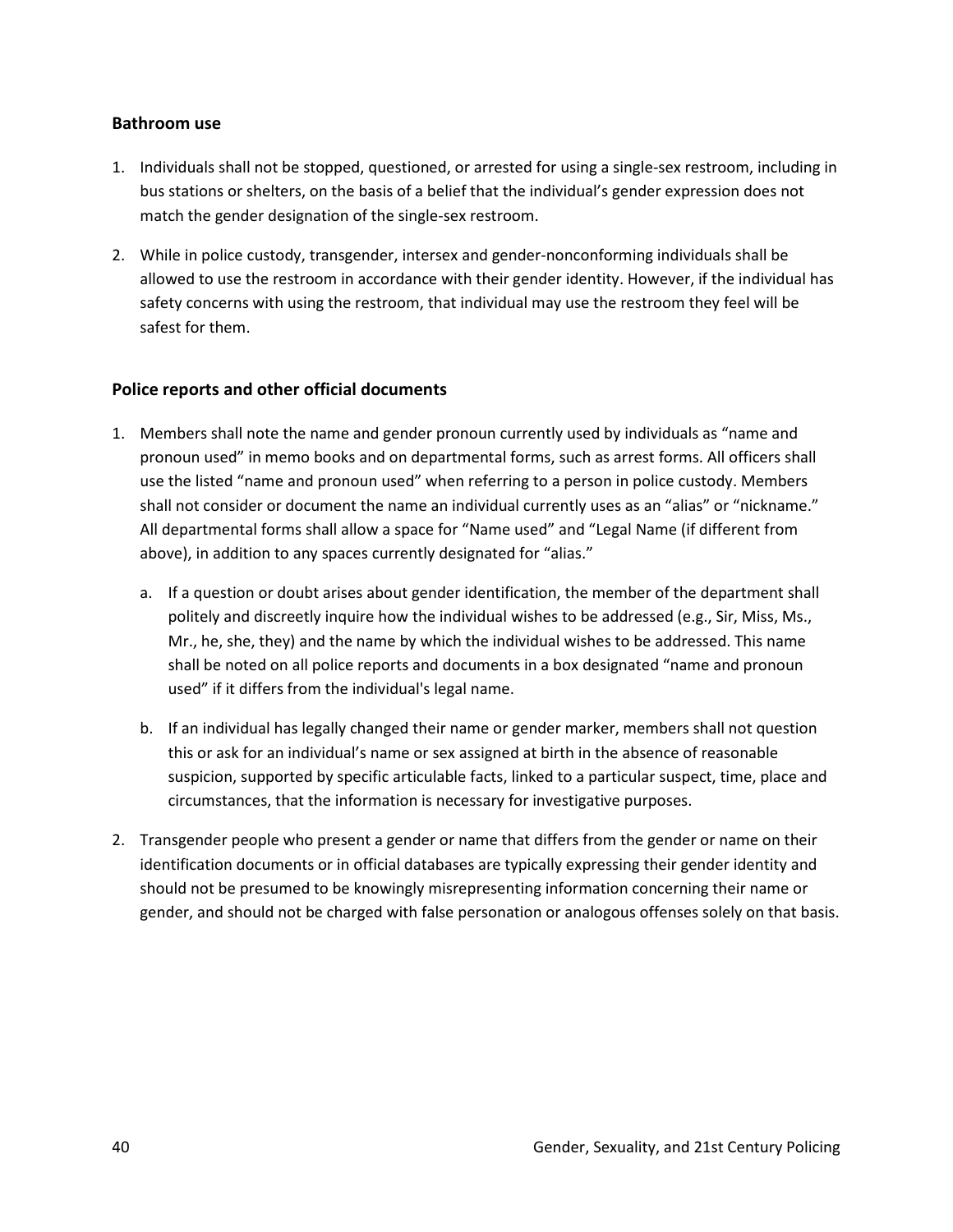#### **Responses to violence**

- 1. A member shall not fail to respond to a call for service or complaint on the basis of the gender identity, gender expression, and/or sexual orientation of the caller or complainant.
- 2. A member shall not fail to respond to an individual, fail to investigate crimes, or fail to take requests or complaints seriously on the basis of someone's actual or perceived sexual orientation, gender identity or expression, including calls to report cases of domestic, sexual, homophobic or transphobic violence.
- 3. When responding to calls for service relating to domestic violence, assault, harassment or other concerns, members shall not make assumptions about which individual(s) may be victims and/or suspects based on their race, ethnicity, national origin, religion, gender identity, gender expression, and/or sexual orientation, disability, immigration status or housing status.

#### **Frisks**

- 1. Under no circumstances shall members of the department frisk any person for the purpose of viewing or assigning gender based on the person's anatomy or genitalia or for any demeaning or harassing purpose.
- 2. Transgender, intersex, and gender-nonconforming individuals shall not be subject to more invasive frisk procedures than other individuals in the field or in police holding facilities.
- 3. Where circumstances permit, an individual may request to be frisked by a male or female officer. In exigent circumstances, the officer is not required to comply with the request.

#### **Searches**

- 1. Under no circumstances shall members of the department conduct a search of any person, including searches premised on an individual's consent, for the purpose of viewing or assigning gender based on the person's anatomy or genitalia or for any demeaning or harassing purpose.
- 2. Transgender, intersex, and gender-nonconforming individuals shall not be subject to more invasive searches than other individuals in the field or in police holding facilities.
- 3. Before searching an individual when no other lawful basis exists for the search other than an individual's consent, members shall inform the individual of their right to refuse a search, and ask for the written or recorded consent of the individual to be searched. If no such consent is provided, then no search will be conducted.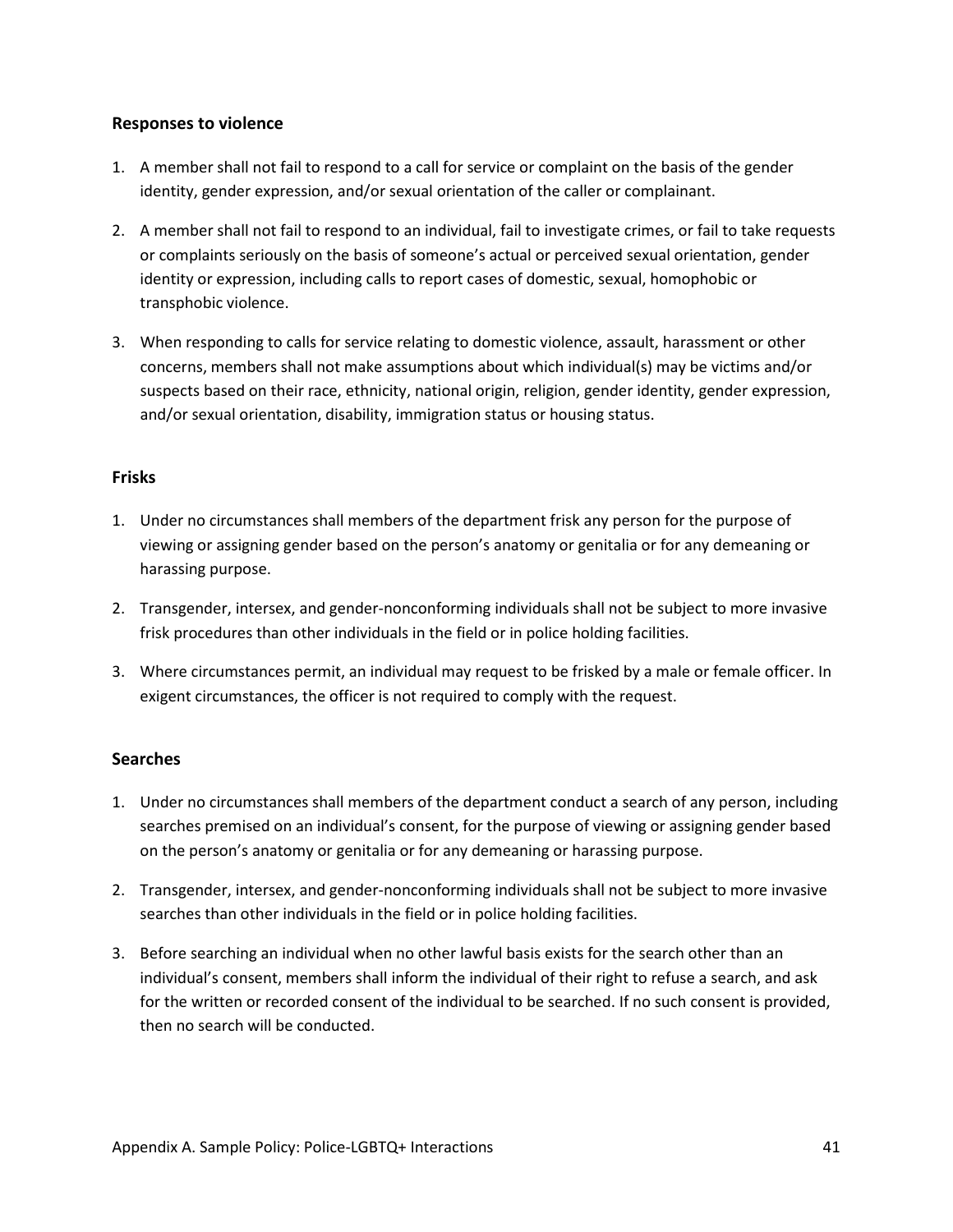- 4. Before conducting any search of an individual in the field or at a police holding facility, officers conducting the search will ask the individual to be searched their preference with respect to the gender of the officer conducting the search (i.e. a trans woman may prefer to be searched by female members of the department). This request will be honored absent exigent circumstances, which shall be documented in writing as set forth below. This provision does not apply to frisks conducted to ensure officer safety.
	- a. If exigent circumstances exist, then the default should be for the individual to be searched by a female officer, unless a male officer is explicitly requested prior to or during the search. A search of a transgender, gender non-conforming, or intersex person by an officer sharing the same gender identity shall be considered a same-sex search for purposes of the Prison Rape Elimination Act (PREA) and any other applicable law.
	- b. If no officer of the gender requested is available, then members shall:
		- i. Summon an officer who is of the gender requested by the individual to conduct the search; and if no such officer is available within a reasonable time frame or the individual's request is not honored for any other reason, the member shall document in the command log the individual's preference with respect to the gender of the officer performing the search, and the reason the individual's preference was not honored.
		- ii. If an officer of the same sex is not available to conduct a legally justified strip search, then such a search may only be conducted in private by a physician as a last resort.
- 5. At no time shall a member refuse to search someone based on actual or perceived gender identity or gender expression.

## **Transporting transgender, intersex, and gender-nonconforming individuals**

- 1. All members are required to contact dispatch at the beginning and end of transport and to document mileage from start to finish of each trip to transport arrestees.
- 2. Members shall transport transgender, intersex, and/or gender-nonconforming individuals with other arrestees of the same gender identity and expression unless the individual has expressed a safety concern and the wish to be transported alone or with people of a different gender identity.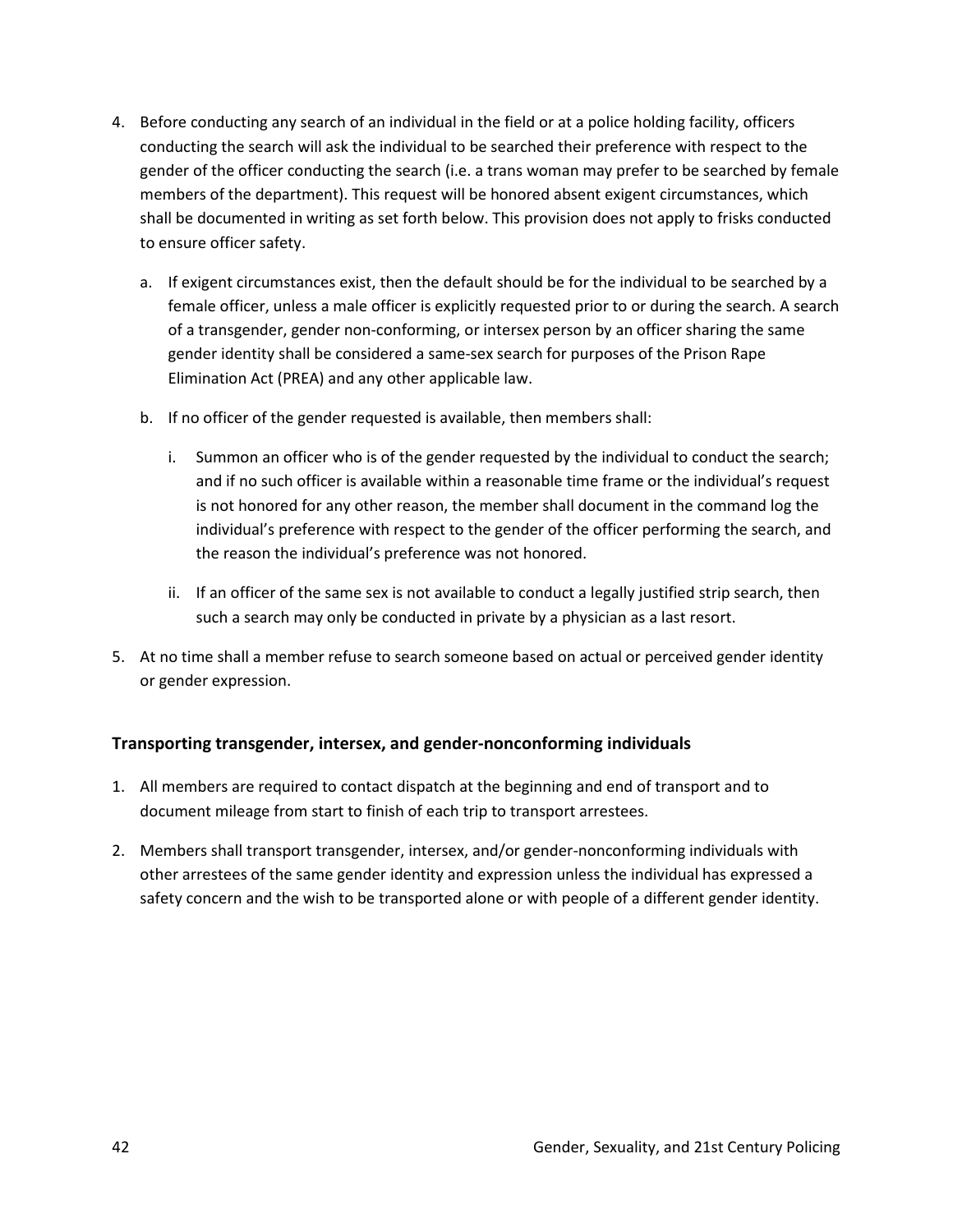#### **Juveniles in custody**

- 1. This policy shall also apply to juveniles as a complement to any special provisions already in place for juveniles in custody.
- 2. Members shall not disclose to parents or guardians sensitive information they discover about an individual's gender identity, gender expression, or sexual orientation. This information shall be kept private so as to avoid placing the juvenile at increased risk for violence or rejection in the home, and to allow the juvenile to choose whether to provide the information.

#### **Placement in police custody**

- 1. In the event that a transgender or gender-nonconforming person is in police custody and held in an area designated as single-sex, the individual shall be consulted on where they feel most safe before placement, and every effort will be made to ensure the person will be placed where they will feel most safe. Such safety preference for placement will be documented in writing. Unless individuals express a concern for their safety, individuals shall be housed in a manner consistent with their gender identity. All placements made that are not in accordance with what the arrested individual believes would be safest shall be documented in writing, with a detailed explanation for why the safety requests of the individuals were overridden.
- 2. Transgender, gender-nonconforming, and intersex individuals shall not be arbitrarily placed in segregated cells solely because of their transgender, gender-nonconforming, or intersex status or for their own protection, unless they have expressly requested to be so placed.
- 3. Requests to remove appearance-related items shall be consistent across genders while in police custody. Transgender people shall not be asked to remove appearance-related items (such as prosthetics, bras, clothes and undergarments of the presenting gender, wigs, or cosmetic items) if non-transgender individuals are not also required to do so. Whenever practicable, removal of items shall be conducted in private.
- 4. Transgender, gender-nonconforming, and intersex individuals shall not be handcuffed to railings, chairs, or other devices for any length of time solely because of their transgender, gendernonconforming, or intersex status or for their own protection.
- 5. Transgender, gender non-conforming, and intersex individuals shall not be held longer than necessary for processing.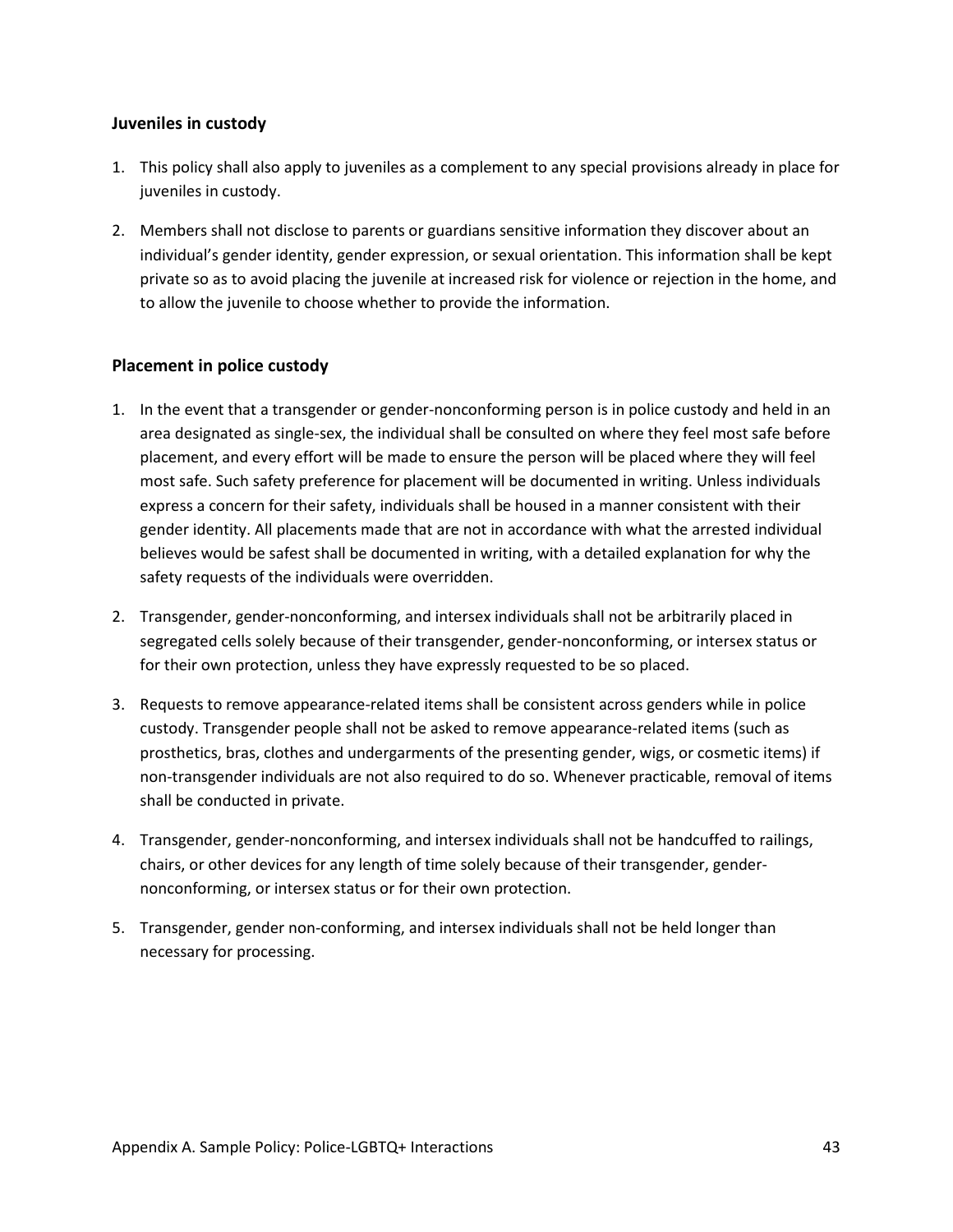## **Training**

- 1. The department shall implement full and regular training of new recruits, current members of the department, supervisors, and commanders on this policy and other matters related to the LGB and trans, intersex, and gender-nonconforming community.
- 2. Trainings shall be led or co-facilitated in meaningful part by members of the LGBT community who have experience with the department and by organizations knowledgeable about these issues and communities.
- 3. Training on transgender, intersex, and gender-nonconforming issues shall be incorporated throughout all officer trainings, including during search and seizure training and "cultural sensitivity" training. Members shall receive a minimum of a full day of training specifically on transgender, intersex, and gender-nonconforming issues and periodic roll-call trainings or other shorter "refresher" trainings.

## **Complaints**

The following provisions should be added to the relevant agency provisions regarding complaints:

- 1. The department shall anonymously track all complaints concerning the quality of police services on the basis of gender identity, gender expression, and/or sexual orientation and make this data publicly available and accessible.
- 2. Copies of all complaints against members concerning the quality of police services on the basis of gender identity, gender expression, and/or sexual orientation shall be brought to the attention of the relevant civilian oversight agency.

## **Access to medication (including gender-affirming and HIV medications) and medical treatment**

The following provisions should be added to the relevant agency policies governing access to medication in police custody:

- 1. Police must affirmatively ask individuals in custody whether they will need access to prescription medication during the time period before arraignment;
- 2. People in custody must be informed that if they need medication, they may request to be transported to a local hospital to be assessed by a doctor and administered any required medication. The hospital should issue enough medication to last through the entire arraignment process;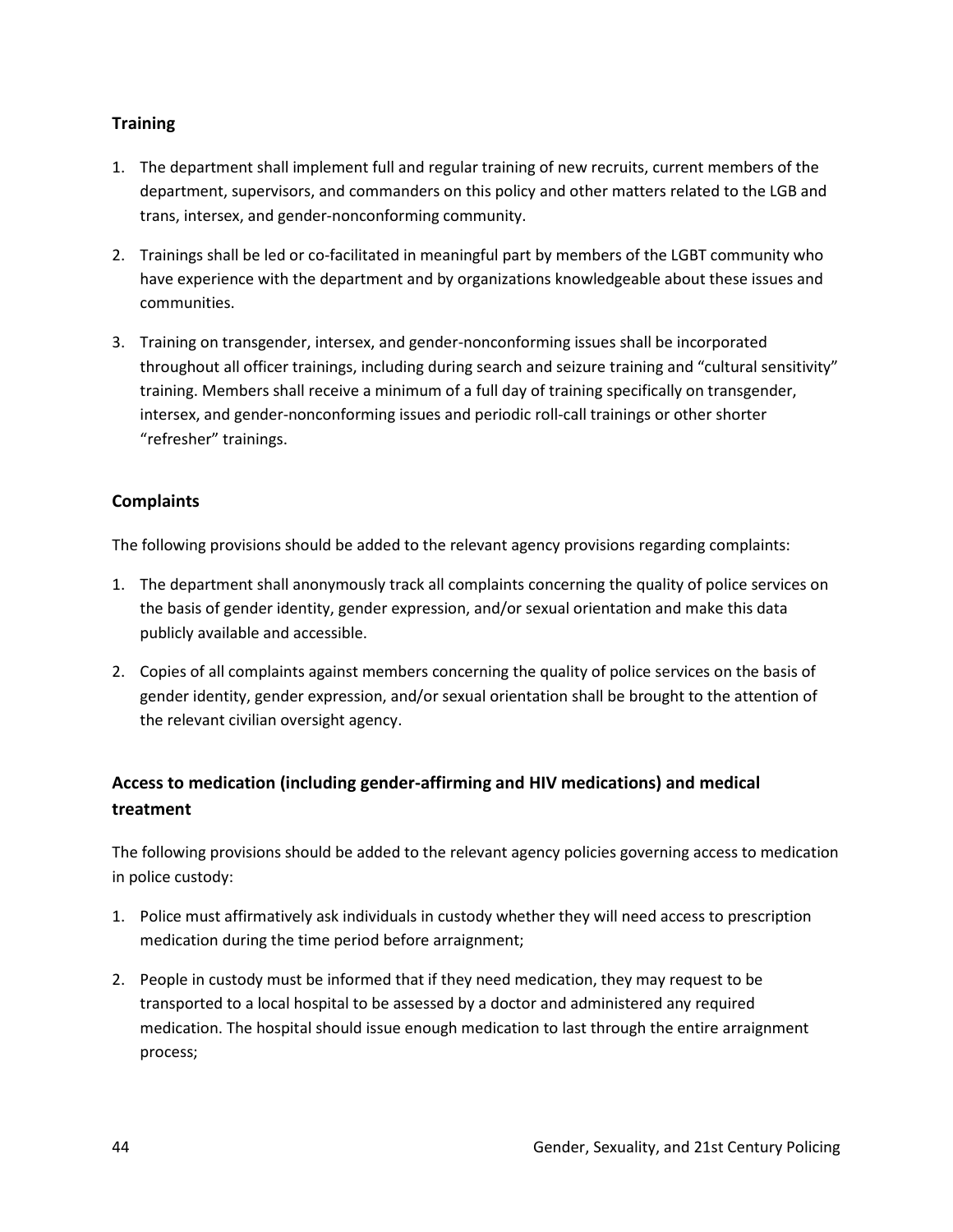- 3. If an arrestee possesses prescription medicine at the time of arrest, the police officer who processes the arrest must fill out a Medical Treatment Form, recording the information on the individual's prescription bottle, including the name of the medication and dosing information, as well as the name and telephone number for the pharmacy and the individual's doctor;
- 4. Medication must be vouchered with personal property;
- 5. The Medical Treatment Form must accompany the person in custody through the arrest processing and be provided to any paramedic and other healthcare workers the arrestee will encounter in custody;
- 6. If the person in custody does not have prescription medication on hand but wants information about it to be available to health care workers, the person in custody must be permitted to contact a member of his or her household to bring it to the station, where the police can record prescription bottle information on the Medical Treatment Form;
- 7. Police must not discourage people in custody who need medication from asking for it by telling them that a trip to the hospital for medication will delay release from custody. Periodic assessments should be conducted to ensure that processes to ensure access to medication do not delay arraignment.

#### **Medical treatment of transgender, intersex, and/or gender-nonconforming people in custody**

- 1. If arrestees are permitted to retain and/or take prescription items while in custody, prescription hormones shall be treated like any other prescription medication necessary for an individual's health and wellbeing.
- 2. Whenever a transgender, intersex, and/or gender-nonconforming individual expresses a need for medical attention, members shall handle the situation with the same urgency and respect as any medical need or injury, including for injuries sustained during arrest.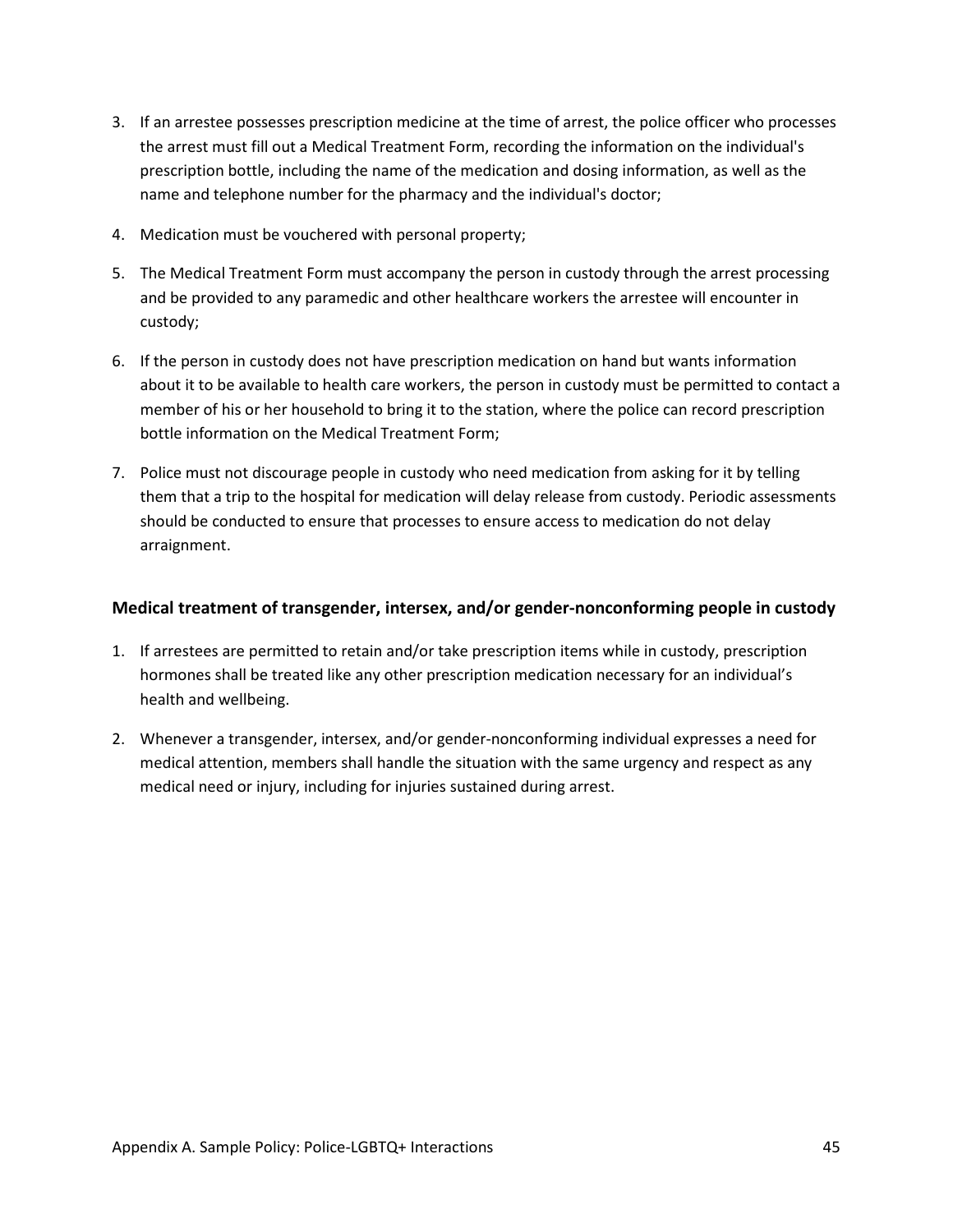# Appendix B. Sample Policy: Sexual **Misconduct**

*Disclaimer: The inclusion of this resource, which is referenced throughout this report, is for informational purposes only and does not constitute an endorsement of specific individuals and/or organizations, or their policies, products, and services, by the U.S. Department of Justice. The formatting of this appendix has been adjusted to adhere to COPS Office publication standards and to enhance accessibility. Its content has not been altered.*

#### **Draft Sample Policy Concerning Sexual Harassment and Misconduct by Law Enforcement against Members of the Public**

*Developed by Andrea J. Ritchie, Soros Justice Fellow, and the Policing Subgroup of the LGBT/HIV Federal Criminal Justice Policy Working Group*

#### **Background**

The International Association of Chiefs of Police (IACP) recommends that all law enforcement agencies adopt written policies specifically addressing sexual harassment and misconduct by members of law enforcement agencies against members of the public and arrestees. Additionally, a core requirement of the Prison Rape Elimination Act (PREA) standards is that law enforcement agencies create a written policy addressing "all forms of sexual abuse and sexual harassment and outlining the agency's approach to preventing, detecting, and responding to such conduct."<sup>[50](#page-51-0)</sup> (§151.111) The standards also require agencies to "employ or designate an upper-level, agency-wide PREA coordinator with sufficient time and authority to develop, implement, and oversee agency efforts to comply with the PREA standards in all of its lockups."

#### **Policy**

This agency strictly prohibits sexual harassment, sexual assault, sexual misconduct, sexual abuse, and rape of any member of the public by any member of the agency. Engaging in such conduct will be grounds for immediate discipline, up to and including suspension and/or termination.

 $\overline{\phantom{a}}$ 

<span id="page-51-0"></span> $50$  While PREA standards apply with equal force to sexual misconduct by police and prison officials and by fellow detainees, arrestees, and prisoners, this policy addresses only sexual misconduct by police officers.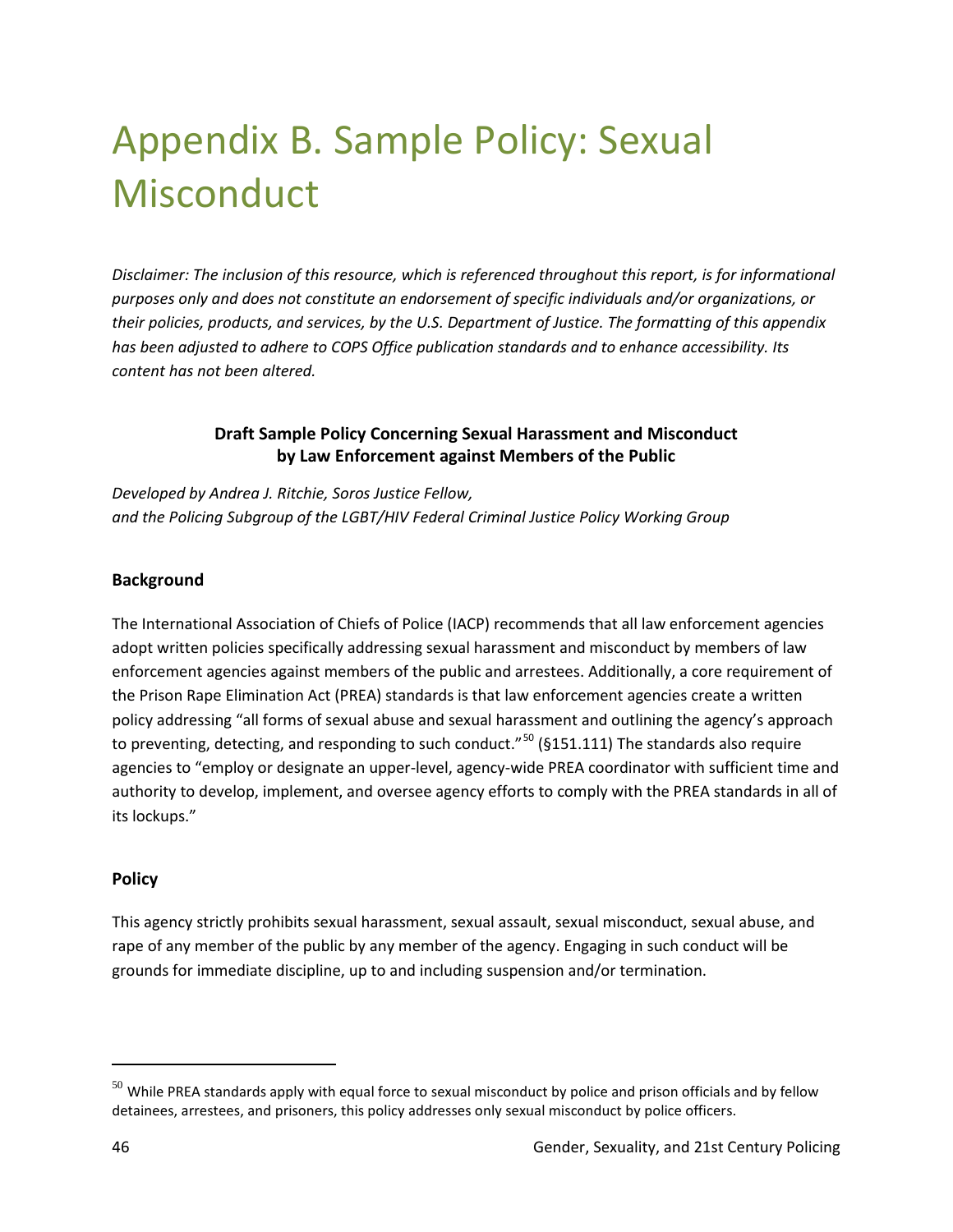#### **Definitions**

Sexual misconduct by law enforcement is defined as any behavior by an officer that takes advantage of the officer's position in law enforcement to misuse authority and power (including but not limited to force) in order to commit a sexual act, initiate sexual contact with another person, or respond to a perceived sexually motivated cue (from a subtle suggestion to an overt action) from another person. It also includes any communication or behavior by an officer that would likely be construed as lewd, lascivious, inappropriate, or conduct unbecoming an officer or that violates general principles of acceptable conduct common to law enforcement. Additional forms of sexual misconduct include adult consensual sexual contact while on duty, voyeuristic behavior, and non-sexual contacts (e.g., unnecessary call backs to crime victims and witnesses).

#### **Prohibited conduct**

- 1. **Sexual activity on duty** Engaging in sexual activity or sexually motivated behaviors is prohibited under any circumstances:
	- a. while on duty, or
	- b. in a police vehicle under control of the agency, or
	- c. in, or at, a police or governmental facility.

Engaging in sexual activity while on duty is harmful to the agency's reputation and a breach of the public's trust. It is prima facie evidence of neglect of duty. Examples of prohibited sexual activity or sexually motivated behaviors include:

- i. sexual contact by force (e.g., sexual assault, rape);
- ii. extorting sexual favors in exchange for not taking law enforcement action, ticketing or arresting an individual;
- iii. gratuitous physical contact with suspects (e.g., inappropriate or unnecessary, or unnecessarily invasive searches, frisks or pat-downs, unnecessarily brushing up against members of the public);
- iv. officer-initiated sexual contacts while on duty;
- v. engaging in citizen-initiated sexual contact while on duty;
- vi. sexual behavior while on duty (e.g., masturbation, viewing and/or distributing pornographic images, sexting);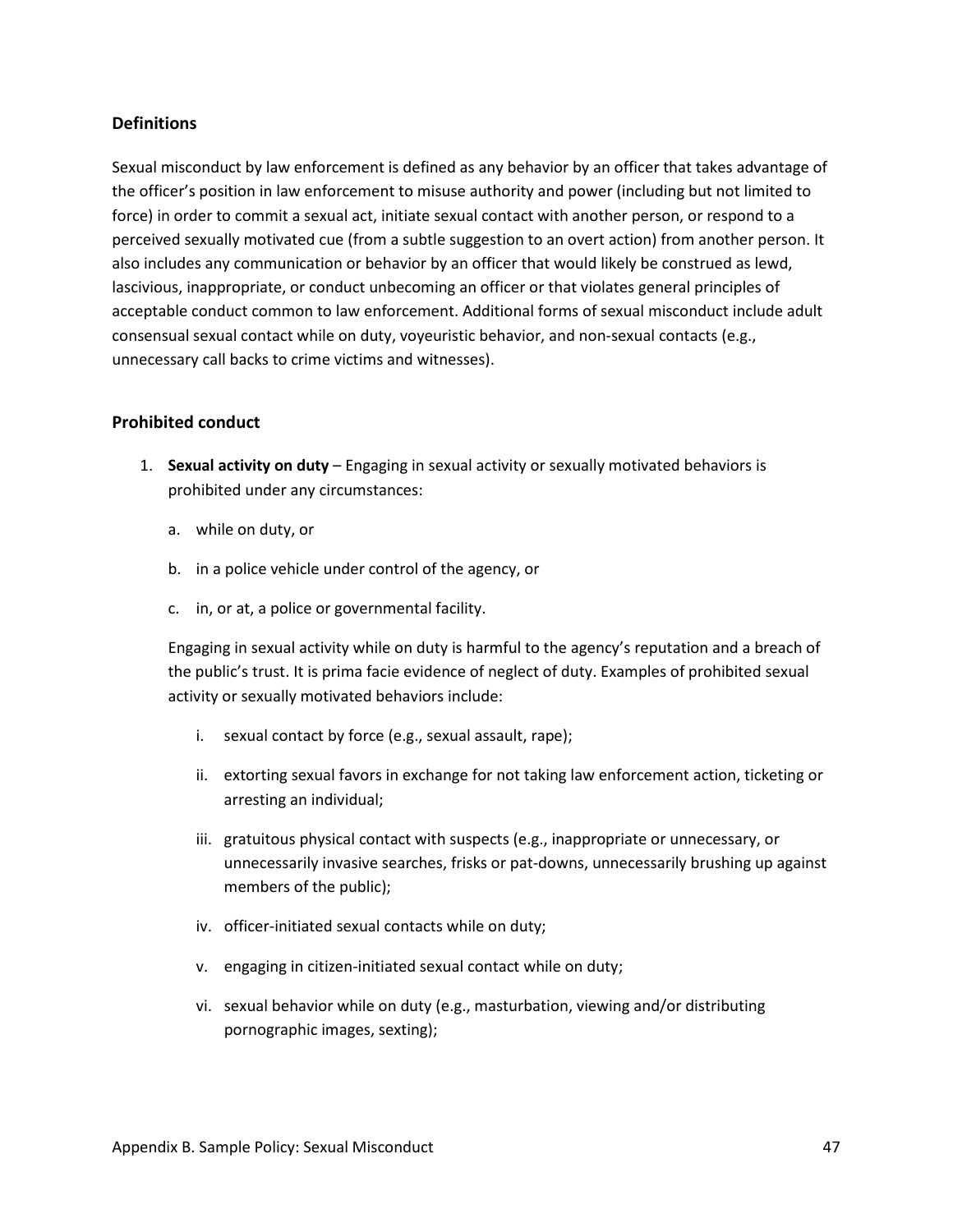- vii. unnecessary contacts/actions taken by officers for personally and/or sexually motivated reasons (e.g., unwarranted call backs to crime victims, making a traffic stop to get a closer look at the driver for non-professional reasons);
- viii. inappropriate or unauthorized use of personal information, including telephone numbers, obtained from individuals in the course of duty, and of agency resources and/or information systems for other than legitimate law enforcement purposes;
- ix. any display of a member's uncovered genitalia, buttocks, or breast in the presence of an arrestee, detainee, or resident, and;
- x. voyeuristic actions that are sexually motivated (e.g., looking in windows of residences for sexually motivated reasons). Voyeurism is defined as an invasion of privacy of an arrestee, detainee, or resident by staff for reasons unrelated to official duties, such as peering at an arrestee who is using a toilet in his or her cell to perform bodily functions; requiring an arrestee to expose his or her buttocks, genitals, or breasts; or taking images of all or part of an arrestee's naked body or of an arrestee performing bodily functions.

#### **2. Sexual activity off-duty**

- a. Employees shall not use any agency facility or property, vehicle, or information system to initiate or participate in a sexual act with another or engage in voyeuristic behavior that is personally or sexually motivated.
- b. Agency members shall not use their official position, official identification cards or badges to coerce, persuade, force or initiate sexual contact or penetration with anyone, or to solicit sexual conduct when off duty.
- 3. **Sexually inappropriate materia**l Unless the employee can demonstrate a legitimate agency interest in such conduct, such as a recognized policy investigation into criminal activity or employee misconduct, employees shall refrain from any communications of sexually inappropriate material, electronic or otherwise, while on duty.
- 4. **Unnecessary law enforcement activity**  Officers shall not conduct any stop or investigation that is personally or sexually motivated and falsely veiled as a legal and warranted action within policy. Employees shall avoid inappropriate or unnecessary search, frisk or pat-downs.
- 5. **Discriminatory or sexual language or gestures** In the performance of their duties, members shall not use coarse, violent, profane or insolent language or gestures, and shall not express any prejudice concerning race, ethnicity, religion, politics, national origin, lifestyle, gender, disability, sexual orientation, gender identity, or any personal characteristics. Discourteous conduct may include overt rudeness, annoyance, abusive or insulting language, racial or ethnic slurs, overbearing attitude, sexual or social references, disrespect, or a lack of proper attention or concern.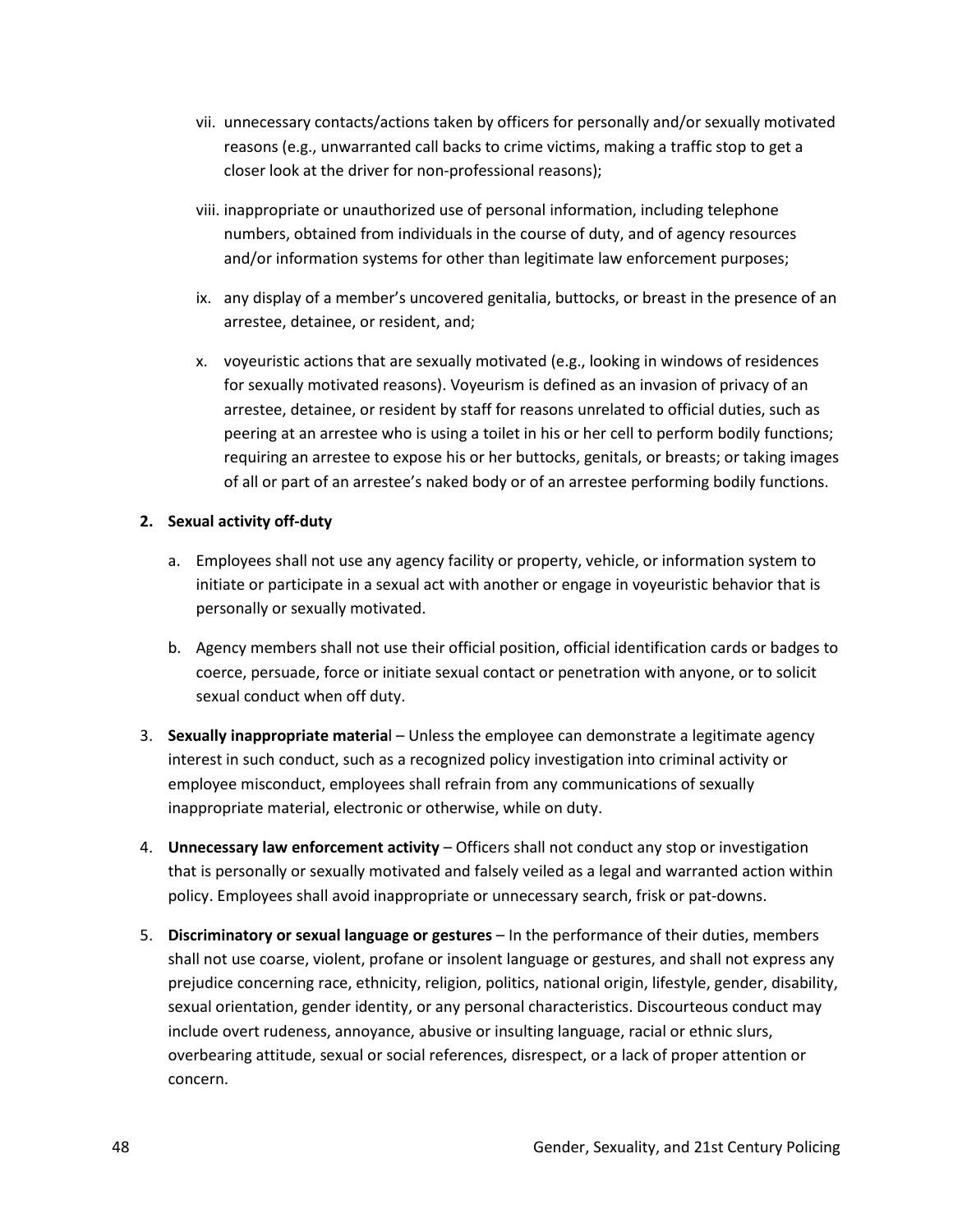#### **Frisks**

- 1. Under no circumstances shall members of the agency frisk any person for the purpose of viewing or assigning gender based on the person's anatomy or genitalia or for any demeaning or harassing purpose.
- 2. Transgender, intersex, and gender-nonconforming individuals shall not be subject to more invasive frisk procedures than other individuals in the field or in police holding facilities.
- 3. At no time should a frisk involve touching of the breasts, genital area or buttocks absent reasonable suspicion to believe that an individual is concealing a weapon presenting an immediate danger to the officer in that location, or probable cause to believe that an individual is concealing weapons, evidence or contraband in that location.
	- a. When conducting a frisk of a woman, if the officer has a reasonable suspicion that a weapon is concealed in the chest area, the proper method of frisking the area consists of blading the side of the hand in between the breasts and then running the side of the hand underneath the breasts, palm facing downwards.

#### **Searches**

- 1. Under no circumstances shall members of the agency search any person, including searches premised on an individual's consent, for the purpose of viewing or assigning gender based on the person's anatomy or genitalia, or for any demeaning or harassing purpose.
- 2. Transgender, intersex, and gender-nonconforming individuals shall not be subject to more invasive searches than other individuals in the field or in police holding facilities.
- 3. At no time should a search involve touching of the breasts, genital area or buttocks absent probable cause to believe that an individual is concealing weapons, evidence or contraband in that location.
	- a. When conducting a search of a woman, if the officer has probable cause to believe that a weapon, evidence or contraband is concealed in the chest area, the proper method of searching the area consists of blading the side of the hand in between the breasts and then running the side of the hand underneath the breasts, palm facing downwards.
- 4. Before searching an individual when no lawful basis exists for the search other than the individual's consent, members shall inform the individual of their right to refuse a search based on consent, and ask for the written or recorded consent of the individual to be searched. If no such consent is provided, then no search will be conducted.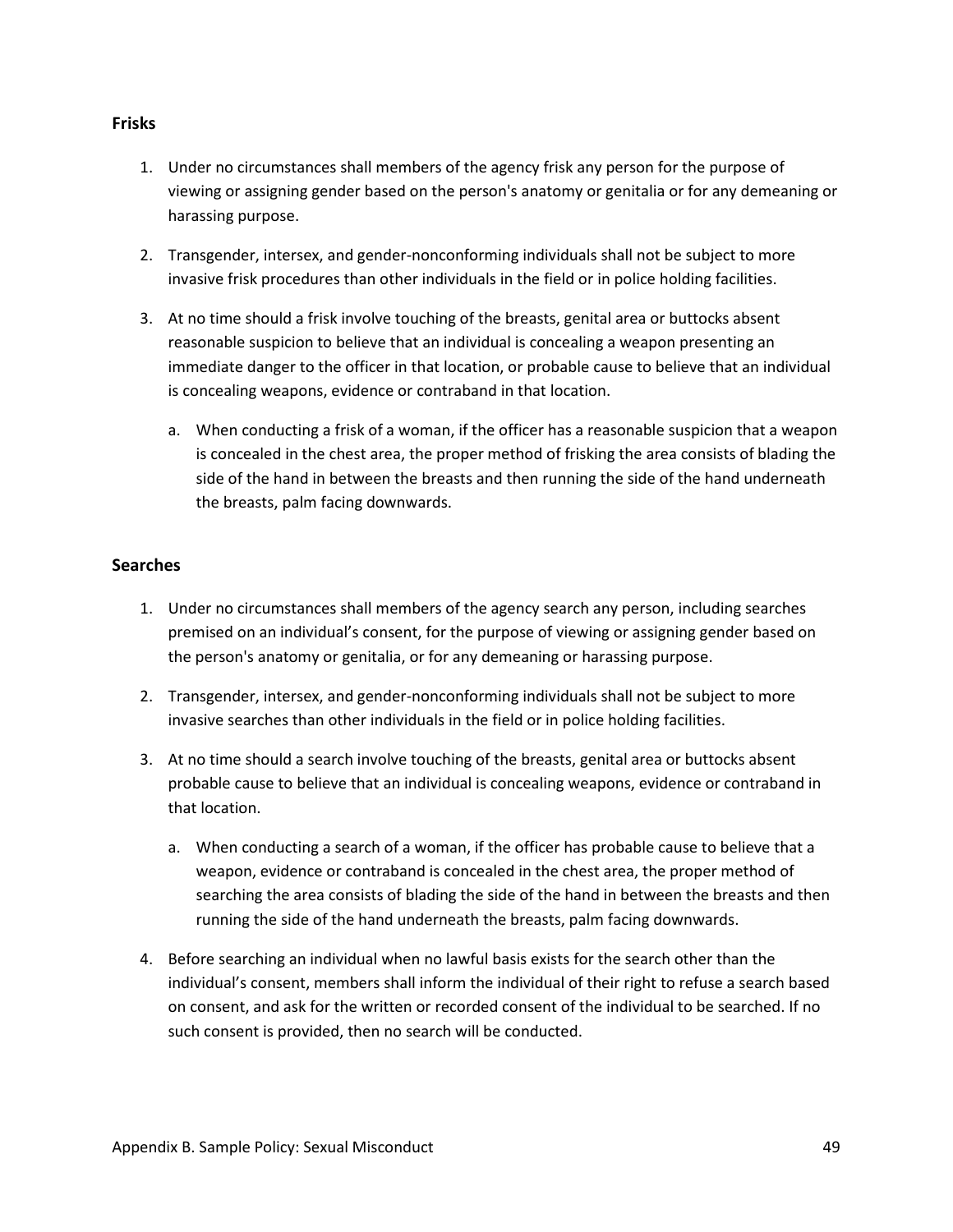- 5. Before conducting any search of an individual in the field or at a police holding facility, officers conducting the search will ask the individual to be searched their preference with respect to the gender of the officer conducting the search (i.e. a transgender woman who identifies as a woman may prefer to be searched by female members of the agency). This request will be honored absent exigent circumstances, which shall be documented in writing as set forth below. This provision does not apply to frisks conducted to ensure officer safety.
	- a. If exigent circumstances exist or the search involves a frisk conducted to ensure officer safety and there is no time to determine whether the individual would feel safer with a male or female officer, then the default should be for the individual to be searched by a female officer, unless a male officer is explicitly requested prior to or during the search. A search of a transgender, gender non-conforming, or intersex person by an officer of the same gender identity shall be considered a same-sex search for purposes of PREA and any other applicable law.
	- b. If no officer of the gender requested is available, then the members shall:
		- i. Summon an officer who is of the gender requested by the individual to conduct the search; and if no such officer is available within a reasonable time period or the individual's request is not honored for any other reason, the member shall document in the command log the individual's preference with respect to the gender of the officer performing the search, and the reason the individual's preference was not honored.
		- ii. If an officer of the same sex is not available to conduct a legally necessary strip search, then such a search may only be conducted in private by a physician as a last resort.
	- c. At no time shall a member refuse to search someone based on actual or perceived gender identity or gender expression.

## **Transport**

1. All members are required to contact dispatch at the beginning and end of transport and to document mileage from start to finish of each trip to transport arrestees.

*Additionally, it is recommended that all police vehicles will be equipped with global positioning service (GPS) devices to track their location at all times.*

#### **Police lockups**

1. Educational material concerning the agency's policy concerning sexual harassment, assault, abuse and misconduct shall be provided to all arrestees upon arrival at a police facility, and shall be displayed throughout police facilities through posters and written materials in commonly spoken languages. Such material will include information about arrestees' options for reporting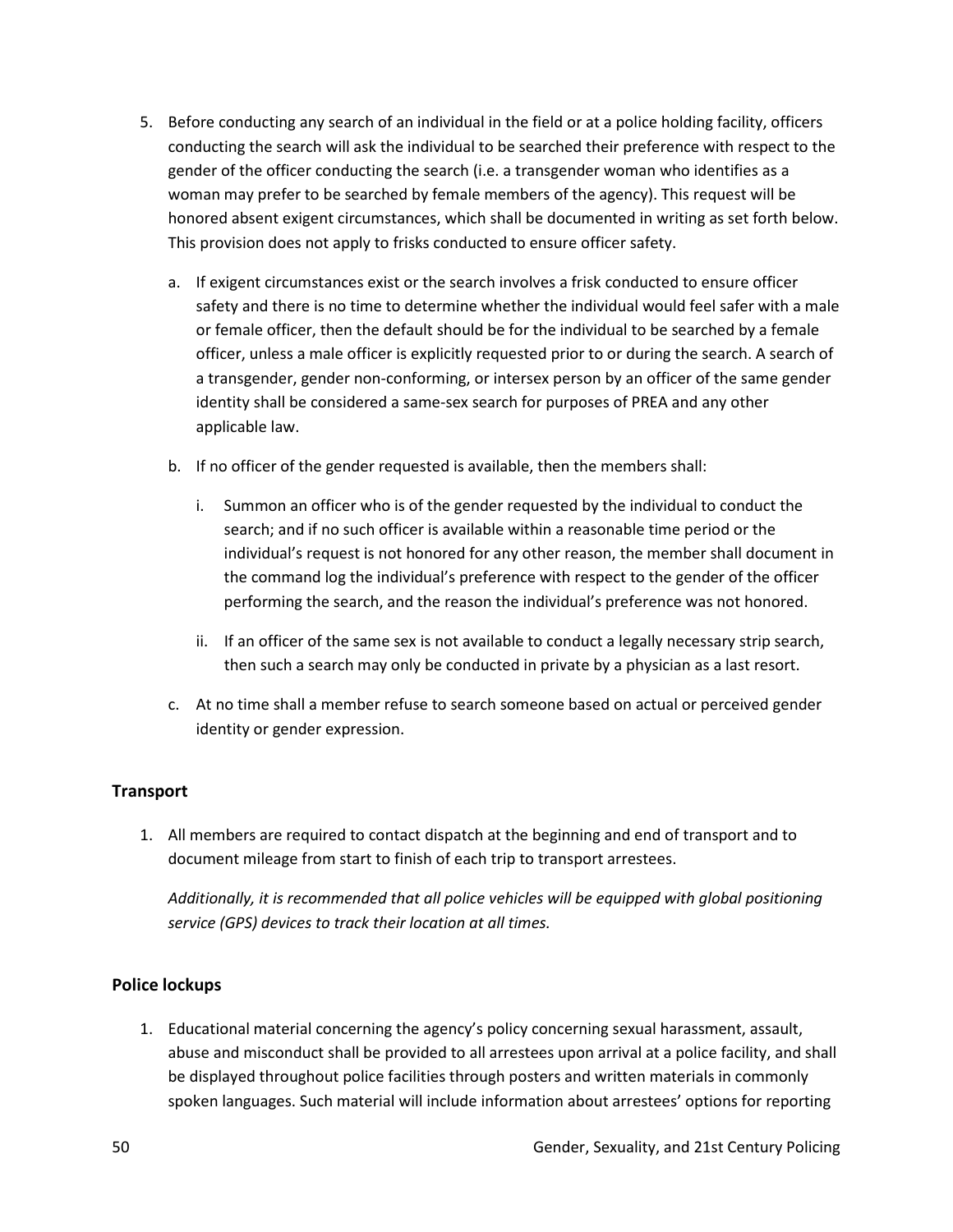sexual abuse and sexual harassment, retaliation for reporting such an incident, or staff neglect or violation of responsibilities that may have contributed to the abuse. (For example: Arrestees may make a report of sexual abuse or sexual harassment by informing any staff member verbally or in writing; requesting a medical consultation through sick-call; having a friend or family member report on their behalf verbally or through the agency webpage. (PREA Standard §115.151 (a)(b)). Contact information for a local rape crisis center or other victim advocacy organization should also be included.

- 2. Officers will refrain from observing arrestees using toilets or engaging in private bodily functions absent exigent circumstances.
- 3. The department provides arrestees multiple ways to privately report sexual abuse and sexual harassment, including one method for reporting to an outside entity. Specifically, the department has entered into an agreement with an outside entity that is not part of the agency (i.e., [X city] police or a civilian oversight agency), and that is able to receive and immediately forward reports of sexual abuse and sexual harassment to agency officials.
- 4. The department has entered into an agreement with [local rape crisis center] reflecting that the center's information is being provided to arrestees, who may contact the organization upon release or transfer from the lockup, to ensure the provision of care for arrestees following a sexual assault.

#### **Duty to report**

- 1. Members of the agency shall immediately report to their direct supervisor any knowledge, suspicion, or information regarding an incident of: sexual abuse or sexual harassment by any member of the agency or retaliation against arrestees or staff who reported such abuse. Staff are also required to report any neglect of duties or deviation from agency policy that may have contributed to an incident of sexual abuse or sexual harassment. If a staff member is unable to report to their direct supervisor for any reason, the report may be made directly to the agency PREA Coordinator (§115.161 (a) and §115.151 (d)).
- 2. Staff shall not reveal any information regarding a report of sexual abuse or sexual harassment to anyone other than their direct supervisor or the agency PREA Coordinator (§115.161 (b)).
- 3. Arrestees and staff who report sexual abuse and sexual harassment, or cooperate with an investigation, will be protected from retaliation (§115.167 (a)).

#### **Response to allegations of sexual assault or misconduct**

1. Where the allegations relate to sexual misconduct that took place outside of a police holding facility governed by PREA, they shall immediately be referred to a civilian oversight agency, if one exists. In the absence of a civilian oversight agency, the complaint shall be investigated by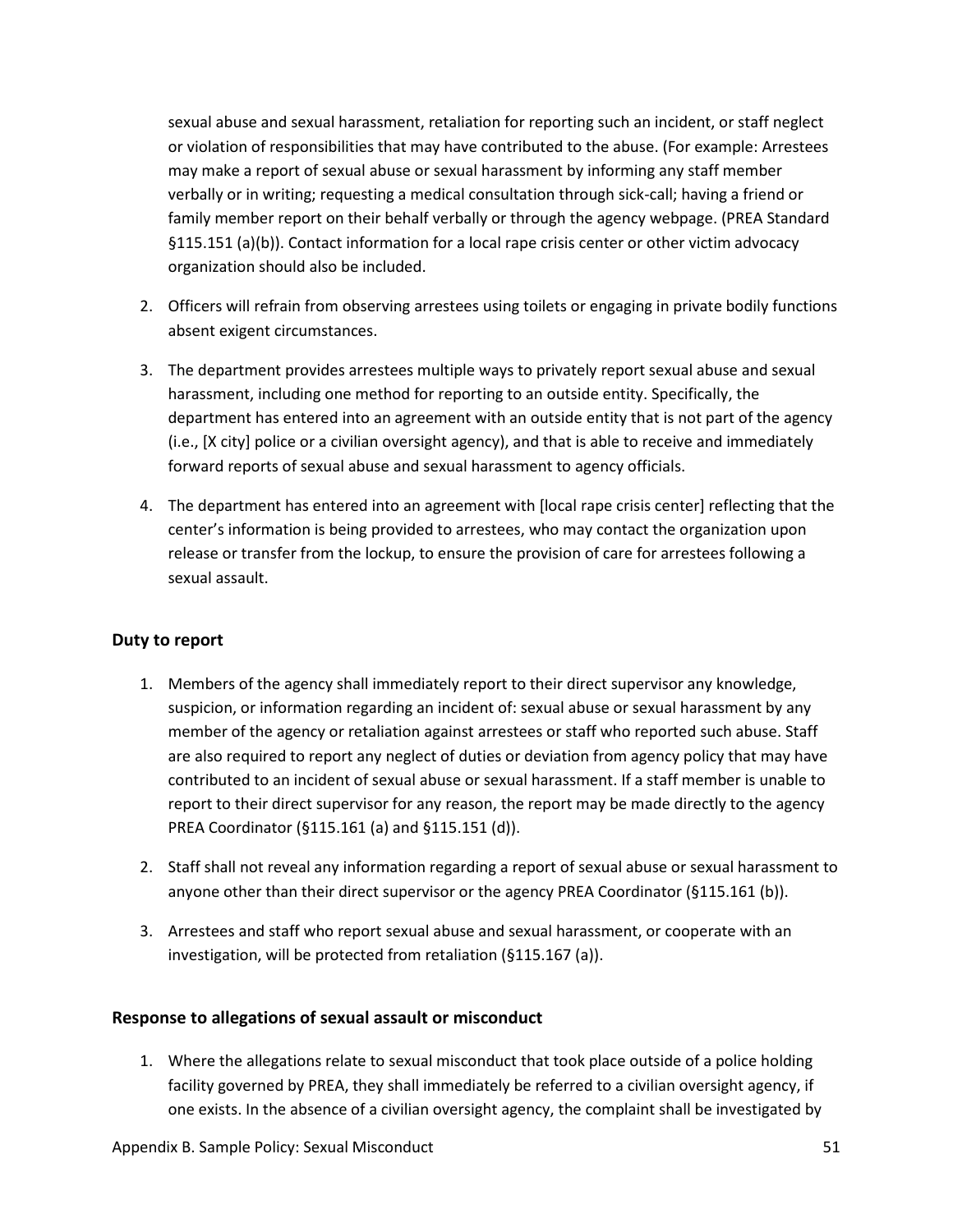designated officers not assigned to the same precinct or unit as the alleged perpetrator, who have received training specific to investigation of police sexual misconduct as well as training specific to investigation of sexual assault.

- 2. Where the allegations relate to sexual misconduct that took place in a police holding facility governed by PREA, the PREA Coordinated Response Team will make recommendations regarding housing changes, transfers, and the provision of emotional support services for arrestees (§115.165). Refer to the Agency Coordinated Response Protocol for information about the Coordinated Response Team and investigations.
- 3. The PREA Coordinator will meet directly with arrestees and staff who report to monitor them for retaliation on the day after the report is made and weekly thereafter; the PREA Coordinator will also make recommendations to the agency on how to protect that person, if deemed necessary.
- 4. The agency shall conduct a sexual abuse incident review at the conclusion of every sexual abuse investigation unless the allegation has been determined to be unfounded. This review shall ordinarily occur within 30 calendar days of the conclusion of the investigation. The review team shall include upper-level management officials, with input from line supervisors and investigators. The review team shall:
	- a. Consider whether the allegation or investigation indicates a need to change policy or practice to better prevent, detect, or respond to sexual abuse;
	- b. Consider whether the incident or allegation was motivated by race; ethnicity; gender identity; lesbian, gay, bisexual, transgender, or intersex identification, status, or perceived status; gang affiliation; or was motivated or otherwise caused by other group dynamics at the lockup;
	- c. Examine the area where the incident allegedly occurred to assess whether physical or other conditions in the area may enable abuse;
	- d. Assess the adequacy of staffing levels in that area during different shifts;
	- e. Assess whether monitoring technology should be deployed or augmented to supplement supervision by staff;
	- f. Prepare a report of its findings, including, but not necessarily limited to, determinations made pursuant to the incident review, any recommendations for improvement and submit such report to the PREA Coordinator; and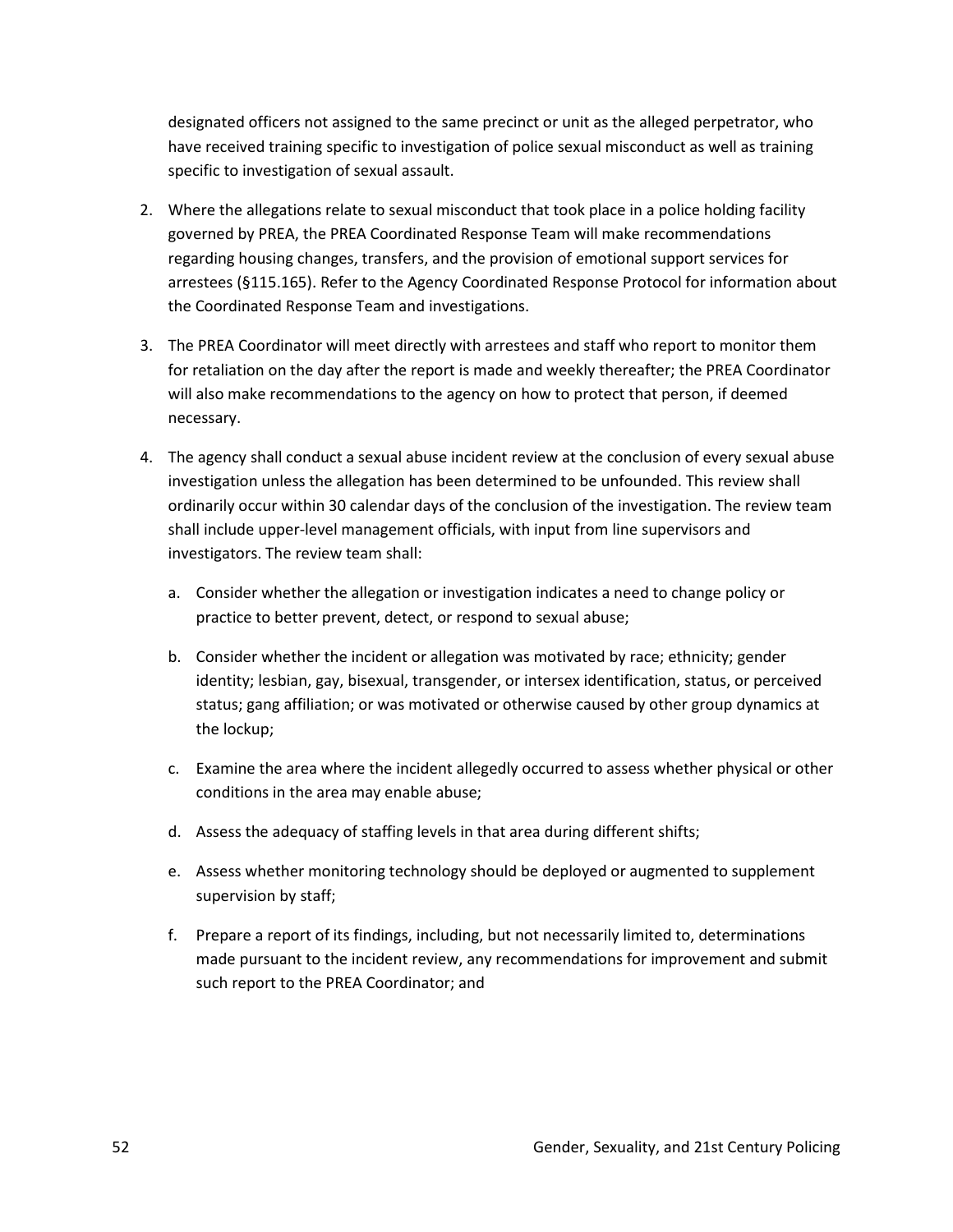The agency shall implement the recommendations for improvement, or shall document its reasons for not doing so (§115.186).

- 5. Using a standardized instrument and set of definitions, the agency shall collect accurate, uniform data for every allegation of sexual abuse at locations under its direct control. The agency shall maintain, review, and collect data as needed from all available documents and sexual abuse incident reviews.
- 6. The agency shall aggregate the incident-based sexual abuse data at least annually. The data collected shall include the data necessary to answer all questions from the Local Jail Jurisdictions Survey of Sexual Violence conducted by the Department of Justice, or any subsequent form developed by the Department of Justice and designated for police lockups.

#### **Prevention and oversight**

In order to effectively prevent, detect and ensure accountability for police sexual misconduct, departments should:

- 1. Contract with local anti-violence organizations to conduct exit interviews and random contacts with individuals who have been stopped, detained or arrested by police within one week to inquire as to whether the individual experienced sexual harassment or misconduct.
- 2. Conduct unannounced supervision of officers in the field on a regular (at a minimum, weekly) basis in order to monitor interactions for compliance with this policy.
- 3. Incorporate the following into quarterly reviews of officers' performance:
	- a. Review of number of stops of women
	- b. Review clearance rate of stops and arrests of women
	- c. Review of language used in reports to describe women and LGBT individuals
	- d. Review of complaints received from members of the public and fellow officers regarding sexually inappropriate language, conduct, and behavior
- 4. Prohibit hiring or promoting officers with a history of perpetrating sexual abuse in the community or in an institutional setting; and consider any incidents of sexual harassment in its review of candidates for employment or promotion (115.117).
- 5. Regularly conduct integrity audits designed to detect violations of this policy.
- 6. Independently audit agency compliance with this policy on an annual basis.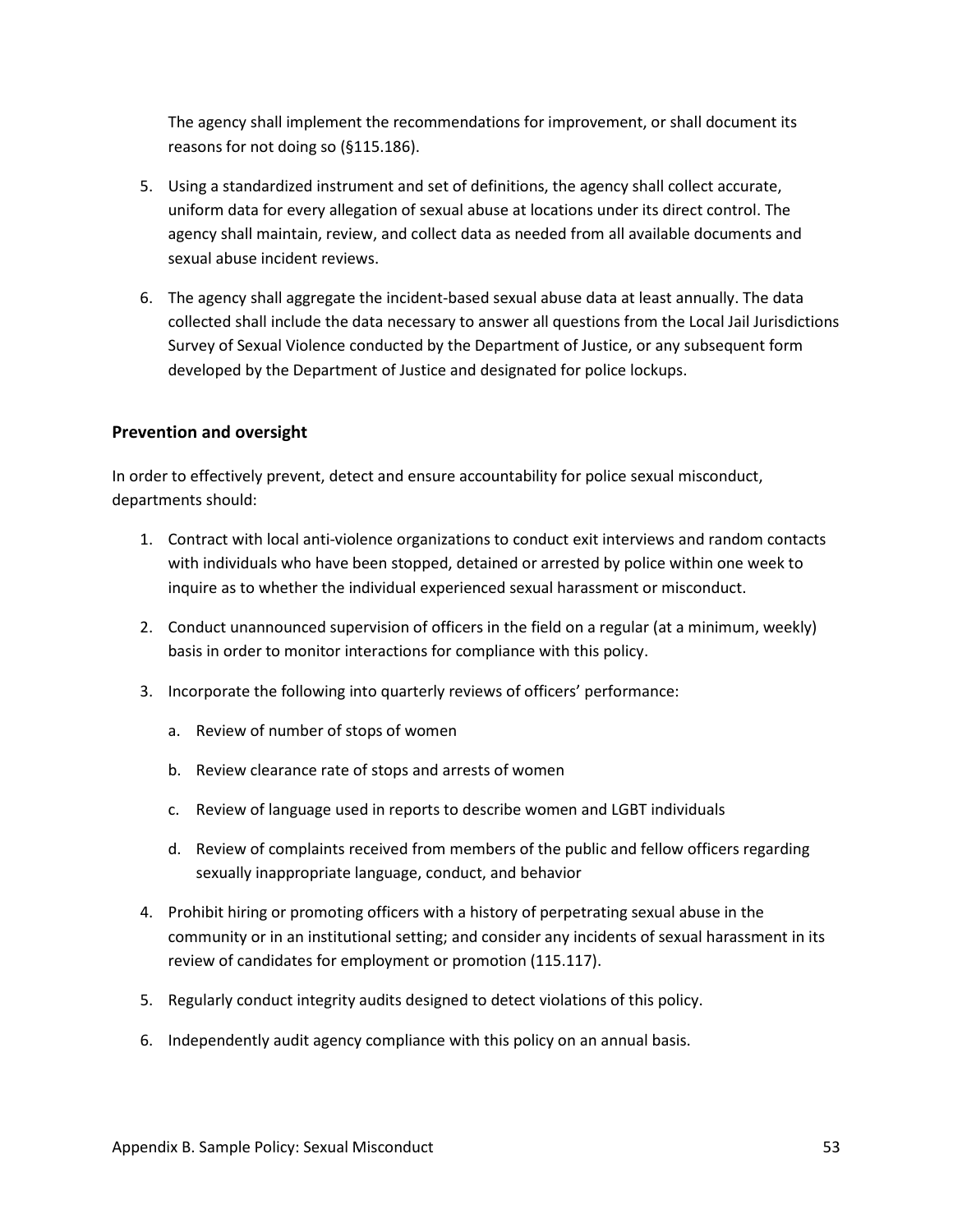- 7. Review data collected and aggregated concerning violations of this policy in order to assess and improve the effectiveness of its sexual abuse prevention, detection, and response policies, practices, and training, by:
	- a. Identifying problem areas;
	- b. Taking corrective action on an ongoing basis; and
	- c. Preparing an annual report of its findings and corrective actions for each lockup, as well as the agency as a whole.
		- i. The report should include a comparison of the current year's data and corrective actions with those from prior years, and should provide an assessment of the agency's progress in addressing sexual abuse. The agency report should be made readily available to the public through its website.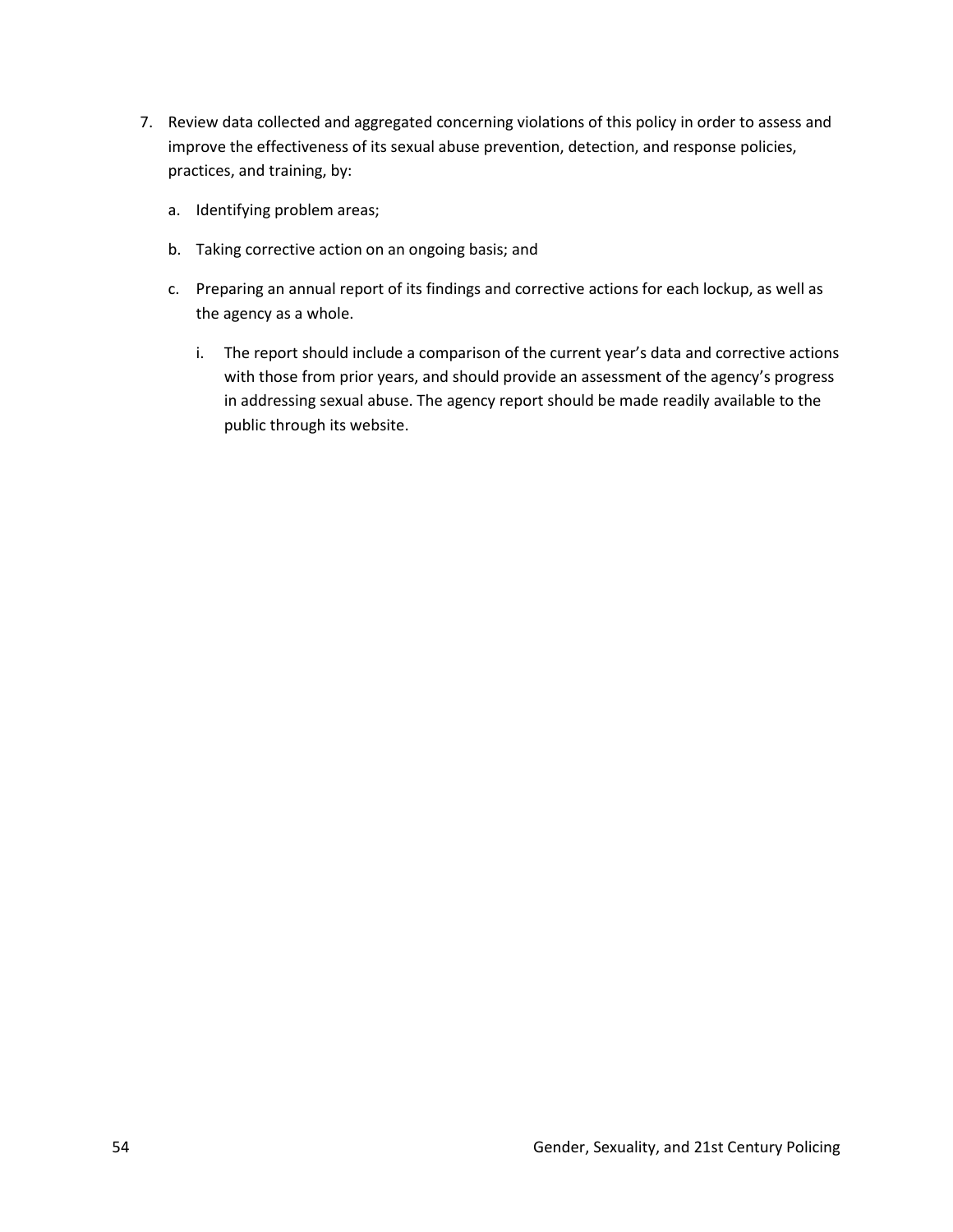## Appendix C. Sample Policy: Condoms

*Disclaimer: The inclusion of this resource, which is referenced throughout this report, is for informational purposes only and does not constitute an endorsement of specific individuals and/or organizations, or their policies, products, and services, by the U.S. Department of Justice. The formatting of this appendix has been adjusted to adhere to COPS Office publication standards and to enhance accessibility. Its content has not been altered.*

## **Draft Sample Policy for Law Enforcement Governing Confiscation and Citation of Condoms as Evidence of Prostitution-Related Offenses**

*Developed by Andrea J. Ritchie, Soros Justice Fellow, and the Policing Subgroup of the LGBT/HIV Federal Criminal Justice Policy Working Group*

Uniformed members of the service are advised that confiscating, citing, and invoicing condoms as arrest evidence for any prostitution-related offenses may compromise public health by creating a disincentive for vulnerable populations, including sex workers, people in the sex trade and victims of trafficking, to carry, distribute, share, receive or keep condoms on premises in order to engage in safer sex practices.

#### Accordingly:

- 1. Members of the service are prohibited from confiscating unused condoms from individuals under any circumstances.
- 2. Members of the service are prohibited from citing to or relying on the presence or possession of condoms to any degree as the basis for reasonable suspicion or probable cause to believe that an individual has engaged in or intends to engage in any prostitution-related charge, including patronizing, promoting, maintaining a premise, or trafficking.
- 3. Members of the service are prohibited from commenting on the presence or possession of unused condoms, or from asking individuals questions regarding the purpose and intended use of condoms, or regarding their sexual practices.
- 4. Members of the service are prohibited from harassing individuals or businesses engaged in the distribution of condoms, or from threatening to use presence or possession of condoms as a basis for ongoing harassment or initiation of any law enforcement action.

Procedure: When a uniformed member of the service effects any prostitution-related arrest and the prisoner is in possession of condoms, these should be invoiced as personal property to be returned upon release. Under no circumstances shall the presence or possession of condoms be referenced in any criminal complaint, supporting deposition, or any other departmental form.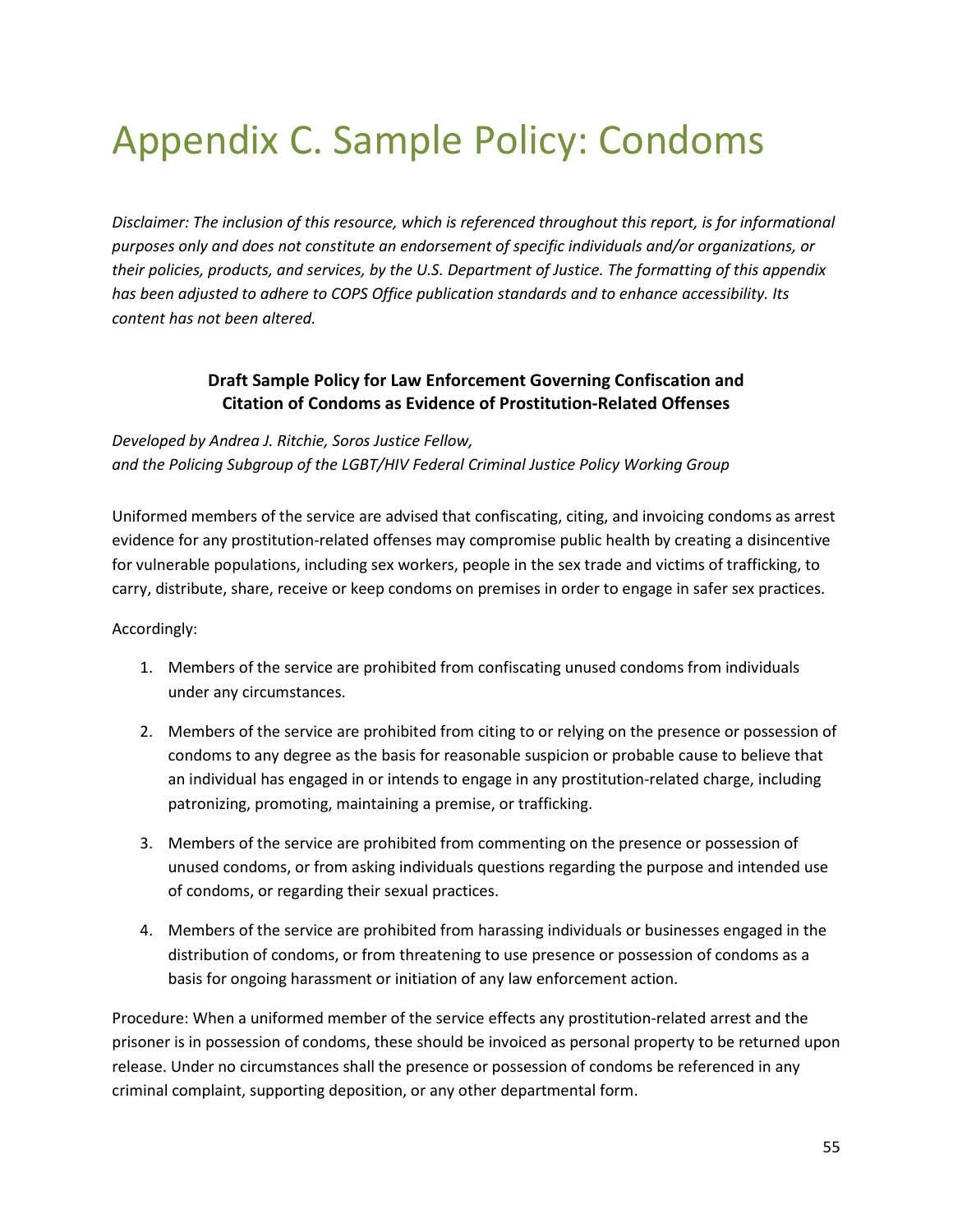# Appendix D. Policy Implementation and Accountability

*Disclaimer: The inclusion of this resource, which is referenced throughout this report, is for informational purposes only and does not constitute an endorsement of specific individuals and/or organizations, or their policies, products, and services, by the U.S. Department of Justice. The formatting of this appendix has been adjusted to adhere to COPS Office publication standards and to enhance accessibility. Its content has not been altered.*

#### **Implementation of LGBTQ-Related Policing Policies and Long-Term Accountability**

*Developed by Jason A. Terry and members of the Policing Subgroup of the Federal LGBT/HIV Criminal Justice Working Group July 21, 2015*

#### **Introduction**

Recent years have seen increased visibility of the unique issues facing the LGBTQ community when it comes to law enforcement, and adoption of some of the most progressive law enforcement policies with respect to interactions with LGBT people in a number of jurisdictions around the country.

However, development of clear and transparent mechanisms for ensuring effective implementation of policies and accountability for violations has been slower to come. At the local level, many LGBT organizations and community members have been disappointed at the slow pace of change and culture shift within departments, even after policy victories have been won. Though data on this subject is quite limited, the studies that do exist reinforce the point that policy change does not necessarily lead to change on the ground. For example, in the District of Columbia a 2012 survey of trans residents, conducted over five years after the Metropolitan Police Department adopted a groundbreaking general order on interactions with trans people, found that 55% of respondents remained uncomfortable speaking to the police, Of those who had interacted with police, a third reported being treated with disrespect. $51$ 

While many of the policies in place have been negotiated with highest level police officials, barriers to implementation throughout departments often go unaddressed, ranging from lack of training, lack of supervisory enforcement, or lack of willingness on the part of leadership to enforce policy change

l

<span id="page-61-0"></span><sup>51</sup> E.A. Edelman et al., *Access Denied: Washington, DC Trans Needs Assessment Report* (Washington, DC: DC Trans Coalition, 2015), https://dctranscoalition.files.wordpress.com/2015/11/dctc-access-denied-final.pdf.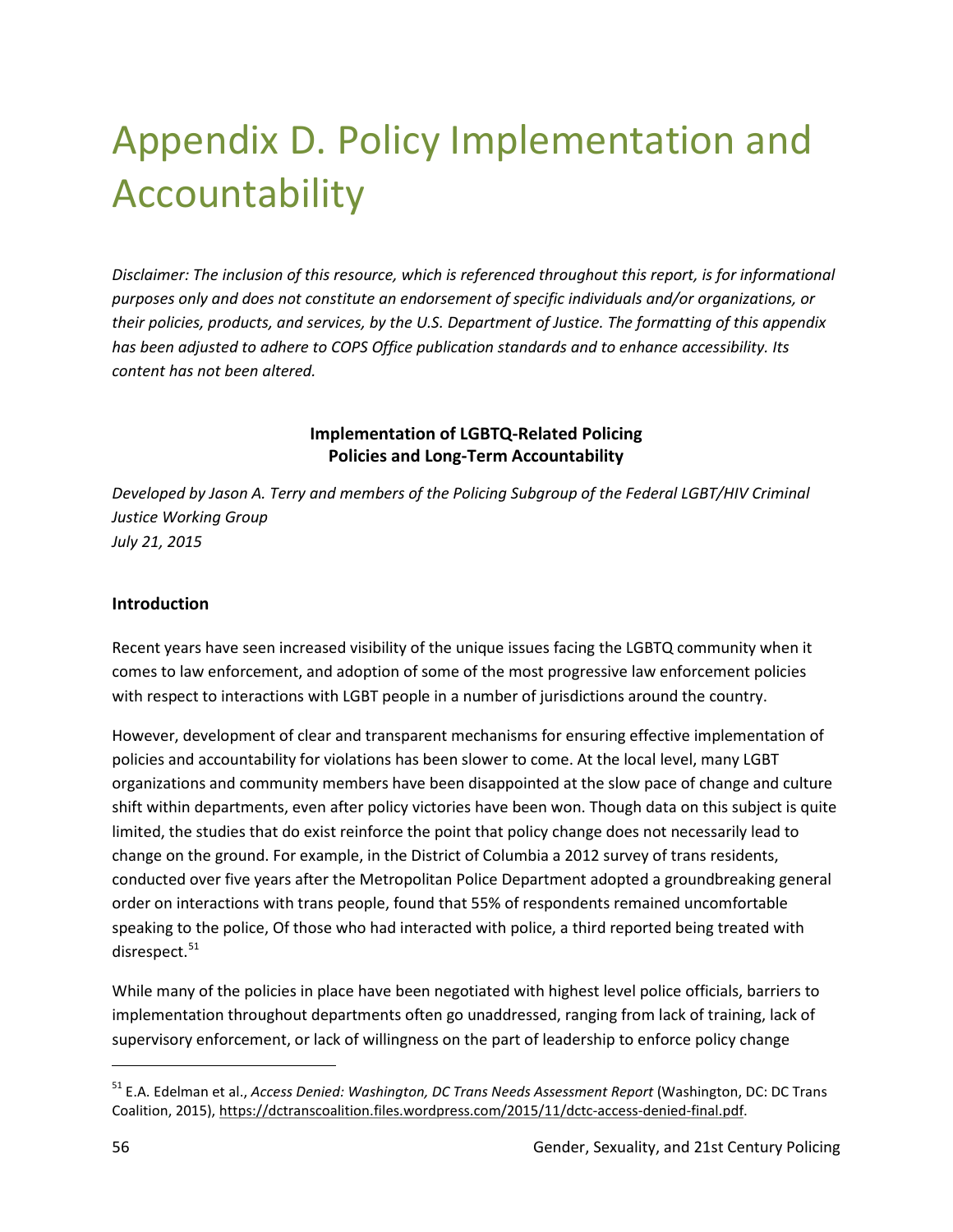through accountability and discipline. Often, this can lead community members to become even more distrustful of law enforcement and further breakdown police-community relations.

The following recommendations have been developed by policing experts and community members with years of experience advocating for LGBTQ policing reforms to ensure that police departments -and community members -- get the most out of hard won policy reforms.

## *Broader policy review*

Based on challenges in policy implementation that have arisen in several cities across the country, we recommend that law enforcement agencies:

- Examine all departmental policies and procedures that may affect interactions with LGBTQ people and update as necessary. Examples include policies on profiling, stops, search and seizure, use of force, transportation, arrest processing, police sexual misconduct, policing prostitution-related offenses, access to medical treatment and medications while in police custody, use of restrooms while in police custody, confidentiality, evidence, responding to intimate partner violence, and responding to alleged hate crimes;
- Cross-reference relevant policies throughout police Standard Operating Procedures, Patrol Guides, and/or Policies, Procedures, and General/Standing Orders;
- Create a stand-alone document that is easily accessible to officers who come into contact with LGBTQ people so that they can receive quick guidance on appropriate procedures if they are unfamiliar with them without having to search through departmental procedures.
- Ensure policies do not contradict one another (i.e. ensure search, seizure and detention policies do not use language about sex and/or gender that would contradict an LGBTQ policy about searches of transgender or gender nonconforming persons).

## *Outreach and communications*

Many police departments are perceived to be lacking in effective oversight and inaccessible to the communities they are intended to serve, including LGBTQ communities. In order to address this, departments should:

• Develop easily accessible publicly available information about departmental policy governing interactions with LGBTQ communities;

Institute an LGBTQ community advisory board/response team made up of individuals, agencies and organizations whose work focuses on policing and criminal justice issues, who work closely with LGBTQ populations who experience frequent police contact such as LGBTQ people of color, LGBTQ youth, homeless and low-income LGBTQ people, and transgender people. The advisory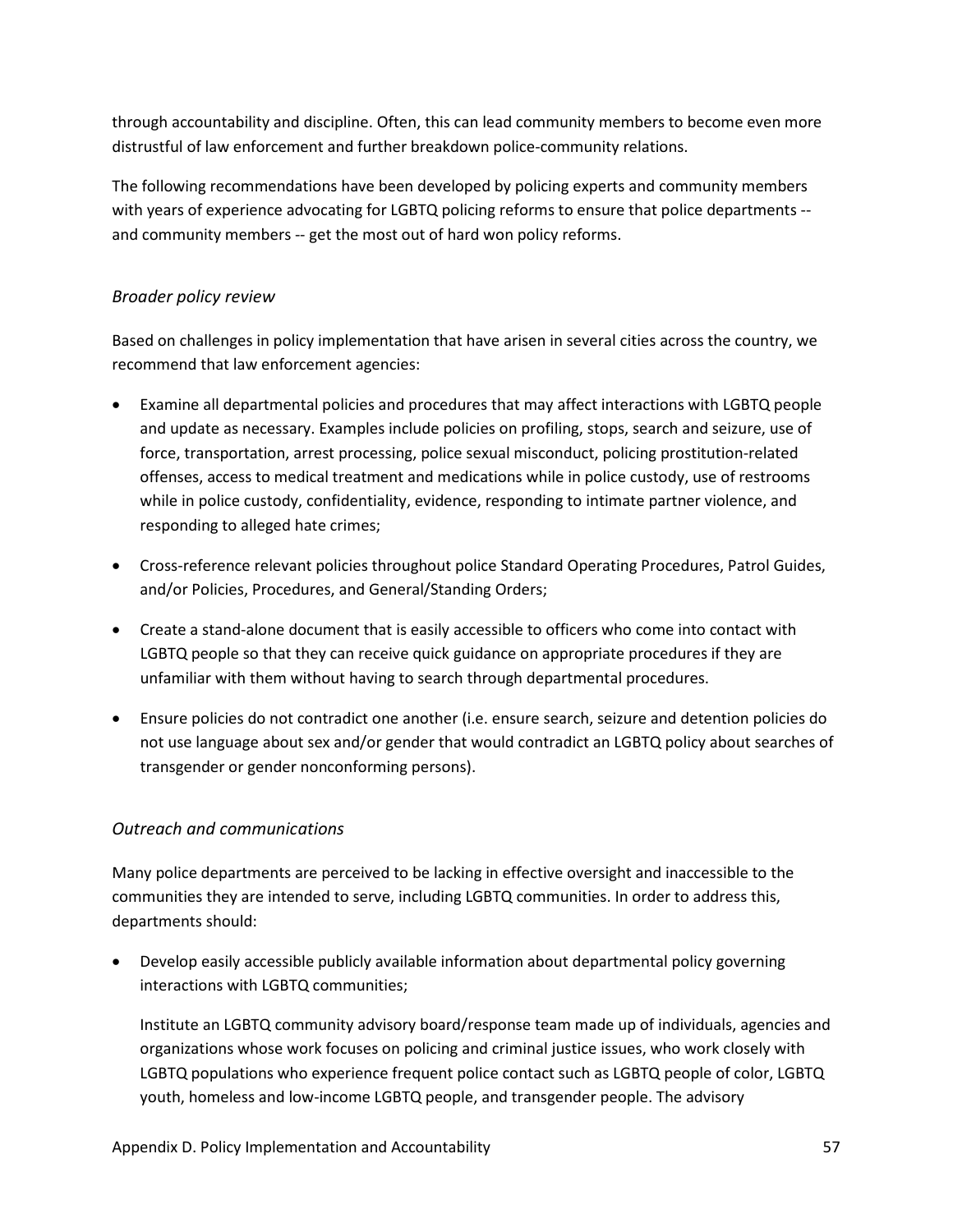board/response team should meet regularly (at least quarterly) with the Department Chief and be offered the opportunity to regularly receive and provide LGBTQ-related case updates and statistics for review, oversee development and implementation of policy and training, and serve as a source of designated community members to provide assistance and response in cases of homicides or violent assaults/police-involved crimes;

- Establish designated LGBTQ liaisons or liaison units, that will have connections with the community and will be available to respond to issues in a timely fashion. Specially trained and designated officers dispersed throughout the force may also fill or supplement this function;
- Ensure that senior leadership, especially chiefs/sheriffs, are accessible to community members. The LGBTQ liaison role should also have access to the Chief and senior leadership and an established role for providing input into policy and decision-making, rather than simply serving as a receptacle for concerns from the community;
- Regularly attend community events when invited and/or appropriate to attend. Respect community organizations' requests about the presence of uniformed officers (some may prefer officers to be identifiable, but not wear their uniforms to meetings, for example) or space/time taken by law enforcement officials in meetings;
- Recruit LGBTQ officers to the department;
- Develop a process for annual review of policies and training materials and clear mechanisms for soliciting feedback on policies from community members.

#### *Implementation audits and evaluation*

Too often, LGBTQ communities voicing concerns around implementation issues are told that individuals must come forward to lodge complaints to be investigated on an individual basis, or that a small number of complaints does not warrant department-wide action. This approach does not take into account the reality that there are many reasons individuals are reluctant to come forward to make complaints regarding failure to comply with police policy or procedures, including fear of police and of retaliation, homelessness or precarious economic situations, involvement in criminalized activities, or immigration status.

In order to ensure effective implementation, departments should:

- Conduct regular audits and evaluations of policy implementation. Elements of such audits, which should ideally be conducted annually, could include:
	- **Community forums at which individuals and organizations can come forward to share their** experiences of policy implementation with police leadership without fear of retaliation;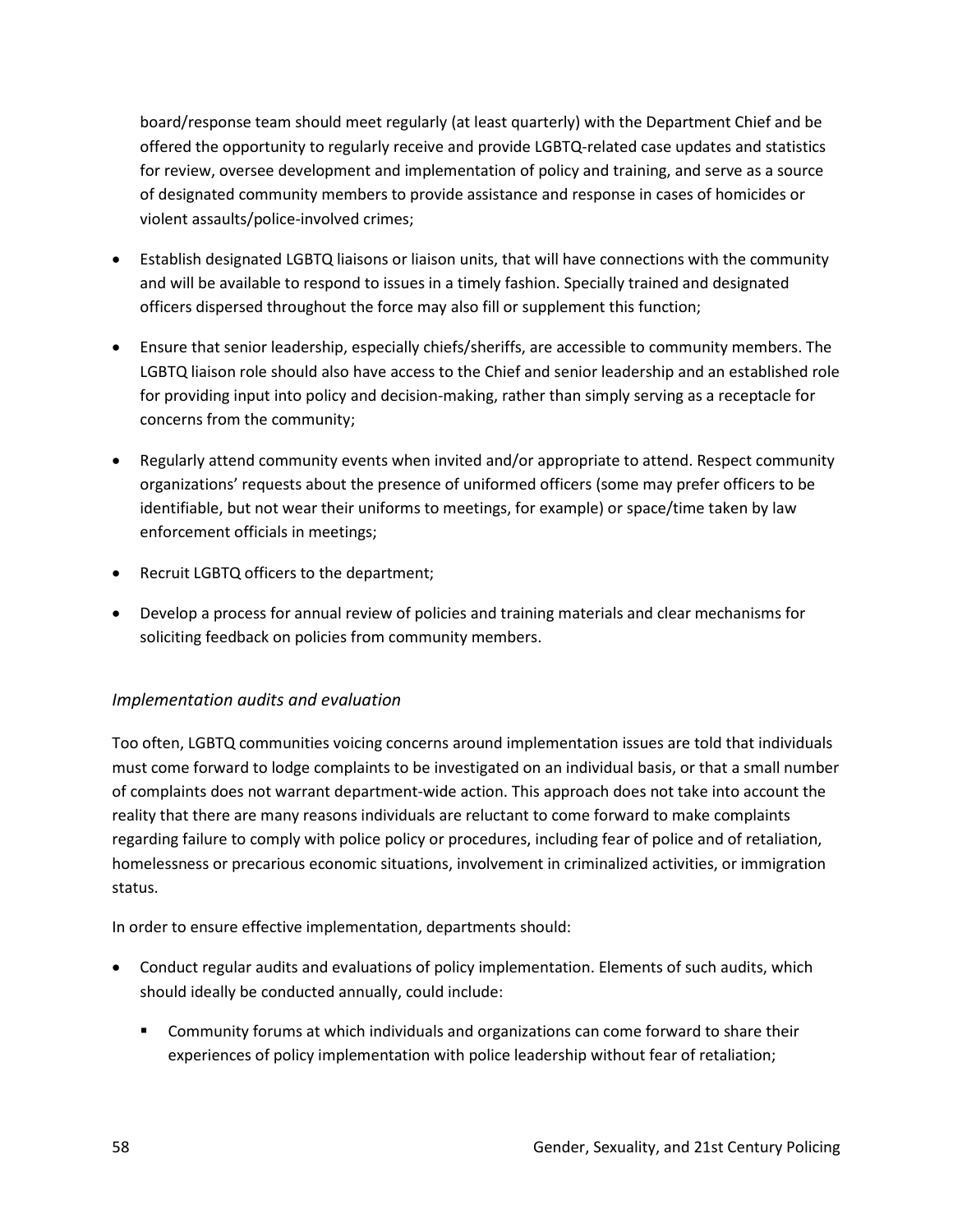- **EXECT** Regular "spot checks" of policy implementation at the precinct or division level through integrity audits and quality assurance reviews;
- **Interviews with desk officers and line officers regarding their understanding of relevant policies** and their application in hypothetical situations identified in partnership with LGBTQ advisory group members based on real-life experiences and complaints;
- Regular review of complaints alleging discrimination or abuse based on sexual orientation or gender identity.
- Regularly report on implementation of policy reforms, making information regarding steps taken to implement policies transparent and available to the public;
- Work with civilian oversight agencies and district attorneys to track complaints regarding issues related to sexual orientation and gender identity/ expression while respecting confidentiality of complainants. Provide regular reports on departmental responses to trends in complaint patterns.

## *Data collection and reporting*

- DO NOT collect data on the gender identity, sexual orientation, or gender expression of individuals stopped, searched, subject to use of force or arrested by police officers as part of departmental data "demographic category" data collection (and ensure that definitions of demographic category don't create loopholes whereby officers could collect this data);
- Create spaces on departmental forms to record the name an individual currently uses, along with their current gender even if it differs from that on their identification or associated with their criminal history. These spaces should be distinct from spaces used to report "aliases" and names used to conceal identity.
- Ensure transparency in crime data and response rates, release data at least annually, including hate crime trends and aggregate-level intimate partner violence trends;
- Create procedures and data tracking systems that enable alteration of an arrestee's name or gender marker to reflect their current name and gender if they have a prior record of arrest. This will ensure that individuals' rights and dignity are respected during police interactions, that individuals are not called by the wrong name or pronouns or subject to improper housing and other civil rights violations in police custody (*see* Patti Shaw v. Benjamin Kates, et al, Court of Appeals for the D.C. Circuit, Case No. 13-5212);
- Create confidential procedures to transfer information *provided on a voluntary and confidential basis* about an arrestee's sexual orientation or gender identity/expression on a need to know basis for the sole purpose of ensuring the individual's safety and dignity that do not create a permanent record, if required by policy.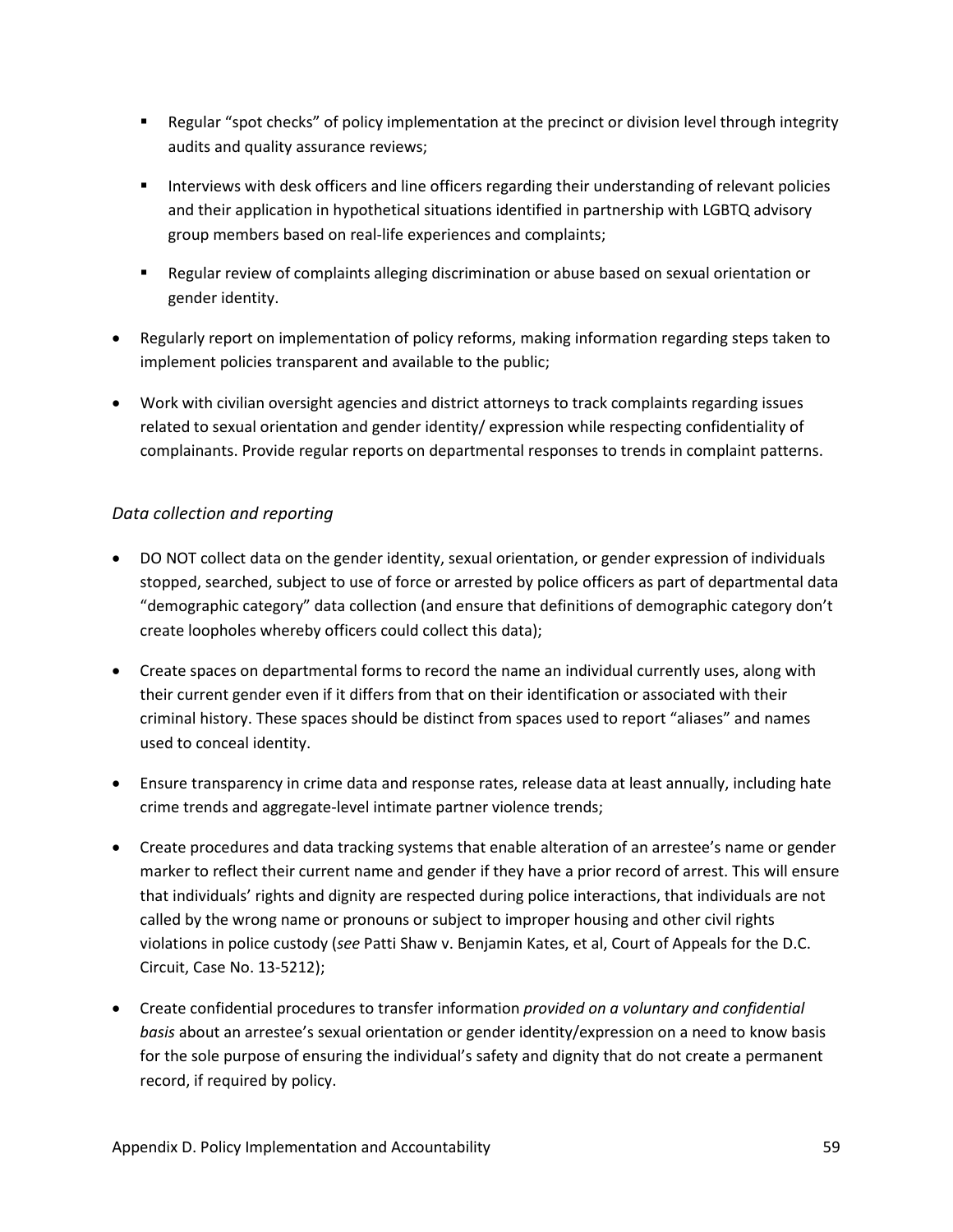#### *Historic case review*

Many homicides involving LGBTQ victims, especially trans women of color, remain unsolved for years, even decades. This leads to a community perception that police do not take these crimes seriously and are not committed to serve and protect transgender people on an equal basis.

• Police departments should periodically review open cases and provide updates to community members and stakeholders with as many details as possible without compromising an investigation. Simply asking community members to come forward with information is counterproductive given already high levels of mistrust.

#### **Long-term accountability**

Overlapping, mutually reinforcing accountability structures need to be in place in order to ensure that police departments are responsive to LGBTQ people and the communities they are a part of, including communities of color, homeless communities, youth, immigrant communities, communities of people with disabilities, etc.

#### *Independent oversight agencies*

Independent and vigorous civilian oversight is essential to effective enforcement of policing policies affecting LGBTQ people. Additionally, civilian oversight bodies must be representative of and responsive to the experiences of communities directly impacted by discriminatory policing. Where they exist, independent police oversight agencies should:

- Be independent of both law enforcement agencies and political interference through funding;
- Have subpoena power and the authority to impose discipline up to and including terminating an officer for misconduct rather than simply ordering administrative leave or making a disciplinary recommendation to the department;
- Conduct independent investigations, rather than simply monitor investigations conducted by departments.
- Develop expertise and commitment to receiving, analyzing and responding to complaints of sexual harassment and assault by law enforcement agents and discrimination and abuse based on sexual orientation and gender identity or expression, ensuring that complainants receive appropriate support and referrals, and developing campaigns to raise public awareness of these forms of police misconduct and abuse. Additionally, given the reluctance of victims of sexual assault to come forward to make complaints, routine spot checks and "stings" should be employed to detect and deter sexual harassment and abuse by police;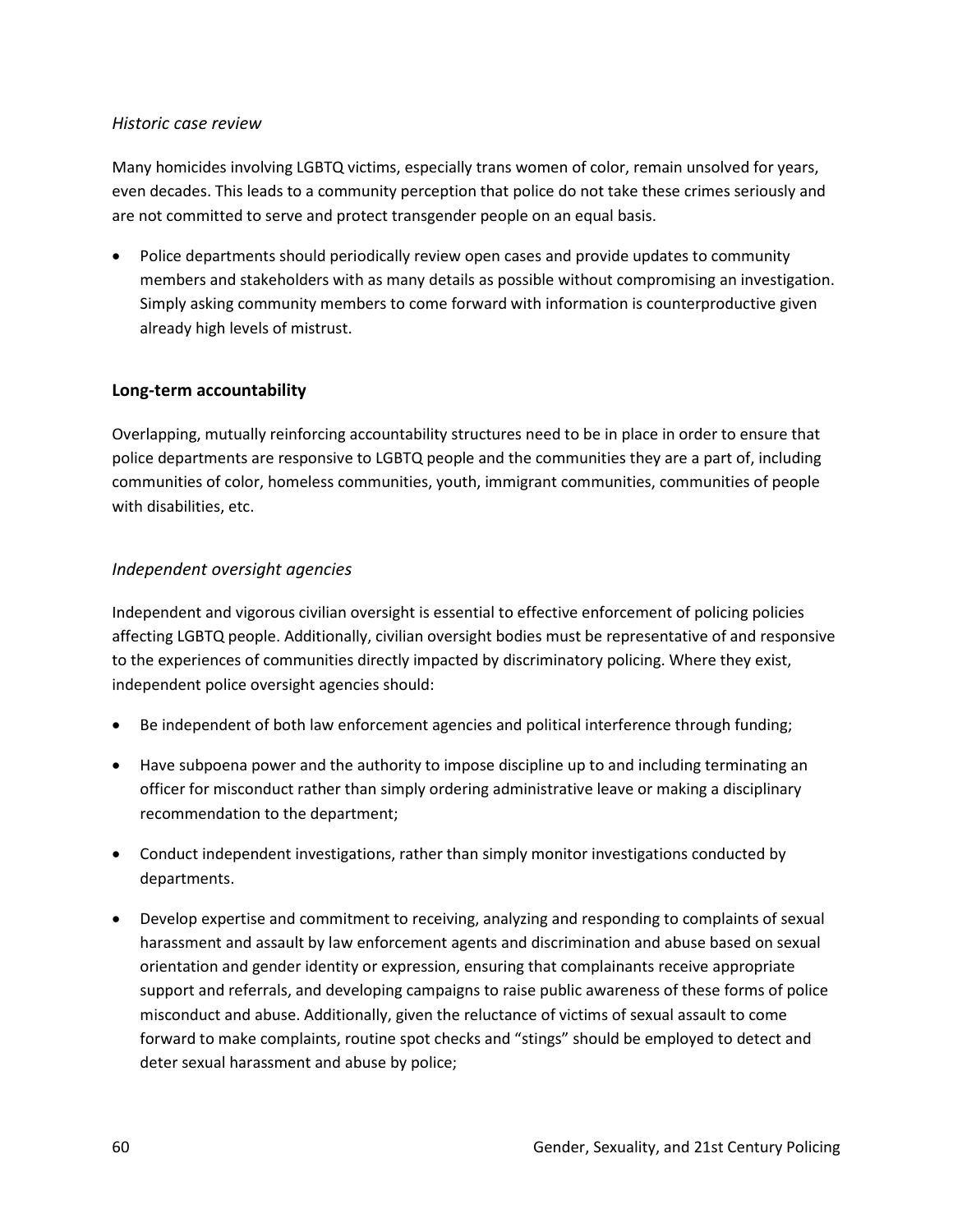- Regularly analyze data on a range of police department practices to determine if there are disparities based on race, age, gender, gender identity, or sexual orientation in enforcement practices, and must be provided with sufficient resources to do so. Any information relating to sexual orientation and gender identity of complainants must be collected on a voluntary, confidential, and anonymous basis, after informed consent, and analyzed separately from any identifying information regarding the complainant;
- Offer individuals the opportunity to file complaints anonymously in order to ensure that they can do so without fear of retaliation or further abuse. Oversight bodies should accept and vigorously investigate complaints filed by third parties and organizations on behalf of individuals;
- Ensure there is a "rapid response" mechanism for dispensing with customer-service related complaints and a quick, nearly effortless way to make complaints. Consider technology such as phone apps, one-click complaint processes whereby an investigator can contact the complainant later for more details, processes that require minimal levels of literacy or understanding of English, etc.;
- Ensure investigators and other staff are regularly trained on LGBTQ competence, including volunteers, interns, and anyone who may come in contact with a complainant, and that intake forms are LGBTQ friendly (such as providing a blank line for gender identity, space for naming a preferred name and/or pronoun, etc.);
- Ensure oversight agencies have the authority to investigate departmental performance proactively by monitoring patterns of complaints or reported police misconduct, without having to wait to receive a large number of complaints on an issue, particularly given the history of distrust of complaint processes by community members;
- Report annually on the types of complaints received and their disposition, and work collaboratively with community members and organizations to address issues and situations related to the community, even when official reprimand or discipline was not implemented;
- Consider instituting a standing biased policing review committee and/or regularly scheduled studies of police bias on the basis of all forms of discrimination.

#### *Officer training*

Ongoing, in-depth training is critical to effective policy implementation and cultural shift and transformation within police departments. Departments should

• Intentionally allocate time to regularly train *all* officers throughout the department, focusing first on veteran officers, on policies governing interactions with LGBTQ people. Tailor training to needs of particular groups: street officers, recruits, supervisors, investigators, etc.;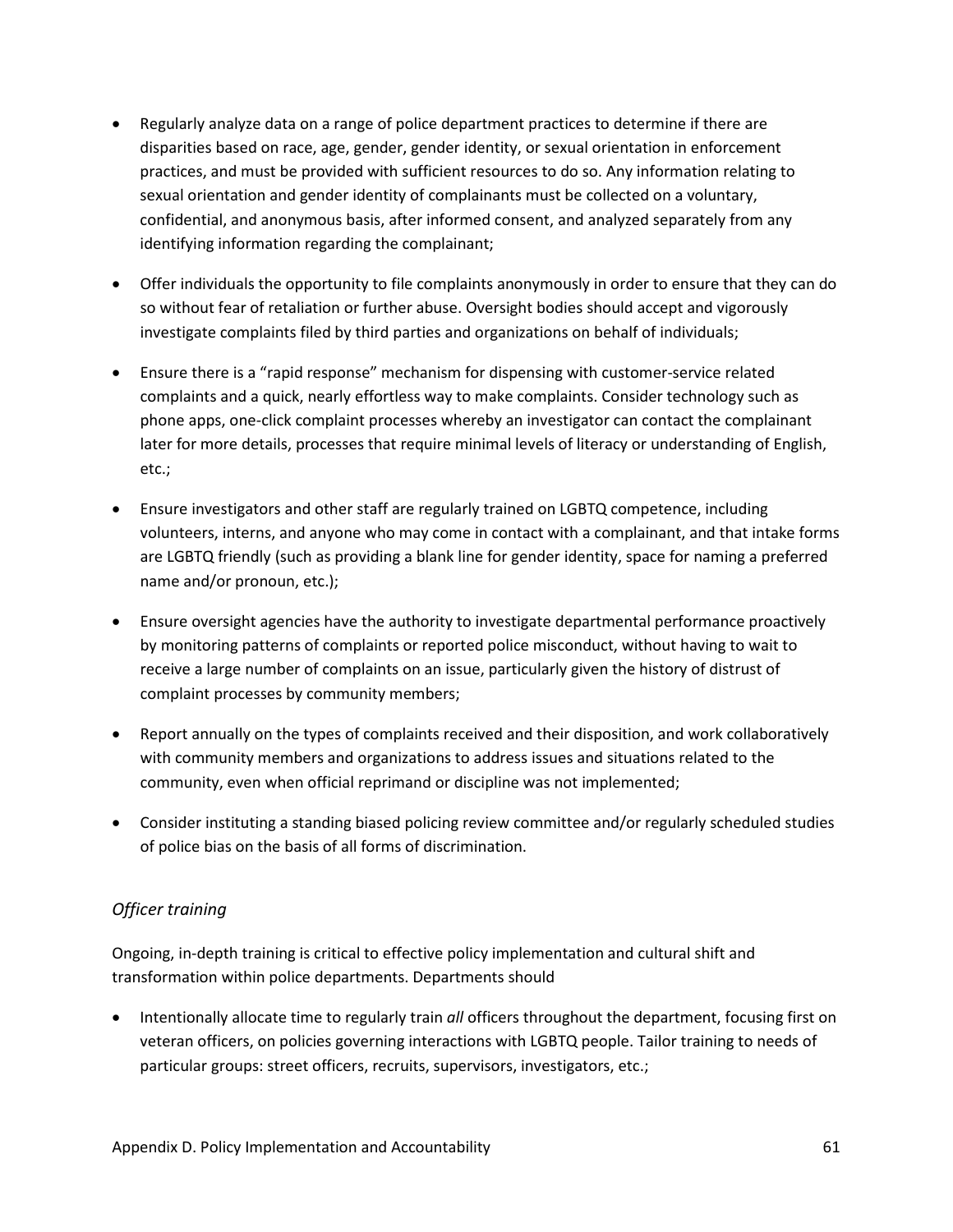- Ensure that supervisors and superiors responsible for implementing policies are present in each training to ensure officers take the training seriously, better understand challenges officers face in implementing policies in order to address them, and reinforce potential consequences for failing to abide by policies;
- Provide training on a regular and continuous basis, including refreshers provided at roll-call, through daily training bulletins, etc., integrating LGBTQ issues throughout other training materials as well;
- Ensure issues related to transgender women, gay men, lesbians, bisexual people homeless youth, police sexual harassment and assault, seniors, hate violence, intimate partner violence (including on reporting/documentation), and understanding the intersections between race, sexual orientation, and gender identity receive regular attention in any training;
- Review training curriculum with community groups, consider allowing community groups to coteach segments of the curriculum, providing stipends or monetary compensation to community trainers, and working around their schedule to the extent possible. Ensure that community groups participating in training have direct experience working with policed communities, especially people of color (including Black and Latino/a people), transgender women, youth, and other directly impacted community members, and have established trust with a wide variety of LGBTQ community members. Provide multiple ways for community groups, particularly smaller or under-resourced groups, to engage with officer trainings, such as encouraging community members to make videos to assist in training, help develop case scenarios or role plays for trainings, or develop printed materials for use;
- Ensure content of training is specific to local contexts, culture, and issues, particularly in more rural areas or the South, to ensure officers fully understand the relevancy of training;
- Measure learning with evaluation tools such as pre- and post-tests and follow-up as appropriate, use multiple platforms for different adult learning styles, including in-person training, web-based training, role plays and case scenarios, etc.

#### *Human resource management*

Officer compliance with and support for departmental policy related to LGBTQ interactions should be measurable and included in both recruitment and performance evaluation procedures.

- For management level officers and staff, ensure compliance and enforcement of LGBTQ-related policies and procedures by including them as a criterion in performance evaluations;
- For patrol and other unionized officers, departments should engage with the union during contract renegotiation processes to include these compliance criteria a part of performance reviews;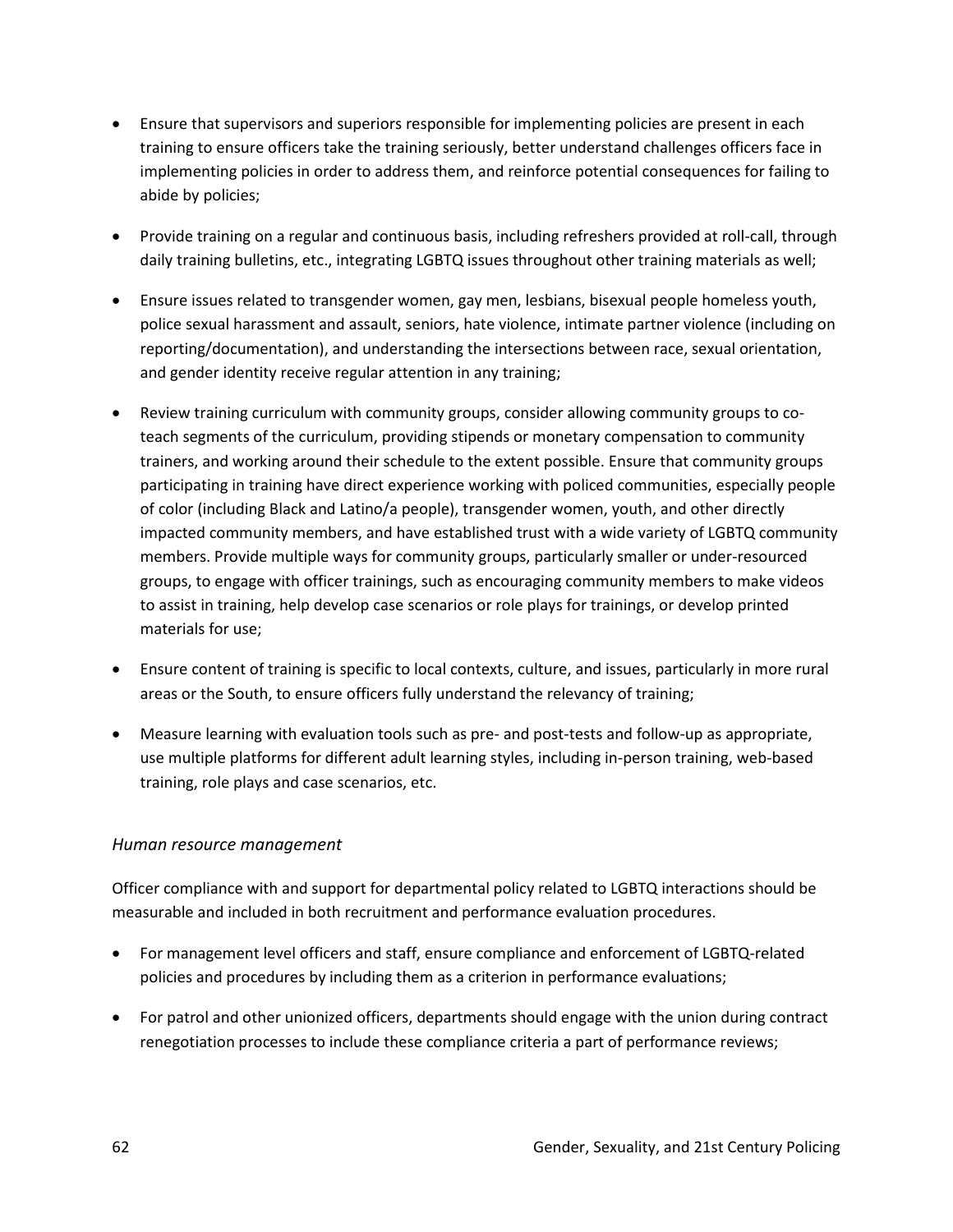- Departments should seek to create an internal culture of accountability, wherein officers are able and encouraged to report misconduct they see, and feel safe and supported in addressing problematic behavior directly with a colleague;
- When officers violate policy, there should be established, proportional and documented repercussions for that behavior;
- Departments should publish aggregate data on both internal and external complaints related to officer misconduct and the disposition of those complaints.

## *Legislative oversight*

Local legislative bodies (or state legislatures, as appropriate), should:

- Hold annual, public oversight hearings on police agencies, including special hearings on relationships with LGBTQ and/or other marginalized communities in the communities they are intended to reach;
- Review criminal codes and alter/repeal provisions that contribute to criminalization of LGBTQ people, even if not enforced, including outdated sodomy laws and unconstitutional prostitutionfree-zone laws;
- In jurisdictions wherein the chief law enforcement official is directly elected, legislation should clearly articulate lines of authority within the executive branch, particularly between the chief executive, prosecutors, and law enforcement;
- If one does not exist, consider the establishment of an independent police oversight agency;
- Carefully oversee police department budgets. Necessary reforms can often be accomplished within existing budget parameters.

#### **Case studies**

#### *District of Columbia*

There is a long history of distrust between the LGBTQ community and the Metropolitan Police Department (MPD) dating back to at least 1950 when the MPD created a Perversion Subsection of its Morals Division, which patrolled public parks arresting gay men and gender non-conforming people for Solicitation for Lewd and Immoral Purposes (SLIP). Shortly after Home Rule went into effect in 1974, the DC Council stripped funding for the Morals Division due to activist intervention.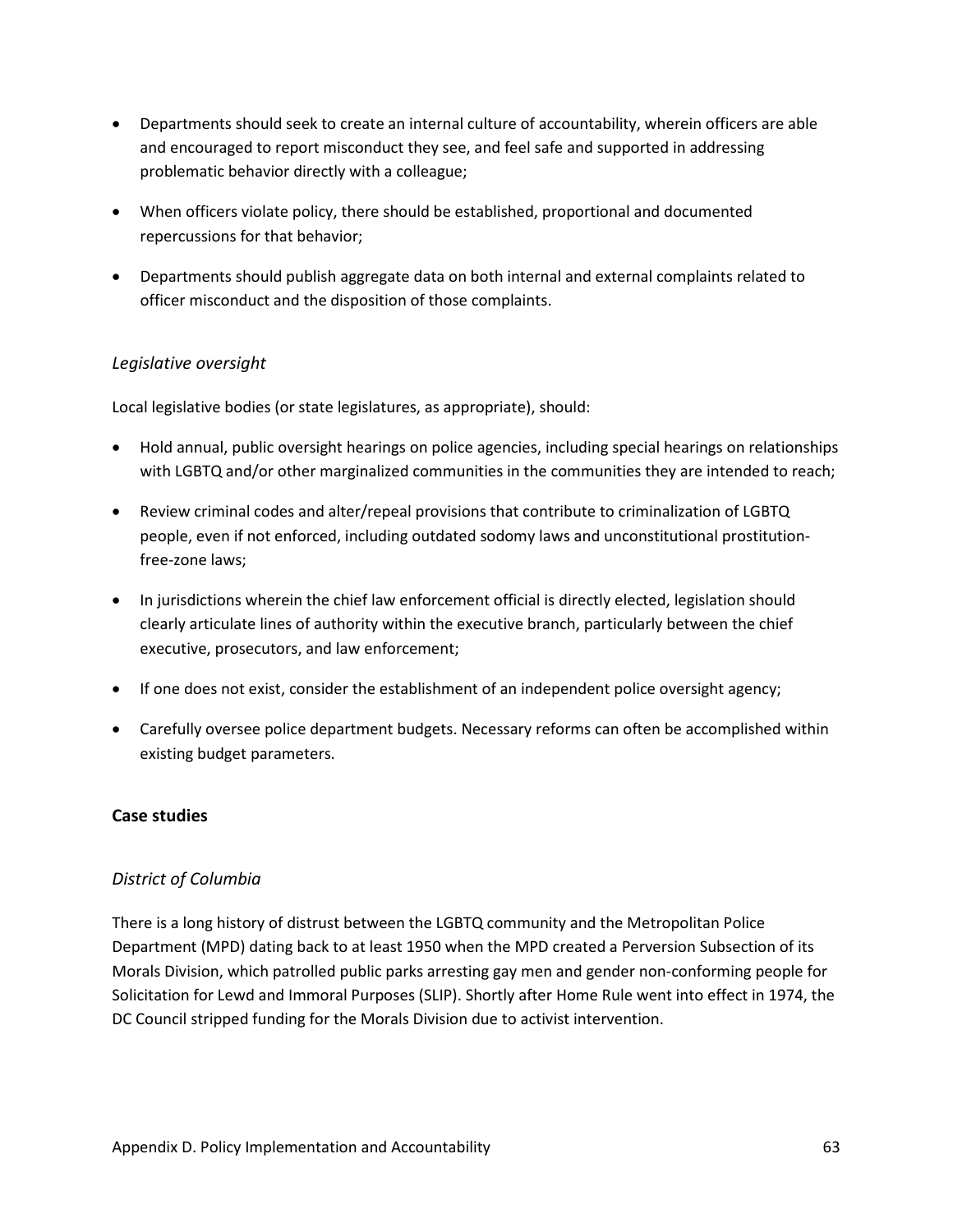Transformation of police-LGBTQ relations has been gradual ever since, picking up steam under former Chief Charles Ramsey, who created the Gay and Lesbian Liaison Unit (GLLU) in 2000 to address ongoing violence against and improve relations with LGBTQ communities.<sup>[52](#page-69-0)</sup> The core of the GLLU staff began to shrink after Chief Cathy Lanier took office in 2007, though in October that year she did negotiate and adopt a general order on interactions with trans people in partnership with the DC Trans Coalition. Lanier's proposal to shrink the GLLU and establish a GLLU "affiliate officer" program in late 2009 was met with strong resistance from community organizations, as there was seemingly no plan in place to ensure those officers would be appropriately trained in responding to LGBTQ cases.

Though the restructuring that led to a smaller core GLLU and a number of affiliates deployed across the city went forward, it catalysed a movement to ensure that these affiliate officers received proper training. Thus from 2010-2013, LGBTQ community organizations provided training on a voluntary basis to over 300 MPD officers on topics including bias crime and intimate partner violence response and interactions with trans people and LGBTQ youth. Simultaneously, though, GLLU became less visible in the community, and violence against trans people in particular spiked in 2011. The police response to those murders was largely considered inadequate, in spite of the establishment earlier that year of an LGBTQ Violence Prevention and Response Team (VPART) made up of community activists and service providers to advise MPD and GLLU on violence response and outreach.

In fall 2011, the DC Trans Coalition sought out a confidential mediation process with MPD via the Department of Justice Community Relations Service. Although the MPD did not respond to that request, it instead appointed a "Hate Crimes Assessment Task Force" led by the Anti-Defamation League and featuring representatives from national civil rights organizations and two academics. Nonetheless, when the task force report was released in late February 2014, its recommendations were generally agreeable to both community activists and MPD. Both MPD and a coalition of seven community groups released separate responses to the task force report. Between the task force recommendations and the recommendations found in the community response, 57 points of change within the department were identified, in areas ranging from training, data collection, and policy to deeper issues like human resource management, community relations, and closing unsolved homicides.<sup>[53](#page-69-1)</sup>

Currently all MPD officers are being trained in LGBTQ cultural competency via a 90-minute online module and 3-hour classroom training, curriculum for both of which was approved by VPART. Other policies and approaches are being reviewed, including changing MPD's approach to policing of sex work. Critical to progress has been a united front among community organizations, including service providers

 $\overline{\phantom{a}}$ 

<span id="page-69-0"></span><sup>&</sup>lt;sup>52</sup> Richard J. Rosendall, "A Short History of Police Relations with the Gay Community in DC," paper presented to Amnesty International USA, Washington, DC, November 19, 2003, [http://glaa.org/archive/2003/rosendallmpdhistory1119.shtml.](http://glaa.org/archive/2003/rosendallmpdhistory1119.shtml)

<span id="page-69-1"></span><sup>&</sup>lt;sup>53</sup> DC Trans Coalition, "DCTC Joins in Community Response to Hate Crimes Assessment Task Force," WordPress.com, last updated March 13, 2014, [https://dctranscoalition.wordpress.com/2014/03/13/dctc-joins-in](https://dctranscoalition.wordpress.com/2014/03/13/dctc-joins-in-community-response-to-hate-crimes-assessment-task-force/)[community-response-to-hate-crimes-assessment-task-force/](https://dctranscoalition.wordpress.com/2014/03/13/dctc-joins-in-community-response-to-hate-crimes-assessment-task-force/). The report of the Hate Crimes Assessment Task Force, MPD response, and community response are all also available at this link.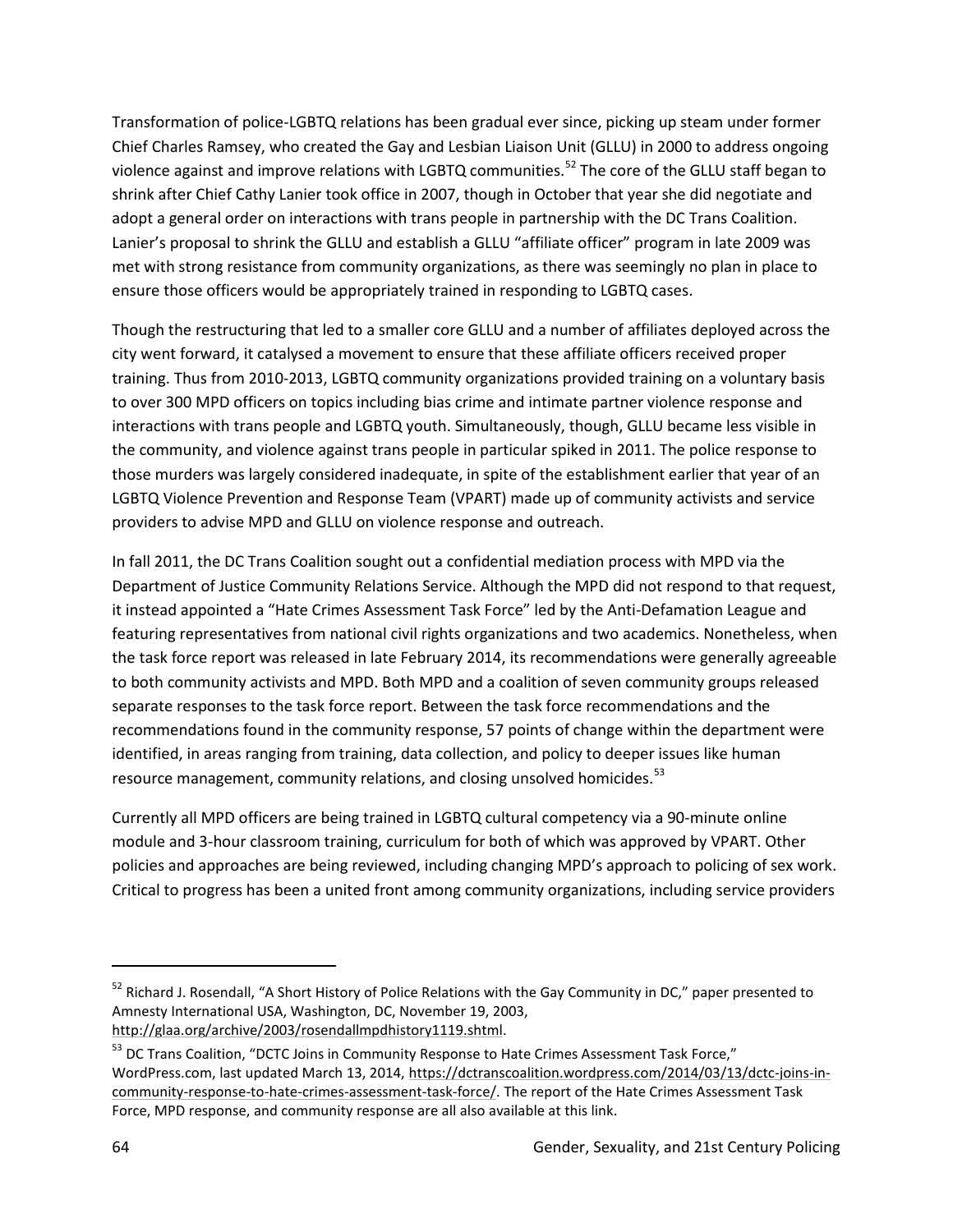and political groups, enabling them to speak with one voice on police issues. This allows to a comprehensive approach to reform and allows MPD to not have to negotiate every change with separate stakeholders. The monthly VPART meetings also provide a forum for dialogue and progress.

Though the GLLU core unit is smaller and less publicly visible than it once was, the affiliate program is considered to have improved the quality of police response in LGBTQ cases and helped spread vital cultural competencies within the department.

Since DC began this work in earnest over 15 years ago, it is in many ways ahead of the curve nationally. This leads to unique insights on the challenges on changing the dynamic between police and LGBTQ communities. Based on the D.C. experience, simply instituting a designated liaison, implementing training, and changing policies is insufficient to inculcating structural change within a department on LGBTQ interactions. By going deeper into human resource issues, historic case review, and built-in community accountability, the work to actively transform relationships is reinforced at a structural level. That said, DC has more police per capita than in any other city, under the jurisdiction of over 40 police agencies. While progress has been made with the largest and most visible police force in the city, significant work remains to change the dynamic with the other agencies, especially the various federal police forces that lack local accountability.

#### *New York City*

The LGBT Advisory Panel to the NYPD Commissioner, which previously existed in the late 1980s and early 1990s, was resurrected by then New York City Council Speaker Christine Quinn in 2010 following a series of false arrests of gay men for prostitution-related offenses and subsequent community outcry. Members were selected from among Community Board members, service providers, LGBTQ political organizations, and advocacy groups working directly with LGBTQ populations likely to experience discriminatory policing, including the Hetrick-Martin Institute, the LGBT Center, the New York City Anti-Violence Program, and Streetwise and Safe, a grassroots organization working directly with LGBTQ youth of color. The LGBT liaison to the Police Commissioner and staff of LGBT City Council members are also members of the Advisory Panel. While initially a closed, invitation-only group under the leadership of Police Commissioner Raymond Kelly, under Commissioner William Bratton, the Advisory Panel is open to all individuals and organizations who wish to join, at the discretion of current panel members.

Shortly after its inception, the Advisory Panel took up a comprehensive set of recommendations for changes to the NYPD Patrol Guide researched and drafted by a group of organizations known as Trans Policy Advocates (the Peter Cicchino Youth Project at the Urban Justice Center, the New York City Anti-Violence Program, the Sylvia Rivera Law Project, Lambda Legal and the New York Civil LIberties Union). Trans Policy Advocates came together to develop these proposals, working closely with transgender clients, constituents and community members, following a suggestion for a change to the department's search policy made one of the department's LGBT liaisons in response to a series of complaints of unlawful searches of transgender New Yorkers by NYPD officers. At the urging of the New York City Council Speaker's office, the Commissioner met with the group, who presented the proposals for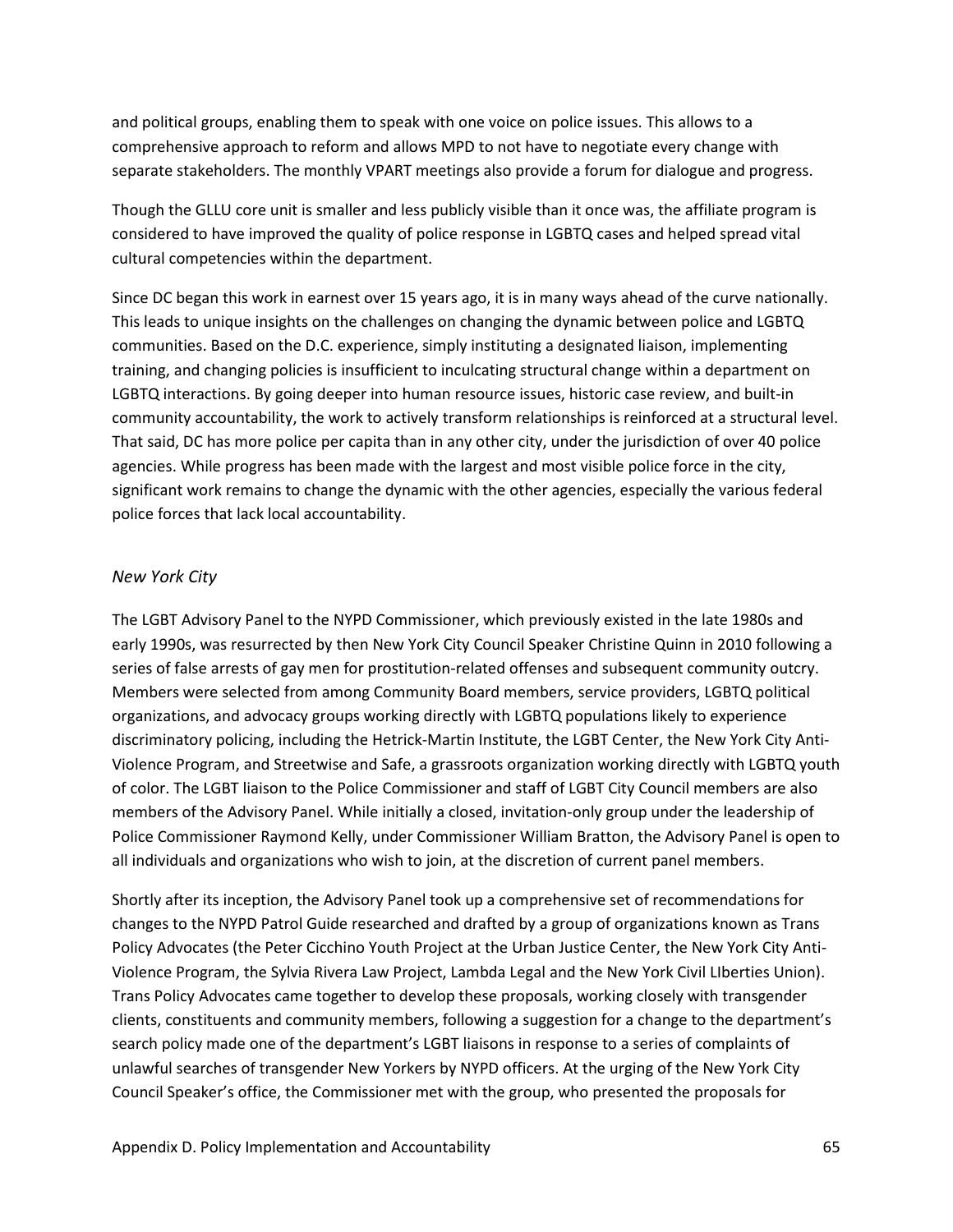change. A negotiating team was established to further discuss the proposal, made up of representatives from the NYPD and four members of the Advisory Panel - two non-transgender attorneys representing the New York City-Anti-Violence Project and Peter Cicchino Youth Project (and later its offshoot Streetwise and Safe) and two transgender women representing the LGBT Center and the Stonewall Democrats. After 18 months of negotiations the NYPD announced comprehensive changes to its Patrol Guide - among the most progressive in the nation - intended to address ongoing violations of the rights of transgender New Yorkers in June of 2012.

Since then, the Advisory Panel has met annually with the Police Commissioner, raising issues relating to school safety officers, policing of gay bars and establishments, policing during annual Pride Celebrations, the confiscation and citation of condoms as evidence of intent to engage in prostitution-related offenses (resulting in a partial policy change in June 2014), and sexual harassment and assault of members of the public by law enforcement officers.

Key to the Advisory Panel's success has been the ongoing engagement of directly impacted individuals, and the organizations who work closely with them, working in partnership with attorneys with expertise in police policy and practice who take leadership from LGBT people directly impacted by the issues at hand. The support of elected officials in facilitating and overseeing the work of the Panel has also been critical to ensure ongoing and meaningful engagement of the department with the Advisory Panel. Finally, outside pressure from LGBT organizations on elected officials and the police department has been critical to enabling Advisory Panel members to be effective in pushing for change.

The Advisory Panel has however been concerned about implementation of the Patrol Guide changes over the past three years, as community organizations continue to receive complaints of violations of patrol guide provisions concerning disrespectful treatment, incorrect name and pronoun usage and use of slurs, impermissible questioning and searches conducted for the purposes of assigning gender on the basis of anatomy, and unsafe placement in police custody. As a result, community organizations have called on the newly formed Office of the Inspector General of the New York City Police Department to conduct a formal and independent audit of implementation of the 2012 patrol guide provisions.

#### *Los Angeles*

In 2010 a group of people came together to discuss issues arising in police interactions with transgender people rooted in a long history of profiling and mistreatment. Ultimately, an LGBT Liaison who was interested in making changes within the department facilitated a meeting with the Los Angeles Police Commissioner to discuss problems trans people were facing. Based on these discussions, a comprehensive set of policy proposals was developed by the Los Angeles Human Rights Commission and presented to the Chief. A number of the proposed policies were adopted in 2012.

Advocates involved in the process of developing and negotiating the proposed policies described the process as one that involved a great deal of community input. While it was a long process, what worked is ensuring that all community, not just service providers, were involved in providing input through community surveys and forums. Part of the outreach consisted of walking the streets of Skid Row to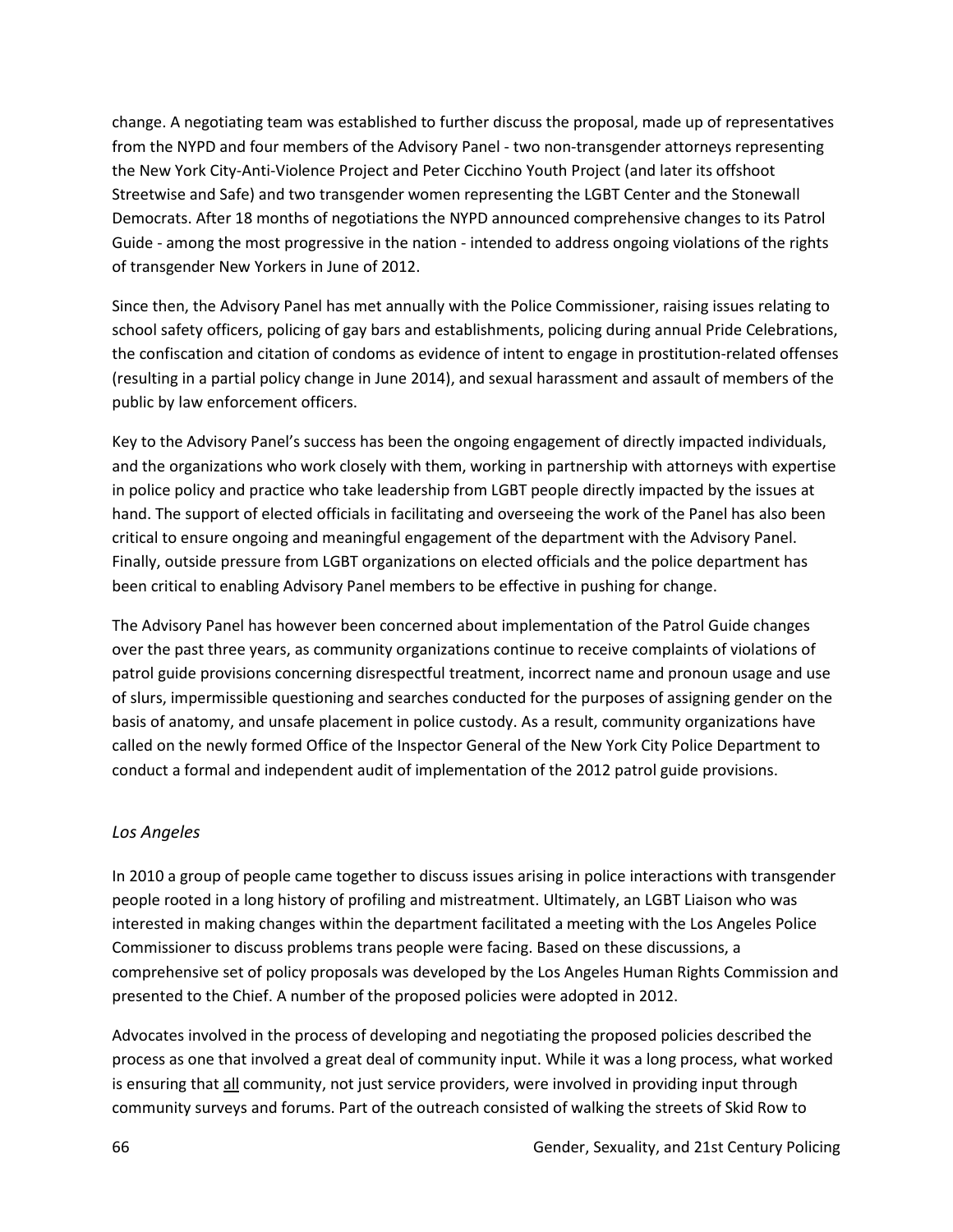ensure that the experiences of homeless transgender individuals were also captured, since they are rarely at the meeting table. On the other end of the spectrum, advocates also got buy in from the Mayor's Office early on.

In the immediate aftermath of the policy adoption, reports suggested that police practices with respect to profiling and searches had improved and officers were being trained. Pursuant to the policy changes, a trans-only unit was created in the Metro jail for both transgender men and transgender women made up of approximately 12 single cell units and covered showers.

However, more recent reports indicate that unfortunately, policy changes haven't translated to real change in the experiences of the trans community. Although the policy recommendations provided that all trans people were to be housed in the trans unit there are multiple reports of trans individuals still being detained in Hollywood or Van Nuys stations. Trans women continue to be held in isolation rather than with other women in the precincts, sending the message that they are not entitled to equal treatment alongside other women. Trans people also continue to report profiling and citation and confiscation of condoms as evidence of prostitution-related offenses, as well as re-victimization and victim blaming by police responding to incidents of intimate partner and community violence.

When the Human Relations Commission's Transgender Working Group dissolved, the LAPD created a Transgender Working Group and continues to meet regularly with the transgender community. The department also has an LGBT liaison who is a trans person. The Captain of the Hollywood Precinct, where there is a high concentration of trans women, holds quarterly meetings with the trans community. However, some community members report that they don't feel heard, and that no real change comes out of the meetings. No representative of the department was present at a recent meeting called to discuss implementation of the policy changes three years after they were adopted.

Community members believe that in order to effect real change in trans women's experiences of policing the department as a whole, including the top leadership, needs to demonstrate a greater commitment to enforcement of the policy changes, including integrity audits, as well as greater accountability and discipline for officers who violate policies governing interactions with transgender people, and commitment to an overall culture shift in the department.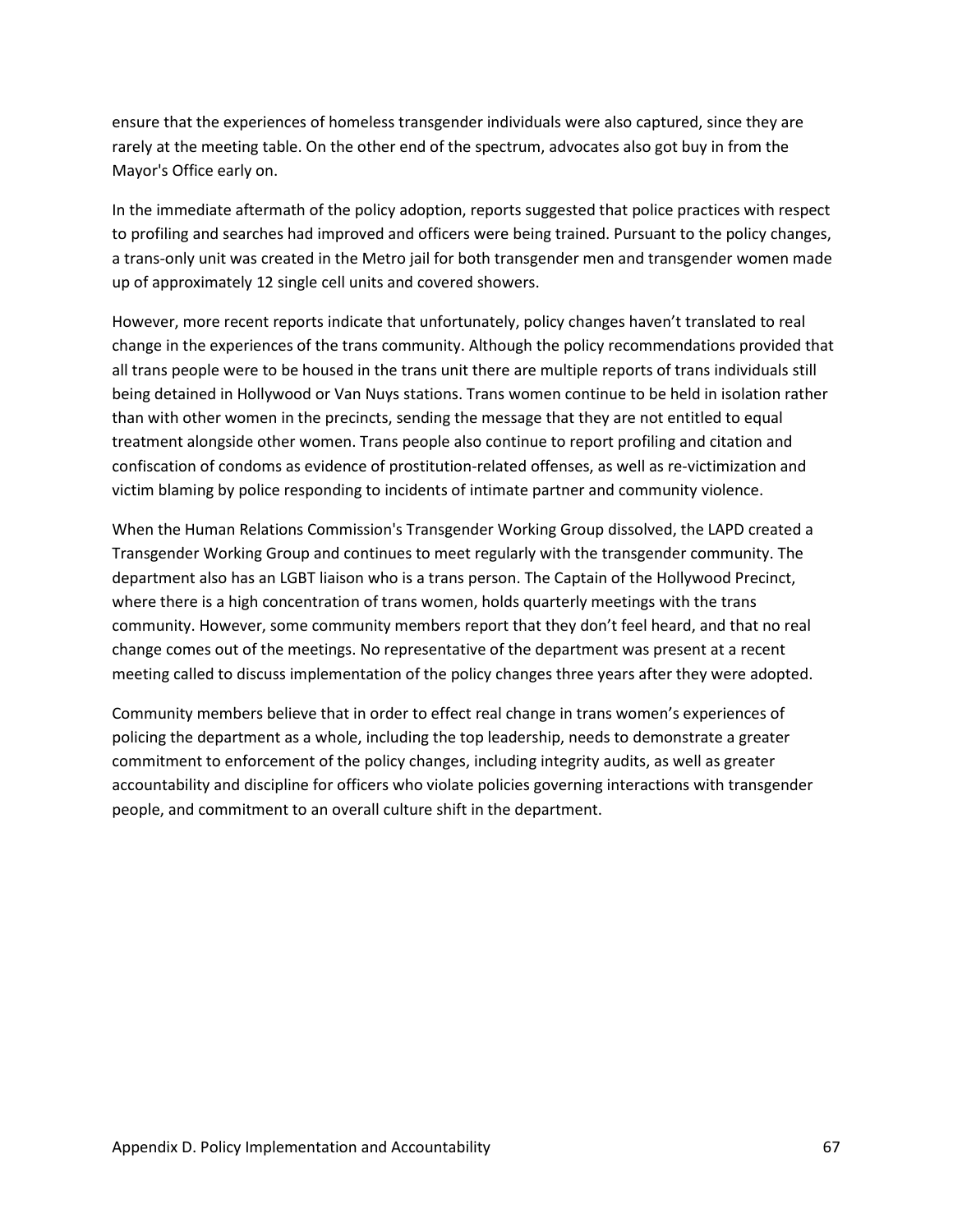## Appendix E. Other Resources

### **Policy development**

- The New Orleans (LA) Police Department issued their "Bias-Free Policing" policy in July 2016. This policy prohibits police officers from engaging in biased-based policing, defined as "an inappropriate reliance, to any degree, on characteristics, whether actual or perceived, such as race, color, ethnicity, national origin, ancestry, creed, religion, gender, gender identity, sexual orientation, economic status, age, cultural group, disability, housing status, or affiliation with any other similar identifiable group as a factor in deciding whether to take law enforcement action or to provide any form or type of service."<sup>[54](#page-73-0)</sup>
- In 2012, the Chicago Police Department adopted a policy that mandates the respectful treatment of transgender detainees, mandating that police not search transgender people in an attempt to determine their gender, that officers respect preferred names and pronouns for transgender detainees and that they not use someone's gender identity as assumed cause for a crime. It further bans derogatory language against transgender people, and has resulted in trainings for department officers.<sup>55</sup>

#### **Community engagement**

• The Cincinnati (Ohio) Police Department and Fire Prevention Bureau both appointed LGBT Liaisons in 2012; in 2013, the Hamilton County (Ohio) Sheriff's Office followed suit, appointing a certified peace officer, who has served as a corrections officer most of her career, to the position. The three LGBT liaisons collaborate on programs and best practices in serving their departments and the LGBT community; in addition, the sheriff's office liaison provides a point of contact for LGBT inmates and deputies.<sup>[56](#page-73-2)</sup>

 $\overline{\phantom{a}}$ 

<span id="page-73-0"></span><sup>54</sup> "Bias-Free Policing," chapter 41.13, *New Orleans Police Department Operations Manual* (New Orleans, LA: New Orleans Police Department, 2016), http://www.nola.gov/getattachment/NOPD/NOPD-Consent-Decree/Chapter-41-13-Bias-Free-Policing.pdf/.

<span id="page-73-1"></span><sup>55</sup> Chicago Police Department, "Interactions with Transgender, Intersex, and Gender Nonconforming (TIGN) Individuals," General Order G02-01-03, memorandum issued December 31, 2015, http://directives.chicagopolice.org/directives/data/a7a57b38-1394a4ae-75313-94a4 b606a68cfab99615.pdf?hl=true.

<span id="page-73-2"></span><sup>&</sup>lt;sup>56</sup> Kareem Elgazzar, "Hamilton County Sheriff's Office Appoints LGBT Liaison," WCPO.com, last updated August 6, 2013, [http://www.wcpo.com/news/local-news/hamilton-county/cincinnati/downtown/hamilton-county-sheriffs](http://www.wcpo.com/news/local-news/hamilton-county/cincinnati/downtown/hamilton-county-sheriffs-office-appoints-lgbt-liaison)[office-appoints-lgbt-liaison.](http://www.wcpo.com/news/local-news/hamilton-county/cincinnati/downtown/hamilton-county-sheriffs-office-appoints-lgbt-liaison)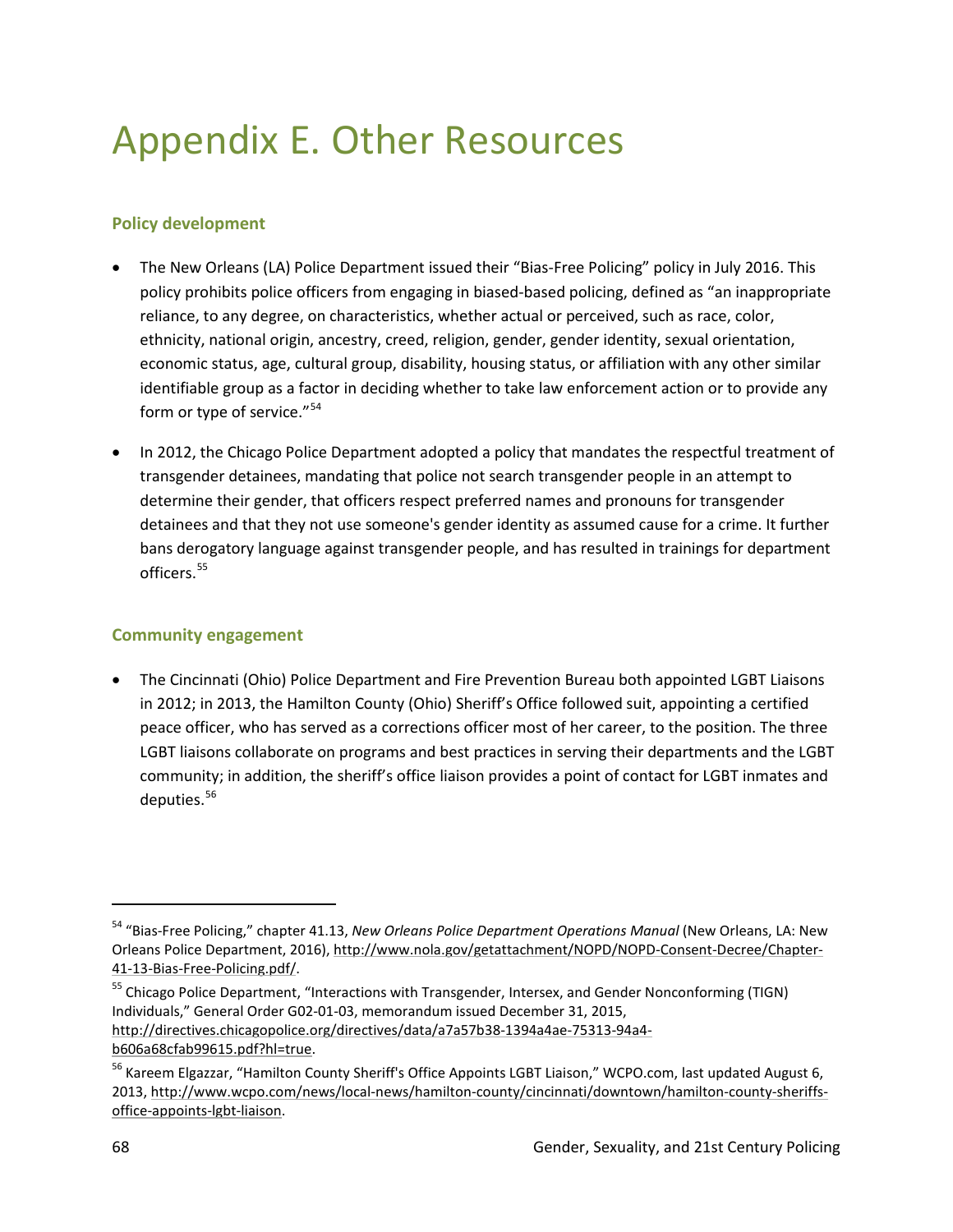- The Jersey City (New Jersey) Police Department works with a nine-member LGBTQ Advisory Board, which was created in 2015 to advise city departments about issues and best practices for the LGBTQ community. As part of the city's mission to advance equality for all residents, the board also "serves to drive understanding and awareness of the diversity of the LGBTQ community as a platform to connect Jersey City's municipal government with the contributions of the vibrant, diverse and active members of the LGBTQ community."<sup>[57](#page-74-0)</sup>
- The Detroit (Michigan) Police Department met with community members in August, 2016 for their second annual LGBT Community Chat, "Breaking Down Barriers." The event was facilitated by the Detroit Police Department's LGBT Liaison, who works directly between the two communities to ensure that LGBT people in Detroit are more comfortable coming to law enforcement in the event of danger or as crime victims. The first such event, in 2015, motivated the police chief to create an advisory board of LGBT advocates and community members to ensure the department hears the community's concerns. [58](#page-74-1)
- The San Francisco Human Rights Commission worked with the San Francisco Police Department to engage one of the city's most disenfranchised communities, transgender Latinas. A transgender police officer and a culturally competent officer were active participants in a series of open discussions to establish communications between the department and the community. Transgender Latinas now have direct contacts at SFPD to go to if there are problems, and SFPD has direct contacts in the community.

### **Officer and recruit education and training**

• Some police agencies include training for officers in their attempt to better serve transgender communities. For instance, the Chicago Police Department produced a video on police-transgender interactions, including interviews by transgender and LGB community members. To view the video online, see "Transgender Training Video (Chicago Police Department)," YouTube.com, [http://www.youtube.com/watch?v=58JMQmS-vno.](http://www.youtube.com/watch?v=58JMQmS-vno)

http://www.cityofjerseycity.com/uploadedFiles/Public\_Notices/Press\_Releases/LGBT%20Advisory%20Board.pdf.

 $\overline{\phantom{a}}$ 

<span id="page-74-0"></span><sup>57</sup> "Jersey City to Establish LGBTQ Advisory Board," HudsonReporter.com, May 5, 2015,

[http://www.hudsonreporter.com/view/full\\_story/26615991/article-Jersey-City-to-establish-LGBTQ-advisory](http://www.hudsonreporter.com/view/full_story/26615991/article-Jersey-City-to-establish-LGBTQ-advisory-board)[board;](http://www.hudsonreporter.com/view/full_story/26615991/article-Jersey-City-to-establish-LGBTQ-advisory-board) City of Jersey City Office of the Mayor, "At-Large Councilman Daniel Rivera Announces Creation of LGBTQ Advisory Board," press release, May 5, 2015,

<span id="page-74-1"></span><sup>58</sup> A.J. Trager, "Detroit Police Department Holds LGBT Community Chat," *Between the Lines Ne*ws 2432 (2016), [http://pridesource.com/article.html?article=77641.](http://pridesource.com/article.html?article=77641)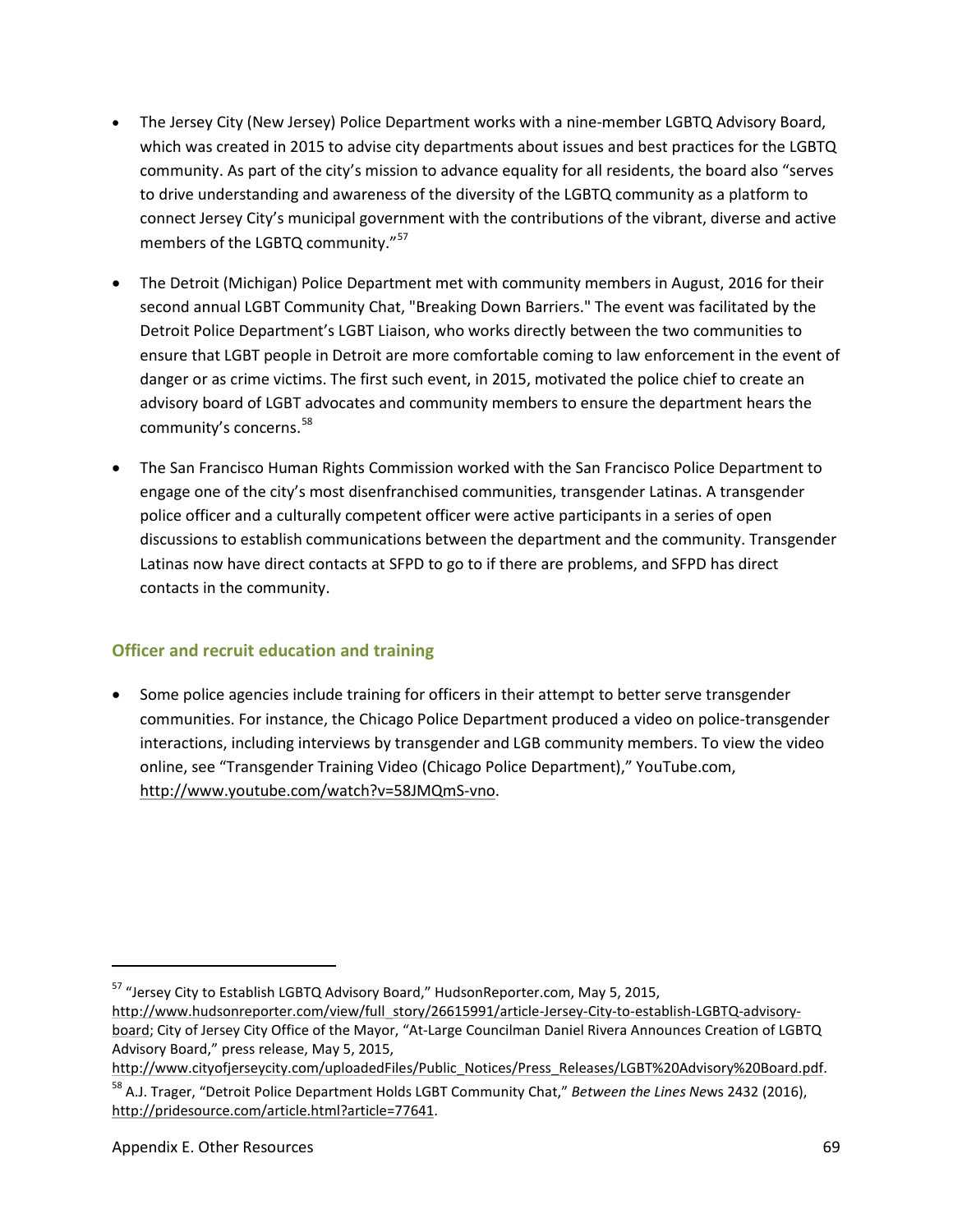#### **DOJ resources**

The U.S. Department of Justice (DOJ) has a number of resources for local law enforcement agencies. These can be of particular help to smaller departments which may need additional help enacting the reforms pioneered by larger cities.

- The DOJ has issued guidance for law enforcement agencies on identifying and preventing gender bias in policing: [https://www.justice.gov/opa/pr/justice-department-issues-guidance-identifying](https://www.justice.gov/opa/pr/justice-department-issues-guidance-identifying-and-preventing-gender-bias-law-enforcement)[and-preventing-gender-bias-law-enforcement.](https://www.justice.gov/opa/pr/justice-department-issues-guidance-identifying-and-preventing-gender-bias-law-enforcement)
- The DOJ's Community Relations Service (CRS) assists local agencies in developing local mechanisms and community capacity to prevent tension and violent hate crimes; law enforcement agencies can learn about training opportunities, including specific training on working with transgender individuals, through the CRS website[, https://www.justice.gov/crs.](https://www.justice.gov/crs)
	- In October, 2015, CRS released a training video that provides law enforcement with the information, tools, and techniques to better understand individuals who are transgender and non–gender conforming. The video can be viewed a[t https://www.justice.gov/crs/video/law](https://www.justice.gov/crs/video/law-enforcement-and-transgender-community-crs-training-program)[enforcement-and-transgender-community-crs-training-program.](https://www.justice.gov/crs/video/law-enforcement-and-transgender-community-crs-training-program)
	- In July, 2016, CRS released the "Law Enforcement and the Transgender Community CRS Roll Call Training Video." This roll call training video features scenarios of three of the most common ways police officers encounter members of the transgender community and provides information, tools, and techniques to help ensure your interactions with them are mutually respectful and professional. The video can be viewed a[t https://www.justice.gov/crs/video/law](https://www.justice.gov/crs/video/law-enforcement-and-transgender-community-crs-roll-call-training-video)[enforcement-and-transgender-community-crs-roll-call-training-video.](https://www.justice.gov/crs/video/law-enforcement-and-transgender-community-crs-roll-call-training-video)
	- **In November, 2016, CRS released the video "Respecting Identity: Law Enforcement Training and** the Transgender Community." CRS partnered with the Jackson (Mississippi) Police Department and members of the transgender community to deliver cultural competency training for law enforcement officers. The video can be viewed at [https://www.justice.gov/crs/video/respecting-identity-law-enforcement-training-and](https://www.justice.gov/crs/video/respecting-identity-law-enforcement-training-and-transgender-community)[transgender-community.](https://www.justice.gov/crs/video/respecting-identity-law-enforcement-training-and-transgender-community)
- The DOJ's Office of Community Oriented Policing Services (COPS Office) funds grants and cooperative agreements that grow community policing efforts in many different ways; these are detailed on the COPS Office website at [http://www.cops.usdoj.gov/grants.](http://www.cops.usdoj.gov/grants)
- The DOJ's Office on Violence Against Women (OVW) offers a number of grants addressing sexual assault, domestic and dating violence, and stalking, as well as offering technical assistance to grantees; information on OVW grants can be found at [https://www.justice.gov/ovw/grant](https://www.justice.gov/ovw/grant-programs)[programs.](https://www.justice.gov/ovw/grant-programs)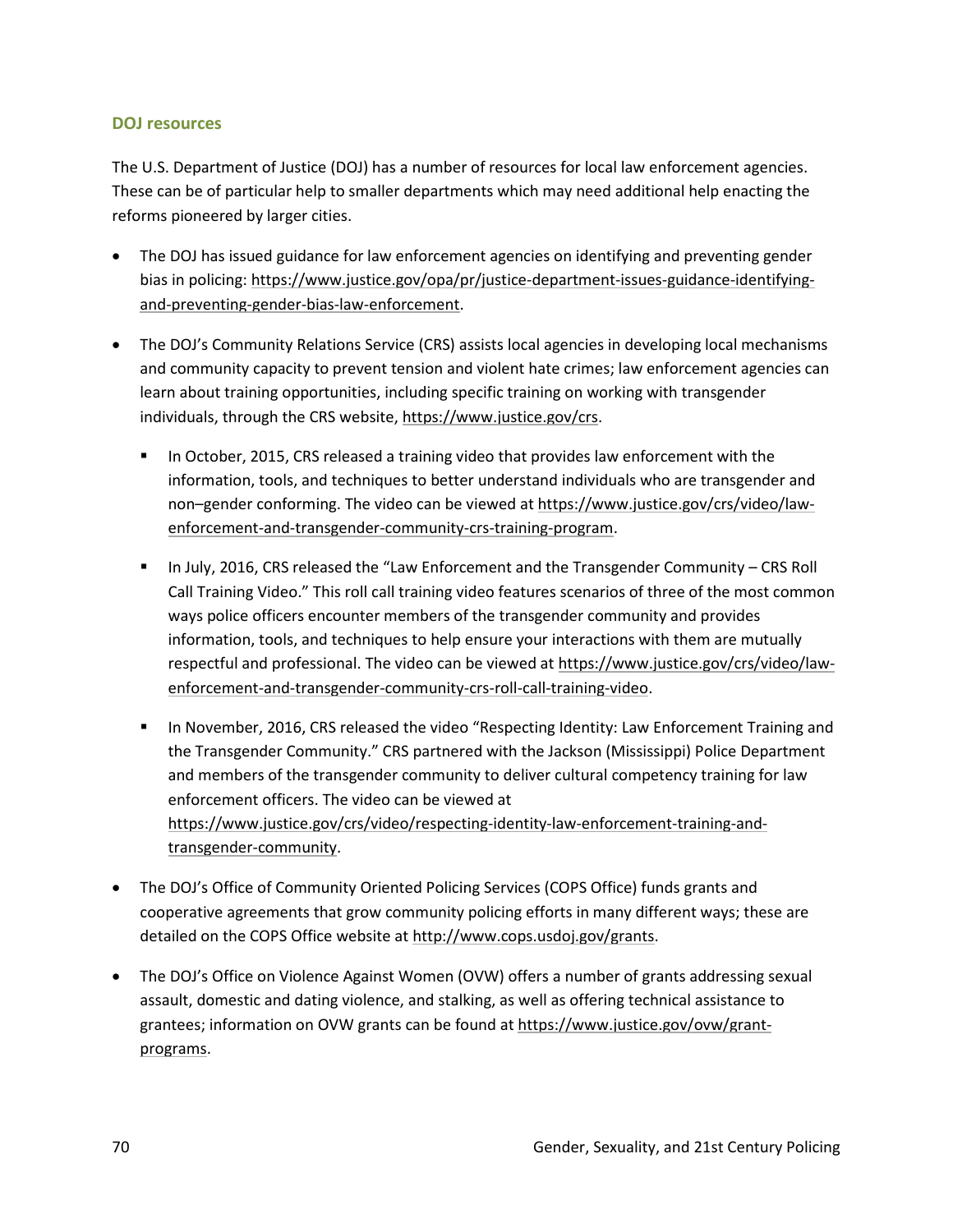## About the Authors

James E. Copple is the Senior Principal of Strategic Applications International. Copple was the facilitator of the President's Task Force on 21st Century Policing and has facilitated a number of forums for the COPS office on issues related to 21st Century Policing. Copple facilitated the Forum on Gender, Sexuality and Policing in the 21st Century.

Patricia M. Dunn is a Consultant at Strategic Applications International and Principal of Amphora Consulting, with a primary focus on health and social justice. As former Director of Policy for the Gay and Lesbian Medical Association and co-founder of the National Coalition for LGBT Health, Dunn has worked extensively on local, state and federal government levels to address discrimination and promote equity for LGBTQ+ people.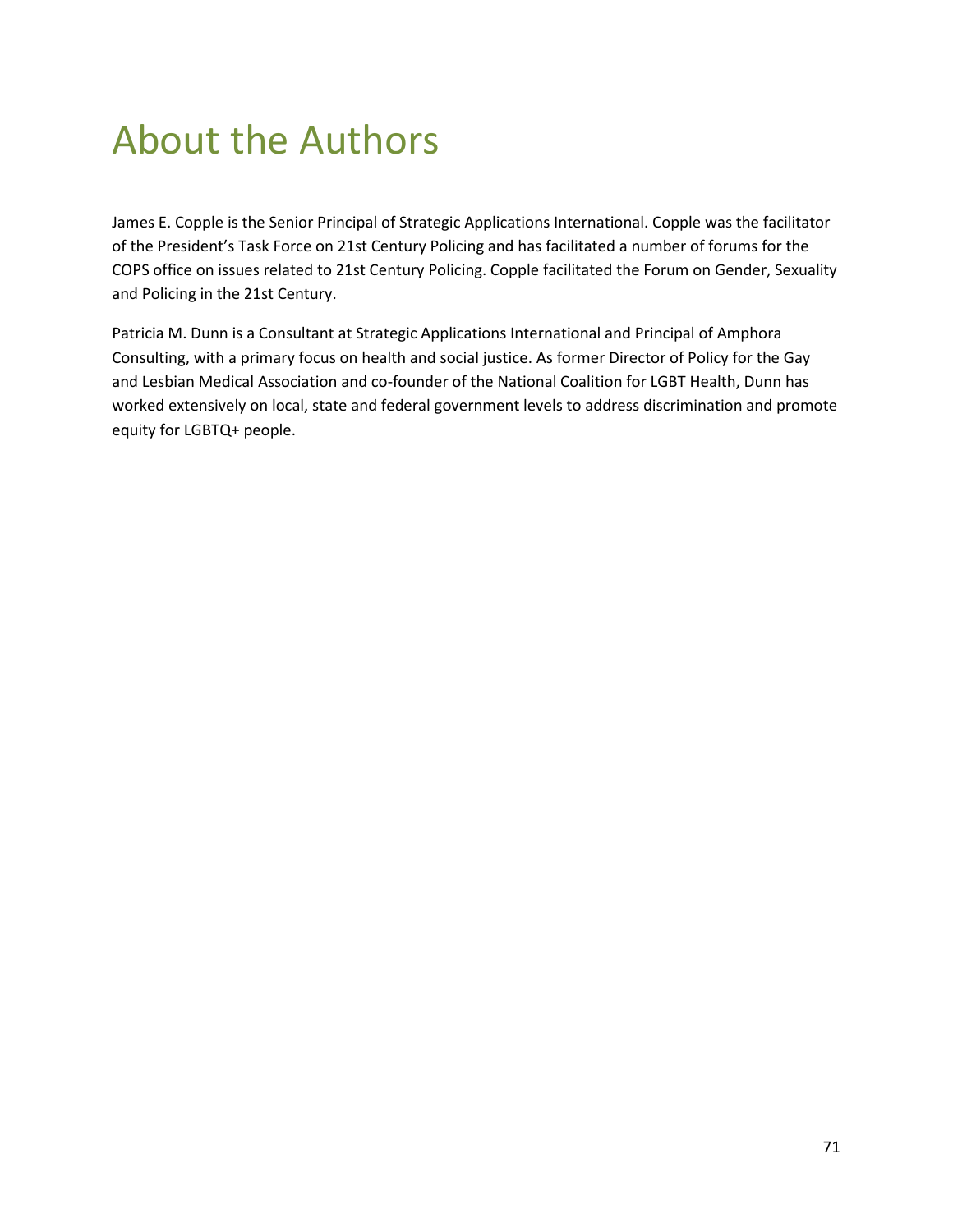# About SAI

**Strategic Applications International (SAI)** facilitated President Obama's Task Force on 21st Century Policing. SAI provides training, technical assistance, and organizational development strategies for domestic and international non-governmental organizations; non-profits; and local, state, national, and international government organizations responding to crime, violence, and substance abuse. SAI provides facilitation and mediation services and brokers relationships between public and private sectors to address critical issues facing communities.

In partnership with the U.S. Department of Justice and the Substance Abuse Mental Health Services Administration of the U.S. Department of Health and Human Services, SAI has facilitated 22 governors' summits on methamphetamine and, in collaboration with state and local agencies, developed comprehensive strategies with measurable outcomes. Most recently, with funding from the COPS Office, SAI worked with 40 tribal law enforcement agencies seeking to address drug abuse in tribal nations.

SAI is a global firm with projects to prevent and treat HIV and AIDS in South Africa and Swaziland; gender-based violence in Kenya, South Sudan, Ethiopia, and Rwanda; and criminal-justice reform, counter-terrorism, and de-radicalization in Kenya. Globally, SAI addresses development issues around community policing, substance abuse, gender empowerment, climate and the environment, and youth employment.

SAI builds capacity, supports research, develops publications, and promotes community action with all its partners and clients.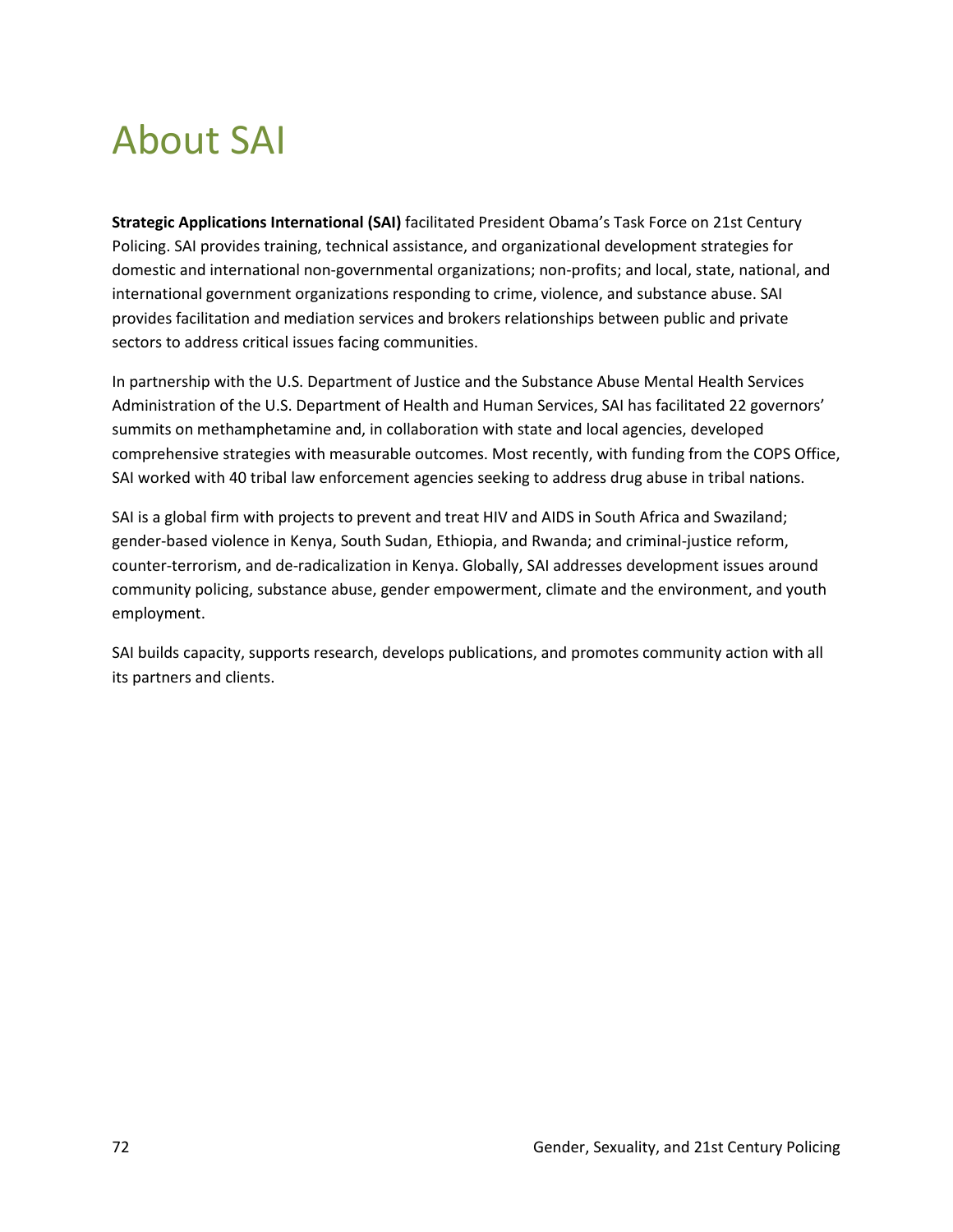# About the COPS Office

The **Office of Community Oriented Policing Services (COPS Office)** is the component of the U.S. Department of Justice responsible for advancing the practice of community policing by the nation's state, local, territorial, and tribal law enforcement agencies through information and grant resources.

Community policing begins with a commitment to building trust and mutual respect between police and communities. It supports public safety by encouraging all stakeholders to work together to address our nation's crime challenges. When police and communities collaborate, they more effectively address underlying issues, change negative behavioral patterns, and allocate resources.

Rather than simply responding to crime, community policing focuses on preventing it through strategic problem solving approaches based on collaboration. The COPS Office awards grants to hire community police and support the development and testing of innovative policing strategies. COPS Office funding also provides training and technical assistance to community members and local government leaders, as well as all levels of law enforcement.

Another source of COPS Office assistance is the Collaborative Reform Initiative for Technical Assistance (CRI-TA). Developed to advance community policing and ensure constitutional practices, CRI-TA is an independent, objective process for organizational transformation. It provides recommendations based on expert analysis of policies, practices, training, tactics, and accountability methods related to issues of concern.

Since 1994, the COPS Office has invested more than \$14 billion to add community policing officers to the nation's streets, enhance crime fighting technology, support crime prevention initiatives, and provide training and technical assistance to help advance community policing.

- To date, the COPS Office has funded the hiring of approximately 129,000 additional officers by more than 13,000 of the nation's 18,000 law enforcement agencies in both small and large jurisdictions.
- Nearly 700,000 law enforcement personnel, community members, and government leaders have been trained through COPS Office-funded training organizations.
- To date, the COPS Office has distributed more than eight million topic-specific publications, training curricula, white papers, and resource CDs.
- The COPS Office also sponsors conferences, roundtables, and other forums focused on issues critical to law enforcement.

The COPS Office information resources, covering a wide range of community policing topics—from school and campus safety to gang violence—can be downloaded at www.cops.usdoj.gov. This website is also the grant application portal, providing access to online application forms.